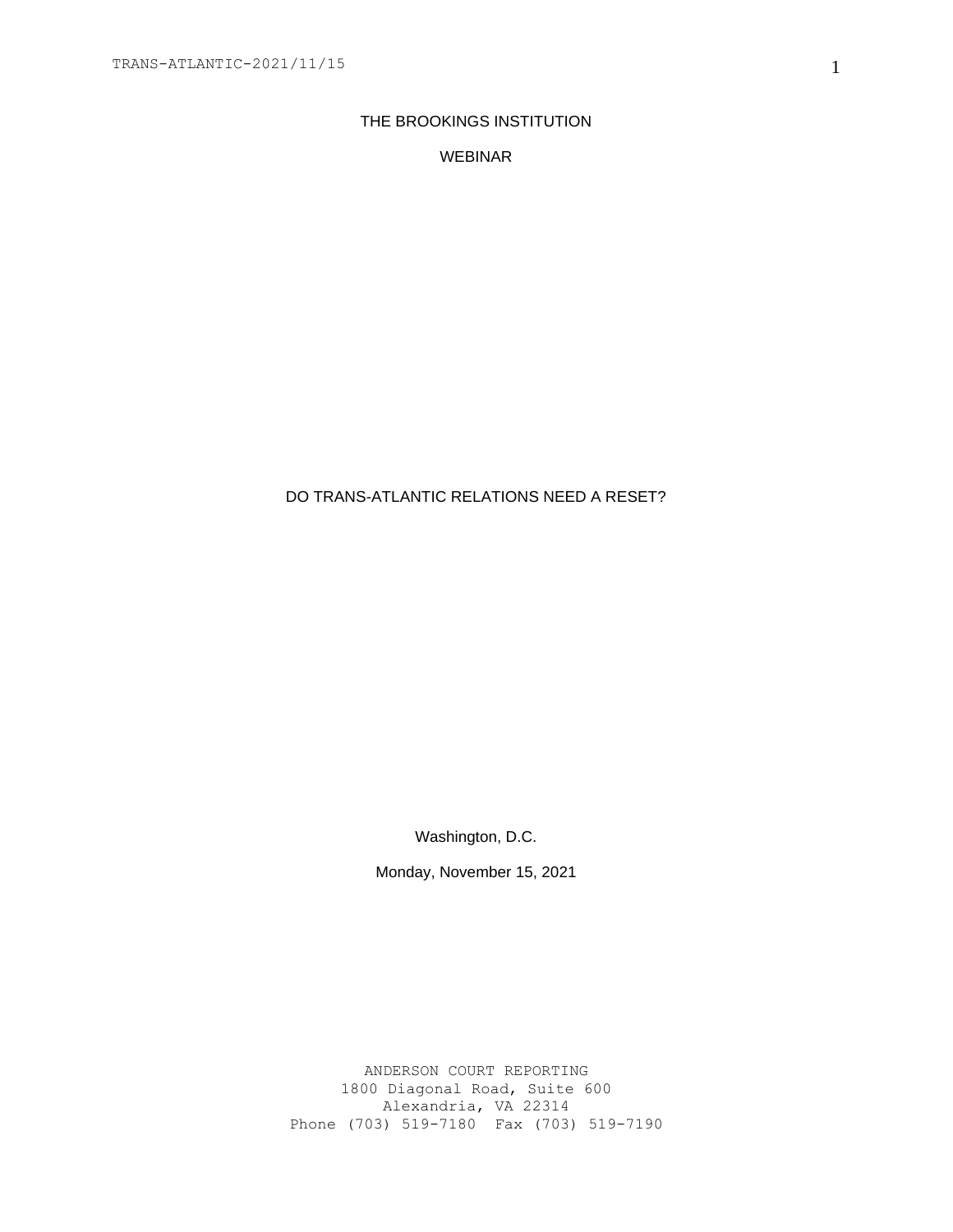## PARTICIPANTS:

#### **Moderators:**

JAMES GOLDGEIER Robert Bosch Senior Visiting Fellow Center on the United States and Europe The Brookings Institution

CELIA BELIN Visiting Fellow Center on the United States and Europe The Brookings Institution

## **Panelists:**

SUZANNE MALONEY Vice President and Director Foreign Policy The Brookings Institution

HENRY ALT-HAAKER Senior Vice President Strategic Partnerships Robert Bosch Academy Robert Bosch Stiftung

MICHAL BARANOWSKI **Director** Warsaw Office The German Marshall Fund of the United States

FIONA HILL Robert Bosch Senior Fellow Center on the United States and Europe The Brookings Institution

MARK LEONARD Director and Co-Founder European Council on Foreign Relations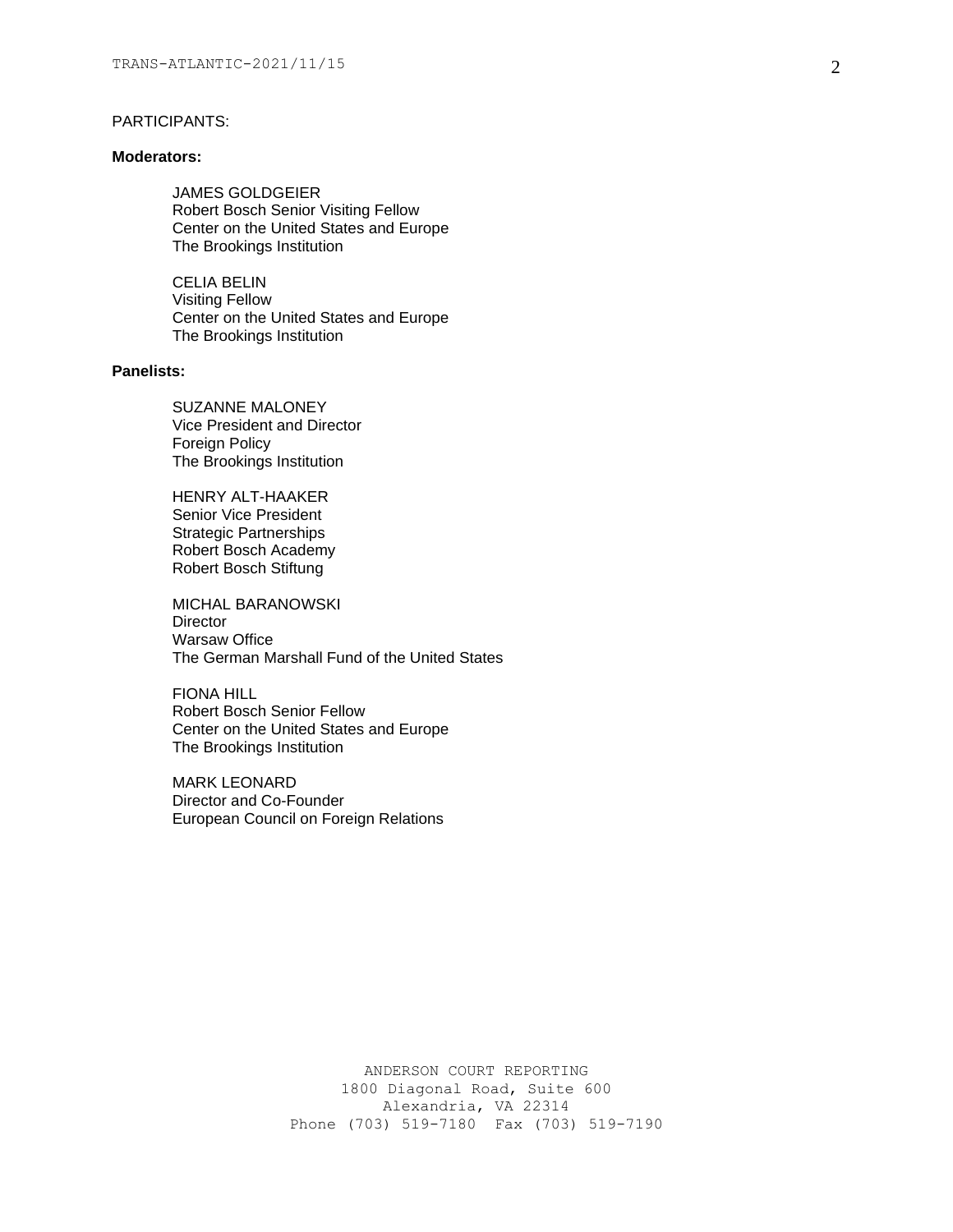# PARTICIPANTS (CONT'D):

CONSTANZE STELZENMULLER Senior Fellow and Fritz Stern Chair Germany and Trans-Atlantic Relations Center on the United States and Europe The Brookings Institution

CLEMENT BEAUNE Minister of State for European Affairs Ministry for Europe and Foreign Affairs, France

\* \* \* \* \*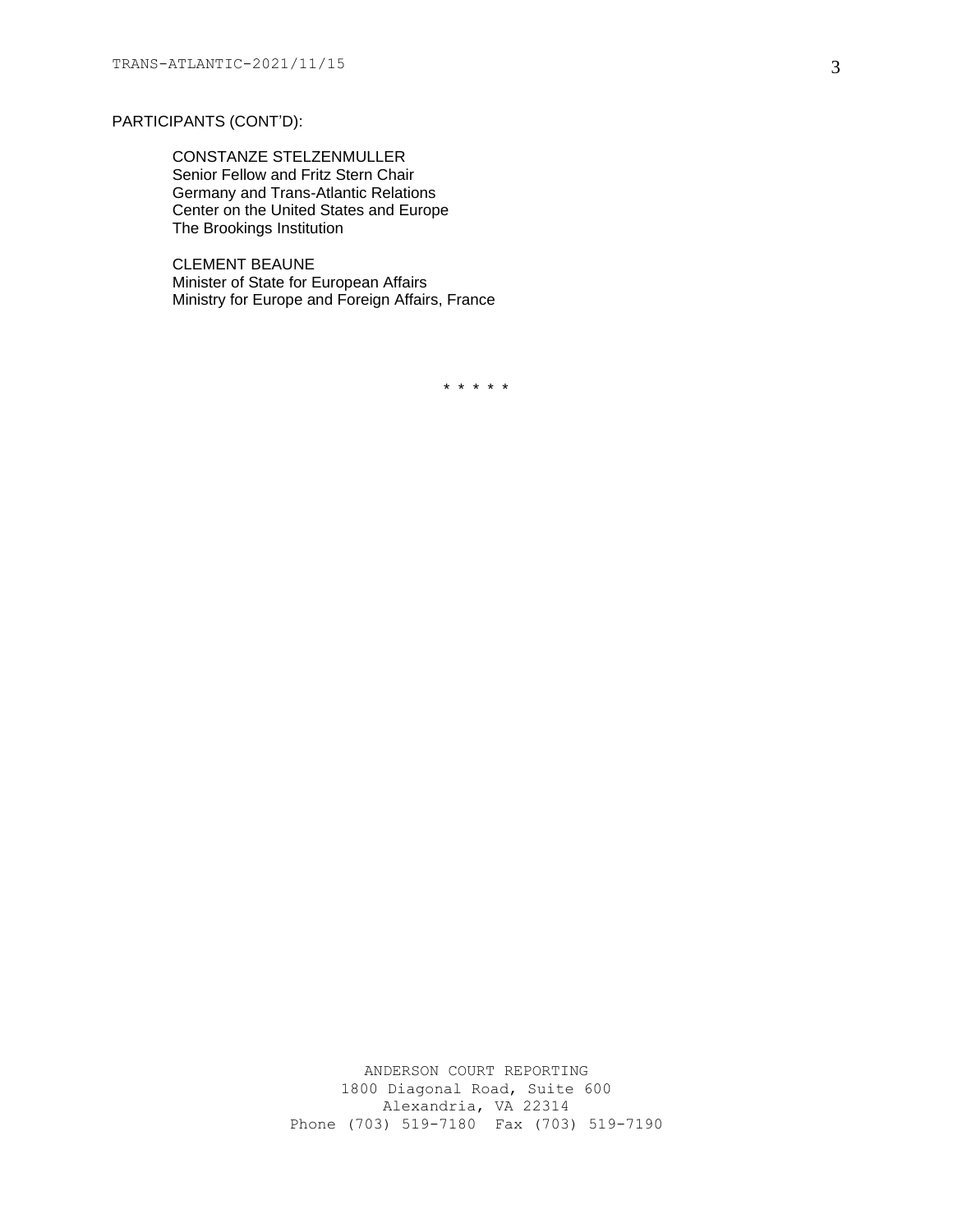### P R O C E E D I N G S

MS. MALONEY: Good morning and good afternoon and good evening to those of you who are viewing this webinar from outside of the Washington, D.C. area. I'm Suzanne Maloney, Vice President and Director of Foreign Policy at the Brookings Institution. And I'm delighted to welcome you to our discussion today which will focus on whether trans-Atlantic relations need a reset.

Since taking office, President Biden has expressed a recommitment to the trans-Atlantic relationship. Speaking at the Munich Security Conference back in February, Biden proclaimed that America is back and the trans-Atlantic relationship is back.

And yet the U.S. withdrawal from Afghanistan and the announcement of AUKUS, a trilateral security pact between the Australia, the U.K. and the U.S. have both raised hard questions for the future of the trans-Atlantic relationship. How have the underlying principles of U.S. policy towards Europe changed in recent months? What role does Europe play in Washington's increased focus on the Indo-Pacific and Asia? What does Europe need or expect from the Biden administration moving forward especially at this critical moment?

Our discussion today will examine these and other questions about the status of the trans-Atlantic relationship and the role of cooperation between the United States and Europe in a shift world order.

I'm fortunate welcome a truly distinguished group of guest speakers here today together with our Brookings' colleagues to offer their insight and perspective. First, we will be joined by a panel of experts from the United States and Europe to discuss the future of U.S./European relations. Then France's Minister of State for European affairs, Clement Beaune, will join Brookings' Visiting Fellow, Celia Belin, for a keynote discussion. In organizing this event, we're thankful for the support of the Robert Bosch Stiftung.

Today's discussion marks the capstone event of the Brookings' Robert Bosch Foundation Transatlantic Initiative, BBTI, an effort launched in 2016 to reinvigorate trans-Atlantic cooperation on major global issues.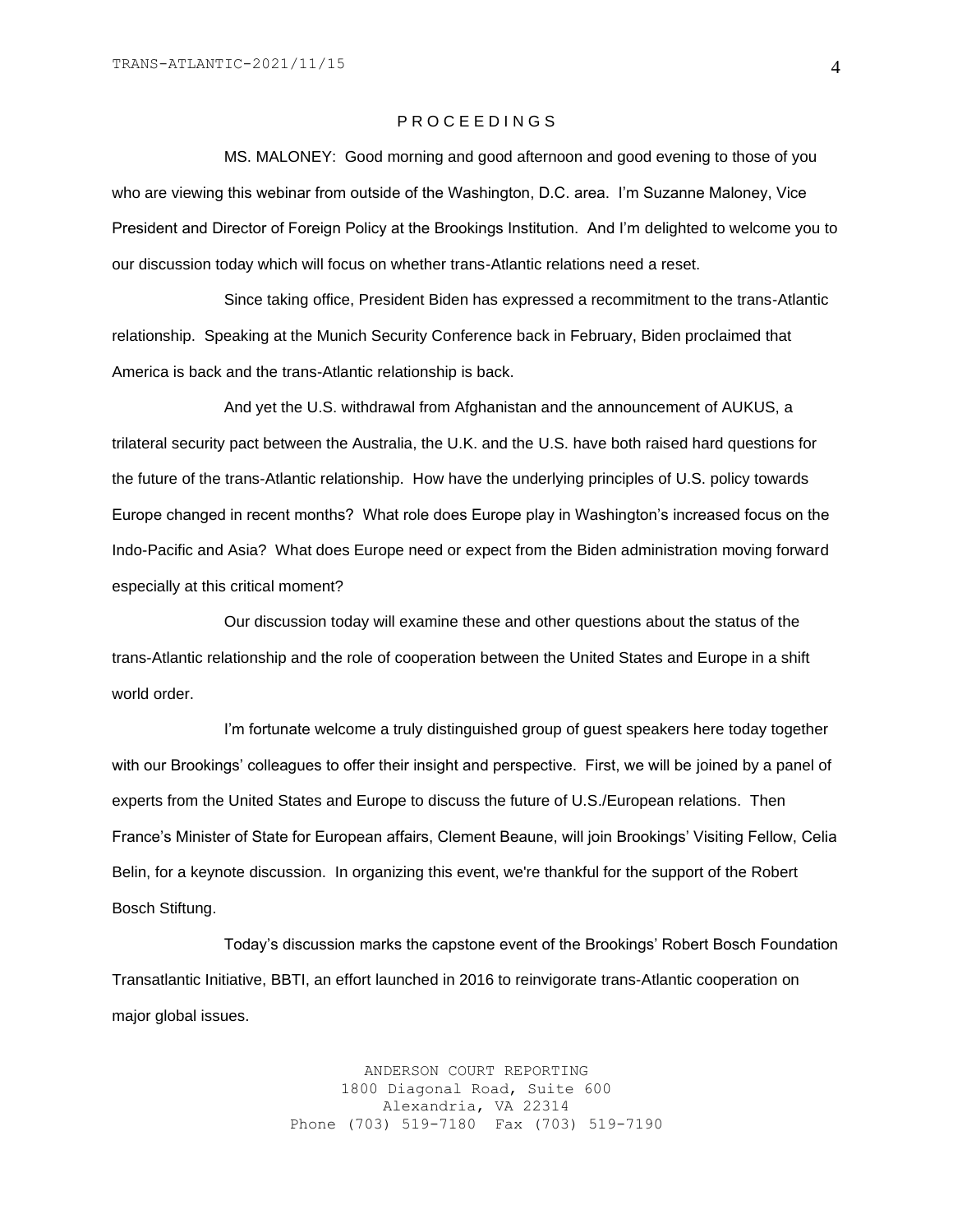Since then, BBTI has provide a platform for Brookings' scholars to offer a deeper understanding of U.S./European relations, contribute to policy debates and offer pragmatic and meaningful solutions to pressing issues. As we prepare to begin this final convening under this partnership, it's worthwhile to pause and reflect on how the Brookings Bosch trans-Atlantic initiative has enabled policy relevant research and helped us to understand this turbulent time.

In the past five years, Brookings' scholars have tackled many issues including explaining Brexit and its implications for European and Northern Ireland, examining the final years of Chancellor Angela Merkel's leadership in Germany, the rise of the Green Party and what the changes of German leadership will mean not only for Germany but also for European and the world.

We've been studying the implications of the rise of populism, nationalism and political warfare on democracy in the U.S. and European. Analyzing Turkey's trajectory in relations with the West and exploring America's changing role in the world and the future of U.S. strategy towards European including through structures such as NATO.

We are truly grateful for the Bosch Stiftung's support in this effort and for the respect that they have always shown in regards to our research independence. Today's event, as always here at Brookings, reflects only the views of the speakers themselves.

Briefly, some housekeeping. A reminder that we are on the record today. We're streaming live so please send your questions by email to events@brookings.edu or by a Twitter using #BBTI. Before I turn it over to my Brookings' colleague, James Goldgeier, to moderate our opening panel discussion, I'd like to hand the virtual mike to Henry Alt-Haaker, Senior Vice President of the Robert Bosch Stiftung.

Henry, thank you and your colleagues at Bosch for your ongoing collaboration which has been so meaningful to us and to all the work that we do collaboratively. The floor is now yours.

MR. ALT-HAAKER: Thank you very much for those very kind words, Suzanne. Unfortunately, again, virtually. I'm regretting this now I think for the third time because we were meant to meet in Washington and Berlin like in those years before. But I'm even more grateful to everybody who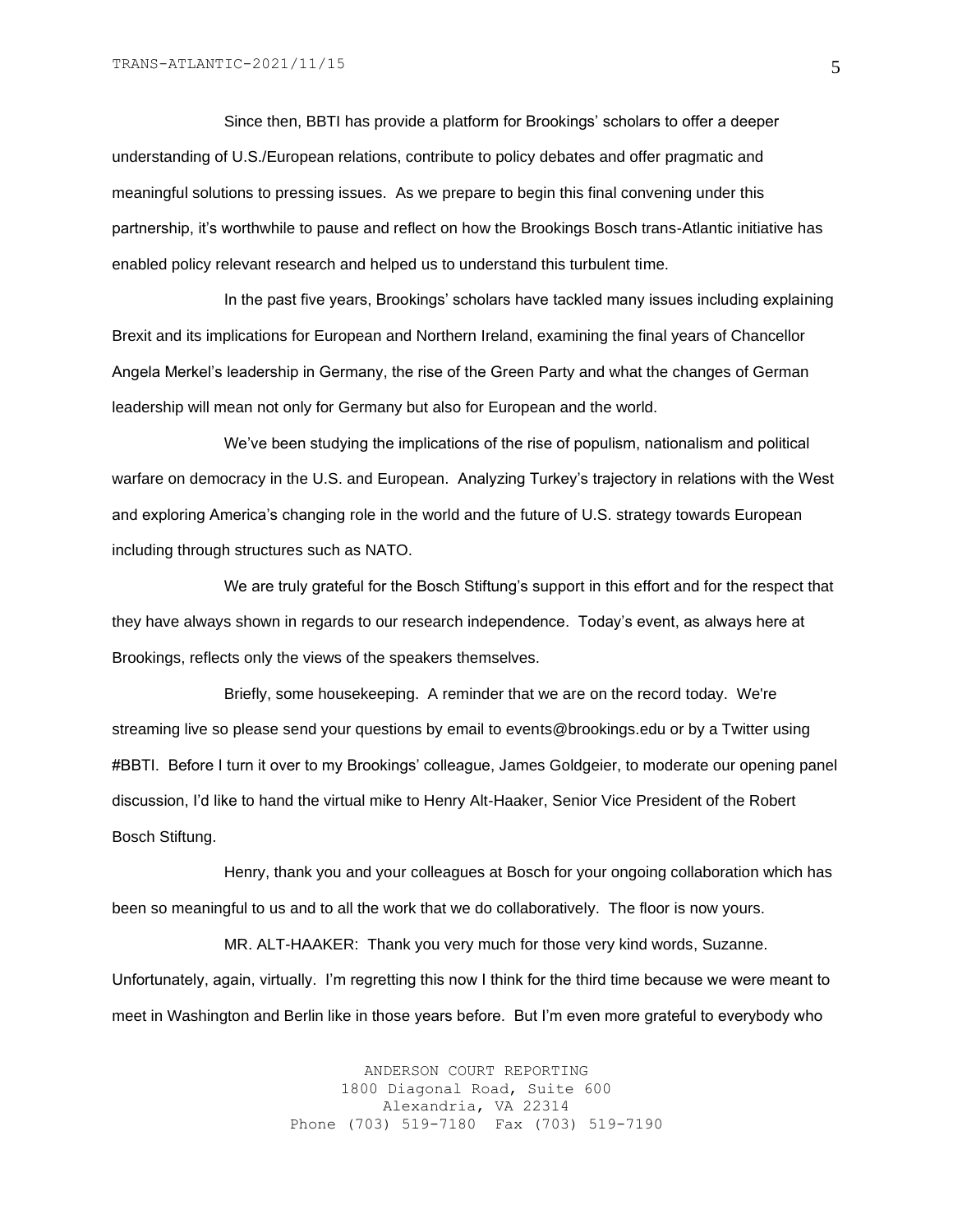joined both on the panel but also as an audience because I think we all are getting to be Zoomed out.

And then we know that these virtual conferences are only attended by us if we think there is an eventual gain to gain from it and to learn from it. So that is why I'm grateful that you are all here because you're expecting hopefully an exciting debate amongst bright scholars and experts on the trans-Atlantic relations.

Suzanne, nicely formulated commendations that we have did over the last six years. And so, we have covered basically all the big, you know, topics that might have burdened the trans-Atlantic relations. So I guess today's question on whether there should be a reset on trans-Atlantic relations should be negated because obviously we have talked about it all and Biden has taken office and the G20 and the COP26 has shown how important international cooperation is and how important the trans-Atlantic relations is.

But there is obviously not so easy to answer because you have also highlighted there a couple of frictions that have occurred already in the last couple of months and weeks. And I think we have learned that trans-Atlantic relations are both necessary but also under pressure to adjust to change. And so, the questions remain what are the core principles of trans-Atlantic relations? And how do we adjust to the reshaping of the international order? And what role does Europe have to play more importantly in the future?

So I am very much looking forward to this BBTI event that is closing on more than six years, a close relationship between the Washington Foundation and Brookings. But it is not ending the relationship that we have as institutions because I am very happy that we are turning the trust that we have got over this cooperation into an institution and long-lasting partnerships between our two institutions starting this year.

And we can continue to benefit from the intellectual expertise we, I mean the general public on both side of the Atlantic, from the intellectual expertise of the Brookings Institution and the trusting and very productive cooperation that we had in the past. And I have to give the same respect to you because we certainly benefited tremendously from our collaboration over the last couple of years.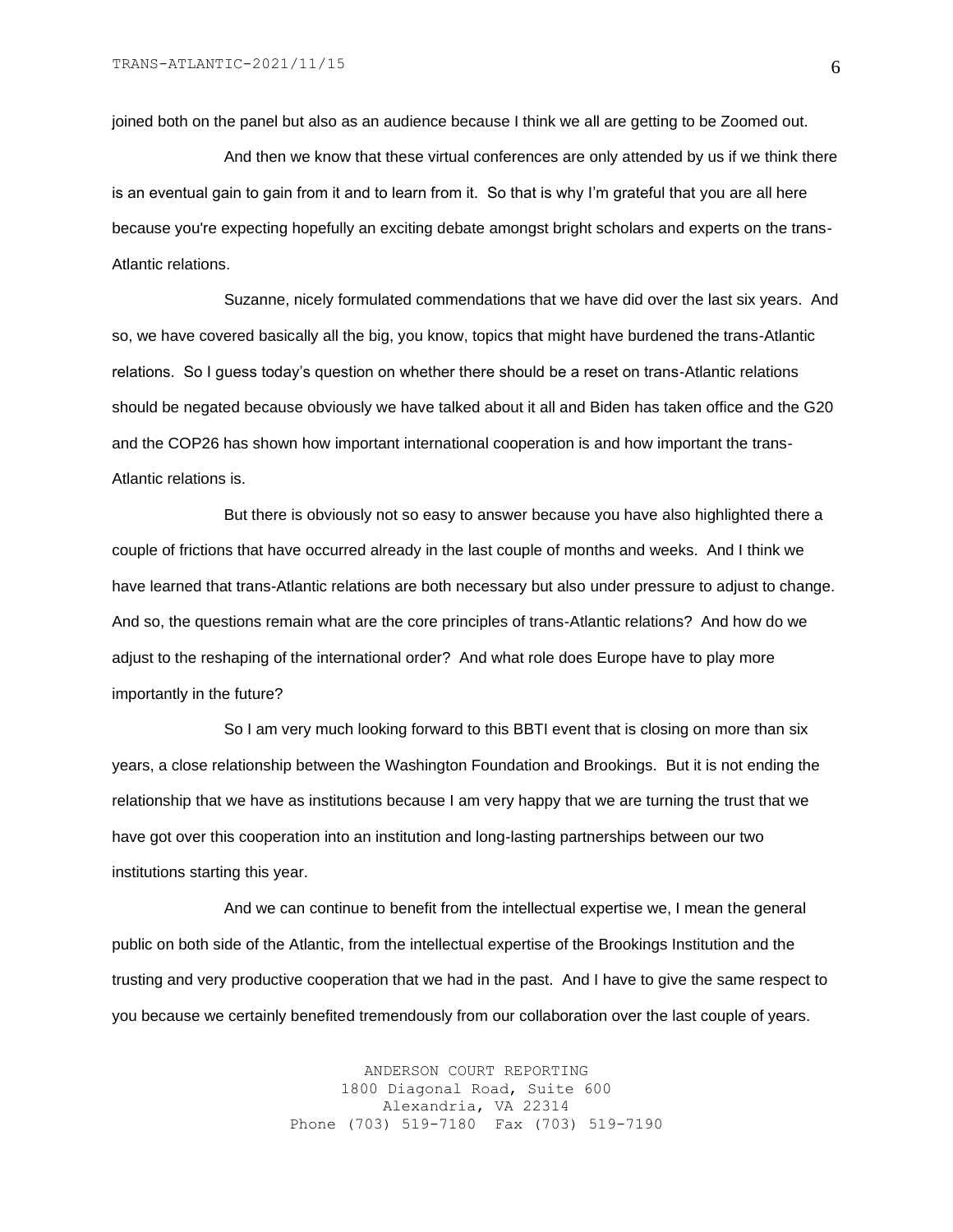And I am looking forward to doing so even further.

And today is in a certain way a perfect example of what BBTI is because it is a group of great minds with fascinating experiences coming together and exchange views on current political issues that are going to affect both sides of the Atlantic and am very much looking forward to learning as I always do from BBTI events. And I hand over to the master of ceremony, James Goldgeier, who is going to have the challenging task to moderate those great minds and keep them all in line on the panel. So over to you. Thank you.

MR. GOLDGEIER: Thanks so much, Henry. Thank you, Suzanne. Henry, I just want to add my gratitude to the Robert Bosch Stiftung for the support for this wonderful initiative and for enabling me to be at Brookings for this initiative over the past two plus years. That's just been -- it has just been a great initiative to be part of. And I look forward to the continuing collaboration between the two institutions that you have described.

Great to welcome everyone with this fantastic panel on whether trans-Atlantic relations need a reset. We have with us today, Michal Baranowski, Director of the German Marshall Fund Warsaw office. Where he provides overall strategic direction and leadership for the organization's work in Pole and Baltic states, the Czech Republic, Hungary and Slovakia.

Fiona Hill, Robert Bosch Senior Fellow at the Center on the United States and Europe at Brookings and author of a new book, *There's Nothing for You Here: Finding Opportunity in the 21st Century*. Mark Leonard, Co-Founder and Director of the European Council on Foreign Relations. Also of a new book, *The Age of Unpeace: How Connectivity Causes Conflict*. And Constanze Stelzenmuller, Senior Fellow and Fritz Stern Chair on Germany and Trans-Atlantic Relations at the Center on the U.S. and Europe at Brookings. Former Kissinger chair hold at the Library of Congress and she writes a regular commentary on global affairs for the Financial Times.

And, Michal, we have to start with you given what's taking place right now. The horrific scenes we've witnessed on the border between Poland and Belarus. The Russian military buildup on the border with Ukraine. The reset is sort of a big grand topic. This gets very granular and we're at a time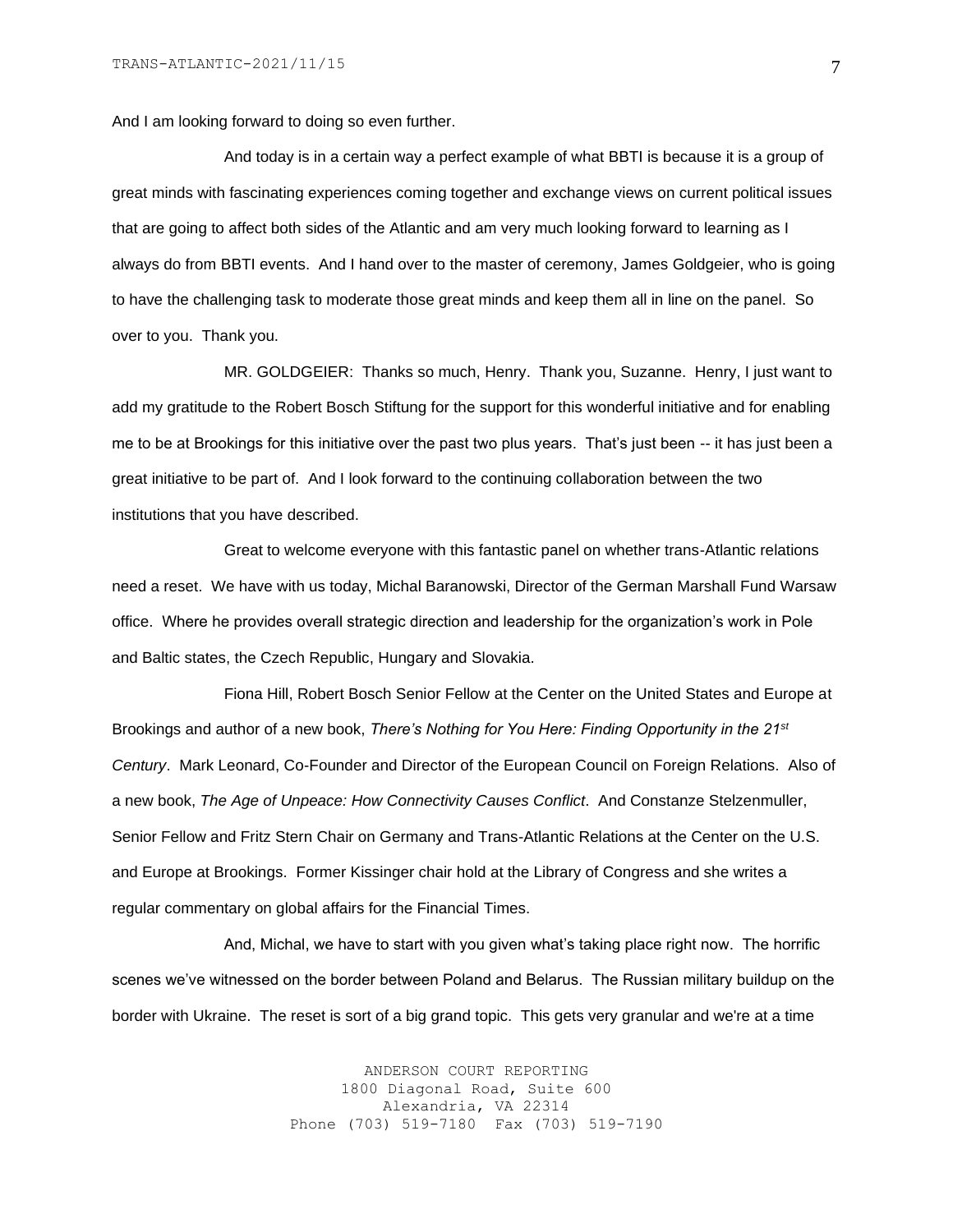where Poland has been divided with the EU. Poland's -- the restrictions on media freedom, on the independence of the judiciary has led to a response from the EU.

But right now, Poland needs support from its trans-Atlantic partners. How do you see the crises that are unfolding leading to potential greater support for Poland from its EU and NATO partners? Or do you think we'll continue to see these divides within European?

MR. BARANOWSKI: Thank you, James. And it's wonderful to be with everyone. It's wonderful to be friends and colleagues, Constanze, Fiona, Mark. It's really -- I wish we were all in the same place. Although, I'm not sure if you want to be necessarily here because it's 4:00 and the sun has set and it's getting colder.

But, James, to answer your question. I wish we did not have these dilemmas that we have ahead of Poland, before of Poland. I wish we did not have the tensions with the European Union, the tensions with the U.S. I wish it was all clear that the values of the alliance are as strong as they should be.

At the same time, you know, this is getting very serious here. And I know that many of us and many of you have watched the news. But we have clearly a case of the question called cynically playing on the misery and weaponizing misery of the migrants on the border. Fiona can tell us more about it, but the conviction here with big clear evidence given the support of Kutman Wabra (phonetic) is that he's not doing this alone that this is a concert effort.

So it's really what we are witnessing is a crisis between Russia and its puppet with the West. And that is playing out at least -- across at least four dimensions. I mean the one that we are seeing on TV is the migration dimension and the poor people being squeezed right there. And as I said, you know, it is getting colder and darker here, but there is also an energy dimension.

We have all seen the fluctuation of gas with both prices and transfer. There is an information dimension and that something, you know, there is a lot of information. And I wish actually on the Polish side that we let in more journalists to make this situation more transparent on our side.

But lastly, but certainly not least, there is an increasing military dimension to this crisis.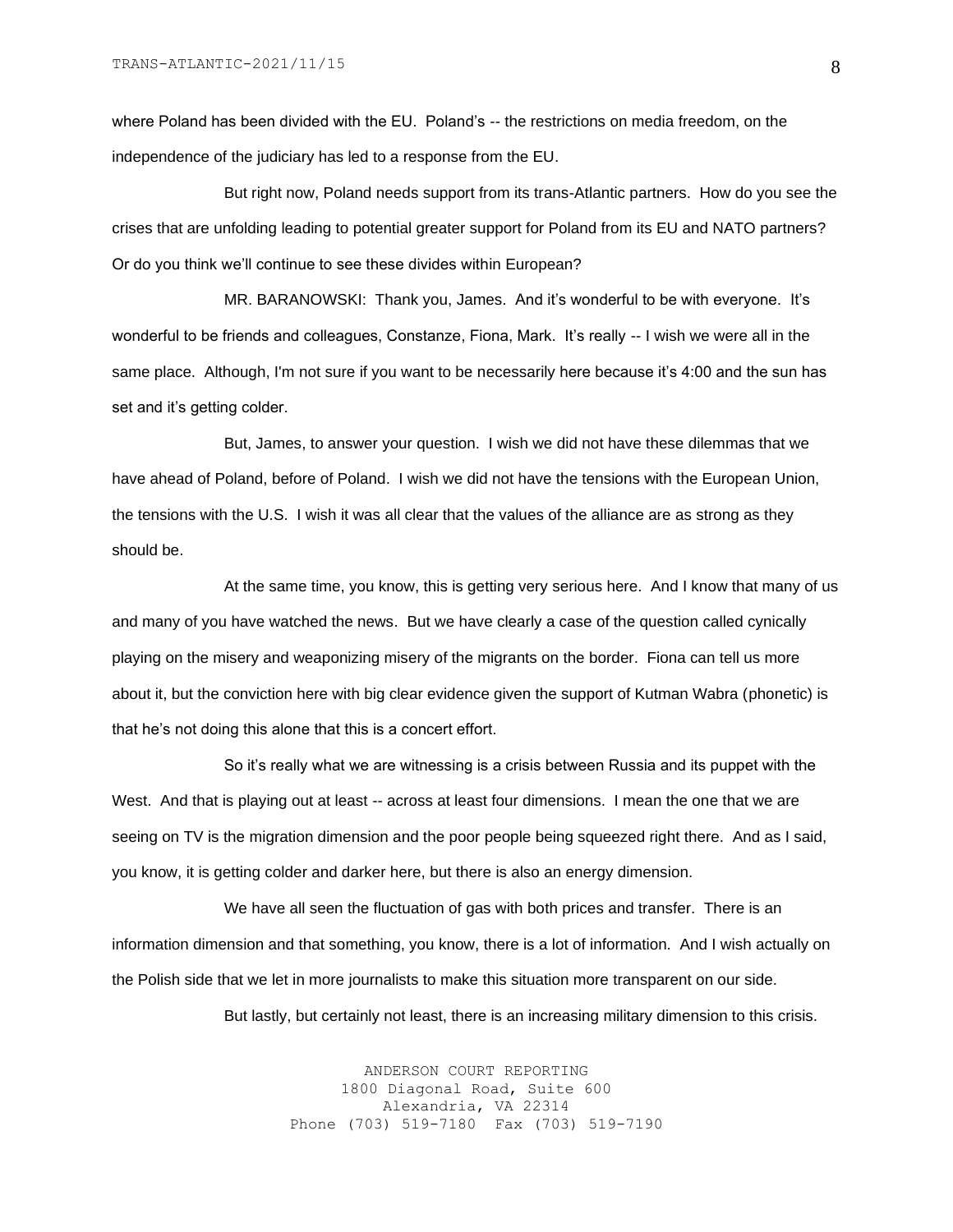We have 90 to 100,000 troops on the border with Ukraine. Therefore, Poland is also considering Article 4 consultation along with Lithuania and Latvia. Again, this is getting pretty serious across those four domains. And that's why I'm absolutely convinced that Poland and other border frontline states need the support of both the EU and NATO as a whole. Thanks.

MR. GOLDGEIER: Thanks, Michal. Constanze, meanwhile negotiations continue to form the next German government. What can we glean so far about what those discussions tell us about trans-Atlantic relations going forward?

And how are the issues that Michal just discussed that are so serious and the potential for consultations with NATO under Article 4, how are those being seen in Germany?

MS. STELZENMULLER: Well, thank you. And I want to say as the first Borsch Fellow. Also, thanks again to the Borsch Foundation for bringing me to America again. So at the time I'm living here, but also to Brookings which has been a joy and a pleasure since 2014. So it's definitely a life changing experience so thank you, Borsch.

On the German coalition, I think it's important to keep in mind that there is still a government in place and it is run by the Chancellor Merkel. And have a foreign minister and a defense minister. And from what I gather from my conversations, they are in permanent consultation with allies of other EU states, with Brussels and both EU and HM.

There is a great deal of concern, but it would also be, I think it is only honest to say that there is also from what I can glean here from my conversations and observations. Of course, if someone were inward looking because the country is going through a historic transition.

Where the 16-year Merkel era coming to an end. The social Democrats who have been the junior partner and who seem to feel that they've been in opposition for the past 16 years -- well, they were in opposition for four of those. But they were in three rank coalitions with Angela Merkel.

And there is a sense that the three-party coalition that negotiators are gearing up for a historic shift in policy despite the fact that Olaf Scholz also campaigned to be the, as it was, continuation of Angela Merkel with other means.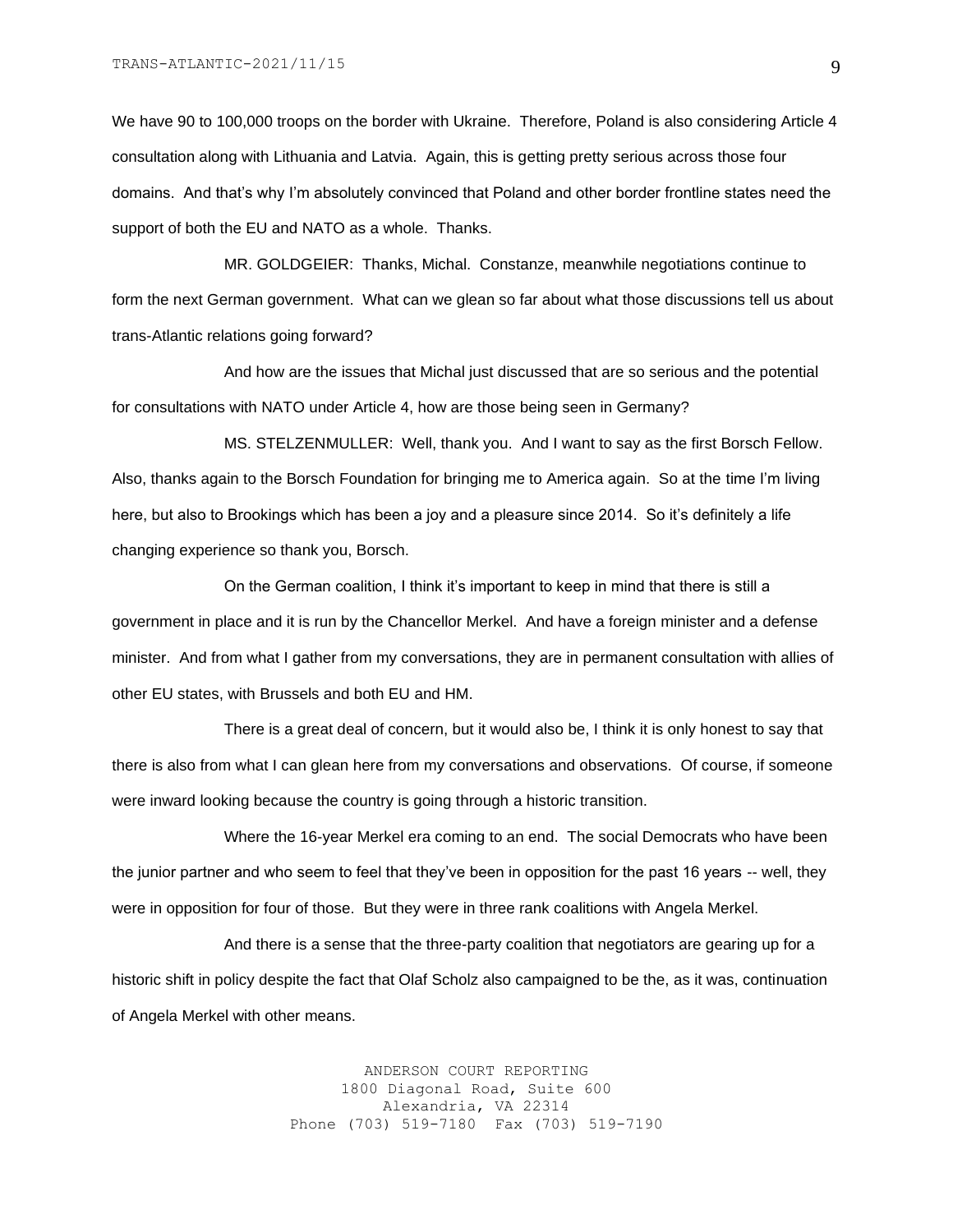If that sounds paradoxical, it is. I can't resolve that for you. But the coalition negotiators have handed the -- you know, they were divvied up into 22 working groups of which one group was charged with security defense development, foreign policy, and human rights. Energy, you have a separate group and the European Union have a separate group. But all of them have been working in, I have to say, remarkable discipline in silence. There were no notable leaks.

There was a little bit of hinting to the press. One could talk to people but it was all in deep background. And they handed in their five-page drafts to the steering committee of the coalition negotiators last Wednesday. And those now have two weeks' time to hash out the final coalition agreement with the hopes of installing the new government in December.

I say all this to explain that there is still two weeks to fight about big issues. At the same time, as things around Europe and around Germany are definitely heating up. So we are going to look at a continuation of these two, as it were, world existing next to each other. The inwardly looking negotiator world and the caretaker government trying to run things as well as possible.

I will remind you of an historic precedent here if I may. One that probably Germans don't care to be reminded of and it is October 1998. When NATO was gearing up for a potential air war against Serbia over Serbian militia degradations in Koševo. And the income government, Gerhard Schroeder and Joschka Fischer as foreign minister. Gerhard Schroeder as chancellor. Had to cosign a NATO activation order almost fighter bombers were already in the air on October 12, 1998 together with the outgoing call of people government.

That is probably something this government hopes not to repeat. And I don't think, frankly, that we are there yet. We are as Michal was saying, we're talking about Article 4, not Article 5. And the German press is even asking whether Article 4 is the appropriate framing of this?

But it seems to me that this new government is clearly inheriting a very, very hard complicated and potentially extremely risky set of issues where there is even if we believe that there is a, you know, vestiges of rationality in, if not immense -- at least in Moscow -- there is a tremendous risk of miscalculation and accidental escalation.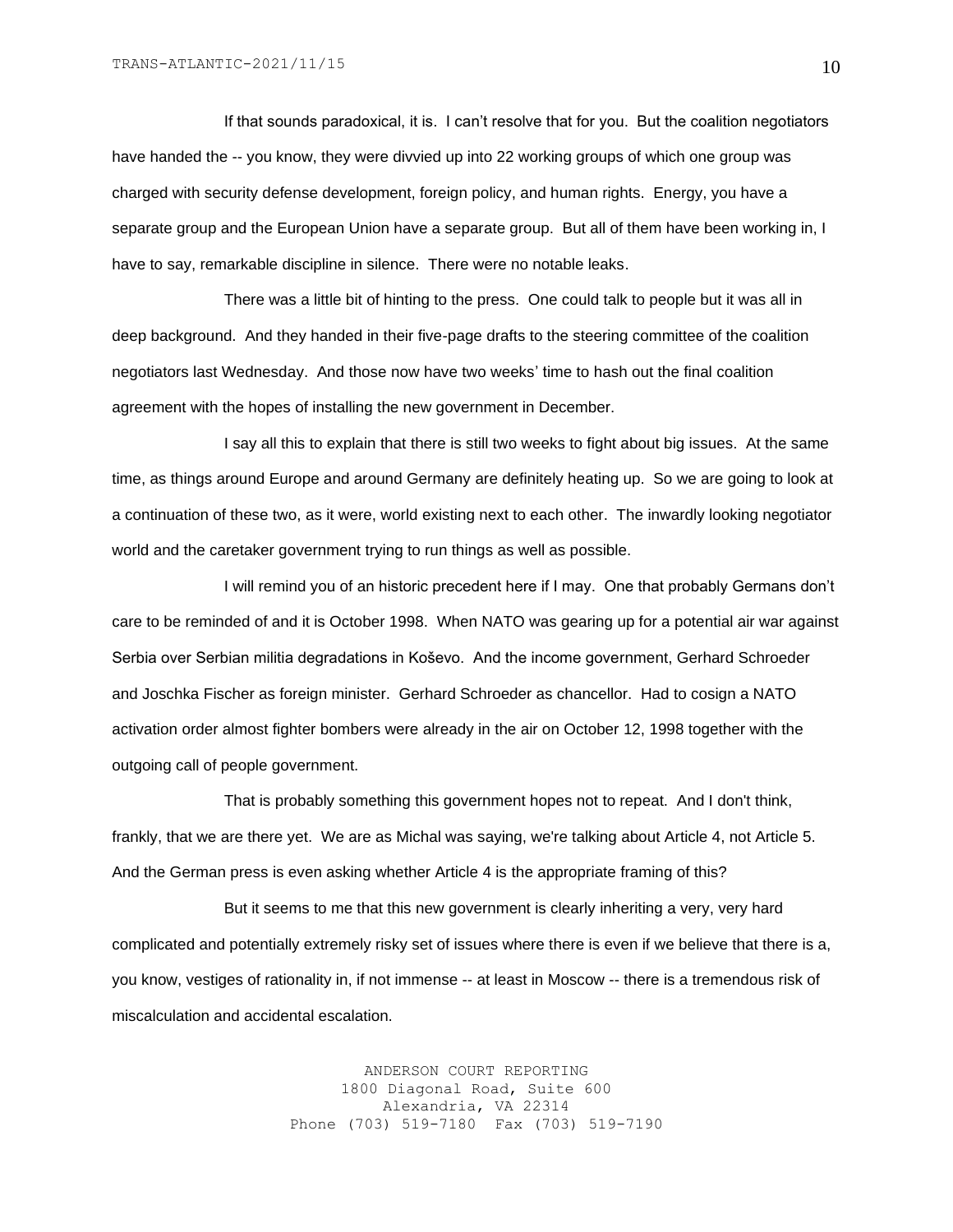And this government is going to have to become very seized with these issues very quickly. So I am hoping that behind the scenes there is a lot of passing on of knowledge in many conversations. I do know that some of the things that they've been talking about and I've just been writing a column about this so I won't go into too much detail. They do make their neighbors like Poland nervous and that is new participation and the potential signing of the nuclear test band. Not the nuclear test band treaties, sorry. The treaty on the band of nuclear weapons, but perhaps we can discuss it further when we're in conversation with each other. Thank you.

MR. GOLDGEIER: Thank you, Constanze. And as always, we'll look forward to your next column.

Fiona, thanks for writing your amazing book. I've learned so much from it. And in it, you explore what you see as the long-term post-industrial convergence among the United States, the United Kingdom and Russia, the rise of populism.

And how should we be thinking about trans-Atlantic relations in the midst of these disruptive forces? And if we are going to pursue some kind of reset or chart some new way forward in trans-Atlantic relations, how do we do that given the tumultuous domestic politics particularly in the United States?

MS. HILL: Well thanks very much, James, for that question. And just again like everyone else, I wanted to thank the Bosch Stiftung and the whole of our Bosch colleagues for their support for Brookings and the trans-Atlantic initiative. I'm also now, you know, like James and Constanze extraordinarily grateful to Bosch for, you know, funding most of our work over the last several years. And really hoping that we can take, you know, some of this forward into different directions.

I think the problem is, you know, as we frame this today around some of these larger issues, particularly issues of domestic renewal which I think are also going to be on the agenda for the new German coalition government and the SPD. I mean Constanze didn't, you know, really talk about that because, you know, we've been framing all of this in the international arena.

Our domestic and foreign politics are all inextricably linked. It's not just the United States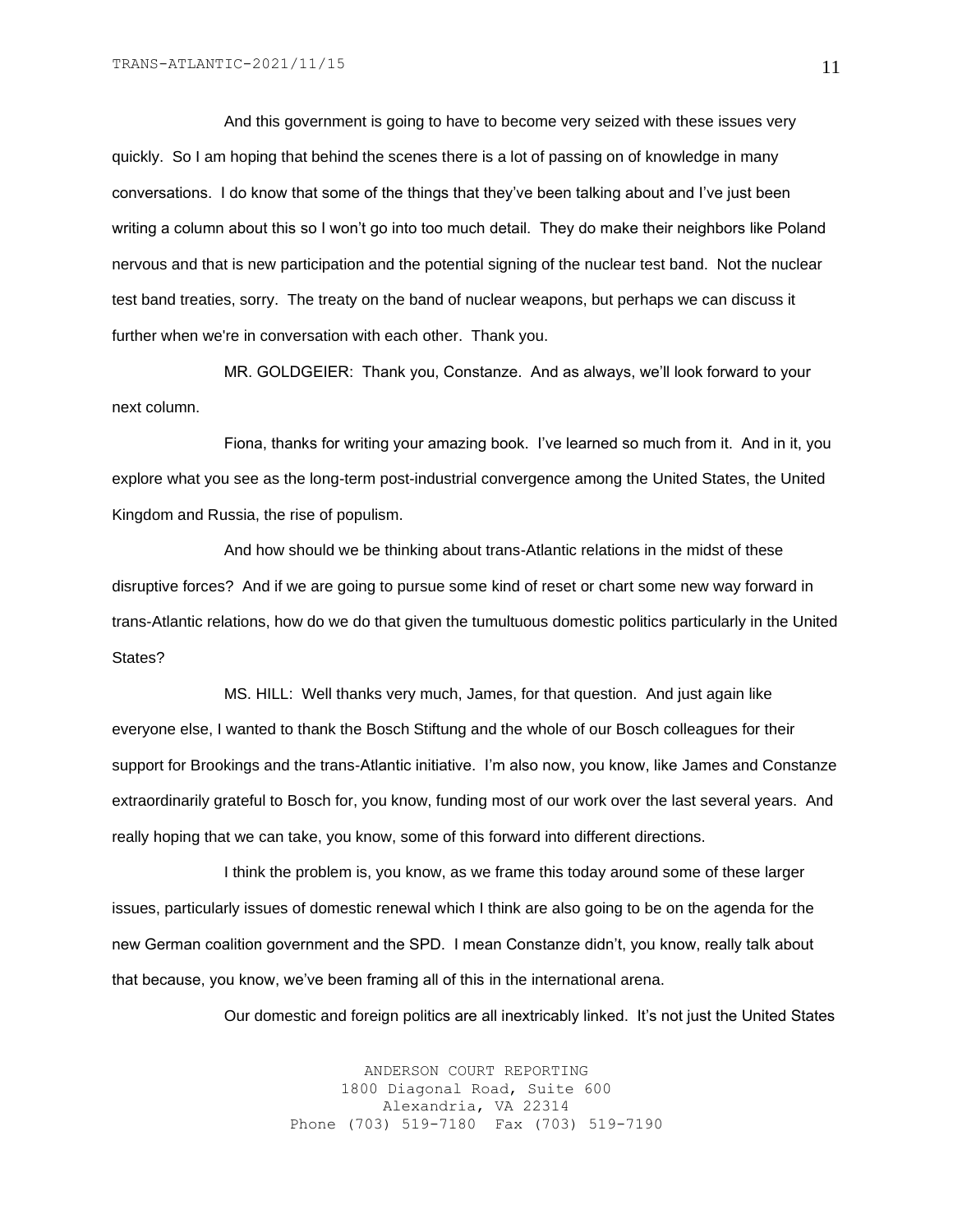and the United Kingdom that are really still dealing with the post-industrial decline going back to the 1980s. But one could also argue that Germany is still, you know, trying to deal with the post-Cold War reconstruction efforts of trying to bring East and West Germany together, North and South Germany.

I mean I think Michal would also agree that in Poland, you know, many of the tensions have been between the kind of the cities in Poland that have become, you know, very much integrated into the rest of Europe. And then rural areas and smaller towns in Poland that feel that they've been left behind by all of the larger developments.

And that's certainly because in the United States and the U.K. and, you know, I think France as well with the rural/urban divides and divide between Paris and elsewhere that there's a great deal of pressure on all governments to come up with a different domestic agenda of building back better could be the slogan for pretty much every country infrastructure renewal needed. And a whole host of other issues on that agenda. And including also, frankly, in Russia.

And I think our biggest dilemma right now is how do we deal with the domestic front which is causing even further divisions and try to still get enough collective action both internally within countries and then within the trans-Atlantic arena to deal with these other international challenges. And that's going to be the rub. You know, and I fear -- and this wasn't really the question that you asked me, but we're all going to be completely derailed by what Russia does next.

And, in fact, you know, Russia is deliberately taking advantage of the disarray that we've just described. And, you know, I just want to throw this out because, you know, Mark in his book on, you know, *The Age of Unpeace: How Connectivity Causes Conflict*. I mean this is kind of the perfect timing, you know, for this kind of book.

Because all of the issues that we've kind of laid out and that you laid out in the overview, James and also Suzanne, particularly on energy and, you know, climate change and all of the economic interactions have actually made a very capricious moment for Russia to take advantage.

Constanze mentioned 1998 when there was a coalition negotiation in Germany going on right against the backdrop of conflict in the former Yugoslavia. Questions about what we were going to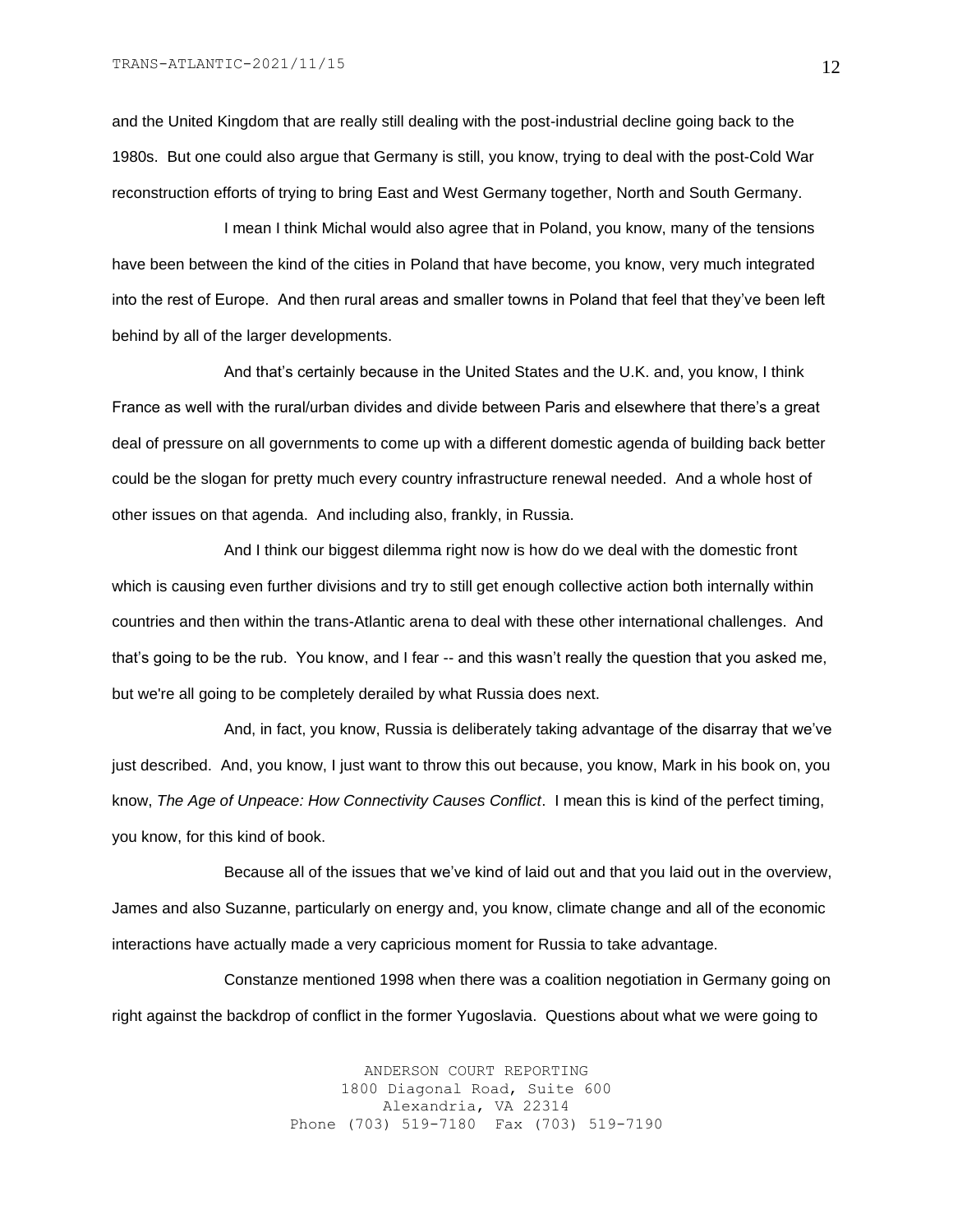do about the Belgrade/Kosovo conflict and, you know, were we going to intervene? We can go back to not so long ago, to 2014 and the annexation of Crimea which took place in March of that year.

And that came after months of wrangling about the coalition in Germany too at that point after general elections, which put Germany a little bit out of contention at the time when Ukraine was trying to arrange its association agreement with Europe.

Russia put pressure on Ukraine. Germany was kind of missing in action at that point because they were focused again on the coalition negotiations which dragged on for months even though Chancellor Merkel was anticipated to be their chancellor again. And, you know, kind of fast forward a few months. Russia took advantage of all of the disarray to annex Crimea.

And I really fear, and I won't go on about this too much because perhaps we can get into this into the discussion. That we're at that particular position again. Although, Constanze is saying that in Germany, they are not even sure that Article 4 is the right kind of level of consultation. In the United States and the United Kingdom, which is how the outgoing equivalent to the joint chiefs of staff in the U.K., Nick Carter talked openly about the Brits as seeing an imminent invasion of Ukraine by Russian forces. And talking about sending British trips. You know, so that's kind of rather an extraordinary announcement.

And there is also in the United States now increasing fears that Russia is going to take advantage of all this disarray to teach Ukraine a lesson, to move into Ukraine and have President Zelensky essentially sue for peace because they want to head off NATO association for Ukraine, the IMF negotiations that Ukraine is in the middle of.

They want to take advantage of an energy crisis that they've actually also helped to push forward so that Germany will also acquiesce on Nord Stream 2. They want to take advantage of all the disarray in the United States over deindustrialization, the efforts of Joe Biden to try to, you know, basically stabilize the situation here. And I could go on and on here.

So, I mean basically we have a whole series of manufactured conflicts right now that are exacerbated by the kind of connectivity that Mark is no doubt going to talk about. And all of our efforts to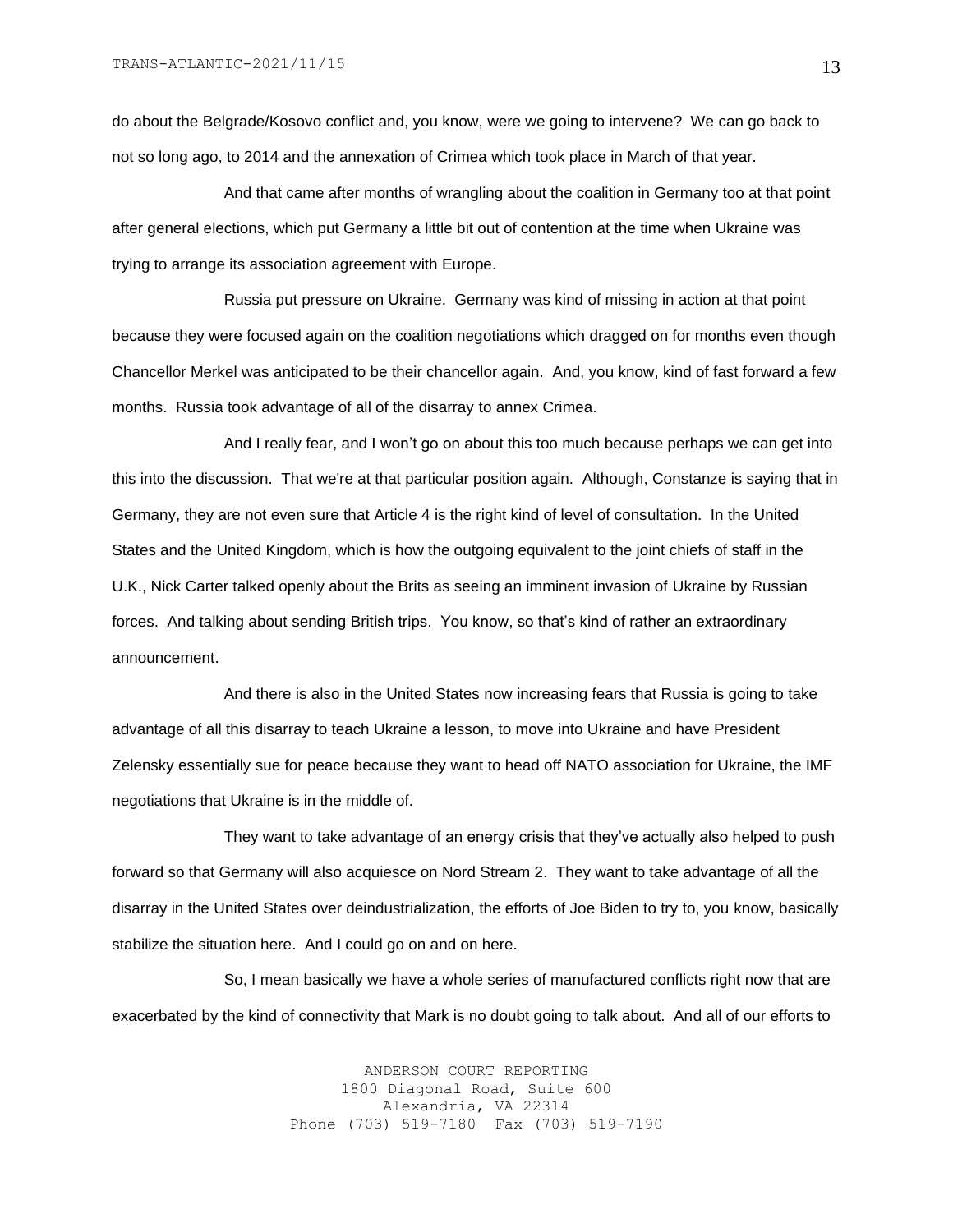really get collective action trans-Atlantically (phonetic) to in fact address these domestic concerns along with climate change and the pandemic. And no doubt going to be thrown on their heads by, you know, yet another crisis with Russia, which we've all been trying to avoid.

MR. GOLDGEIER: Great. Thanks so much. And, Mark, now turning to you. Congratulations again on the new book. I'm very much looking forward to reading it.

I know that you in it, you raise concerns about the threat that China poses to Europe. Also, I've read the multiple pieces that you have done this year with the Ivan Krastev on the polling of European publics on their views on the U.S./China relationship.

Just building off of what Fiona was just talking about. We've seen an U.S. administration that's come in totally focused on the Indo-Pacific, determined not to get distracted off the focus on the Indo-Pacific. Basically, looking at Europe as, okay, what can Europeans do for us as we focus on China?

And hoping with respect to Russia that Russia would just stay quiet so the administration could stay focused on the Indo-Pacific. Well, based on what Fiona just said, it doesn't look like they're going to get that kind of quiet from Russia. And meanwhile, they're still looking for Europeans to help with -- as the United States continues with its rebalancing of foreign policy to Asia.

So how do we put all that together to think about where we may be in the trans-Atlantic relationship going forward? And particularly this issue of how the European publics are viewing these issues that we have been talking about?

MR. LEONARD: Before I start, I just want to join everyone else by saying how thrilled I am to be with this wonderful group of friends talking about the trans-Atlantic relationship and also grateful to Bosch who have been a great partner, not just to Brookings but, in fact, to all serious foreign policy research outfits.

I mean it's a wonderful thing that you have done in supporting a lot of our work and allowing us to lift our eyes at what is really a difficult moment in the world and a particularly challenging one for the trans-Atlantic relationship, I think, because in many ways we are coming to the end of an era in trans-Atlantic relations. And this is very much about trying to work out what the next era looks like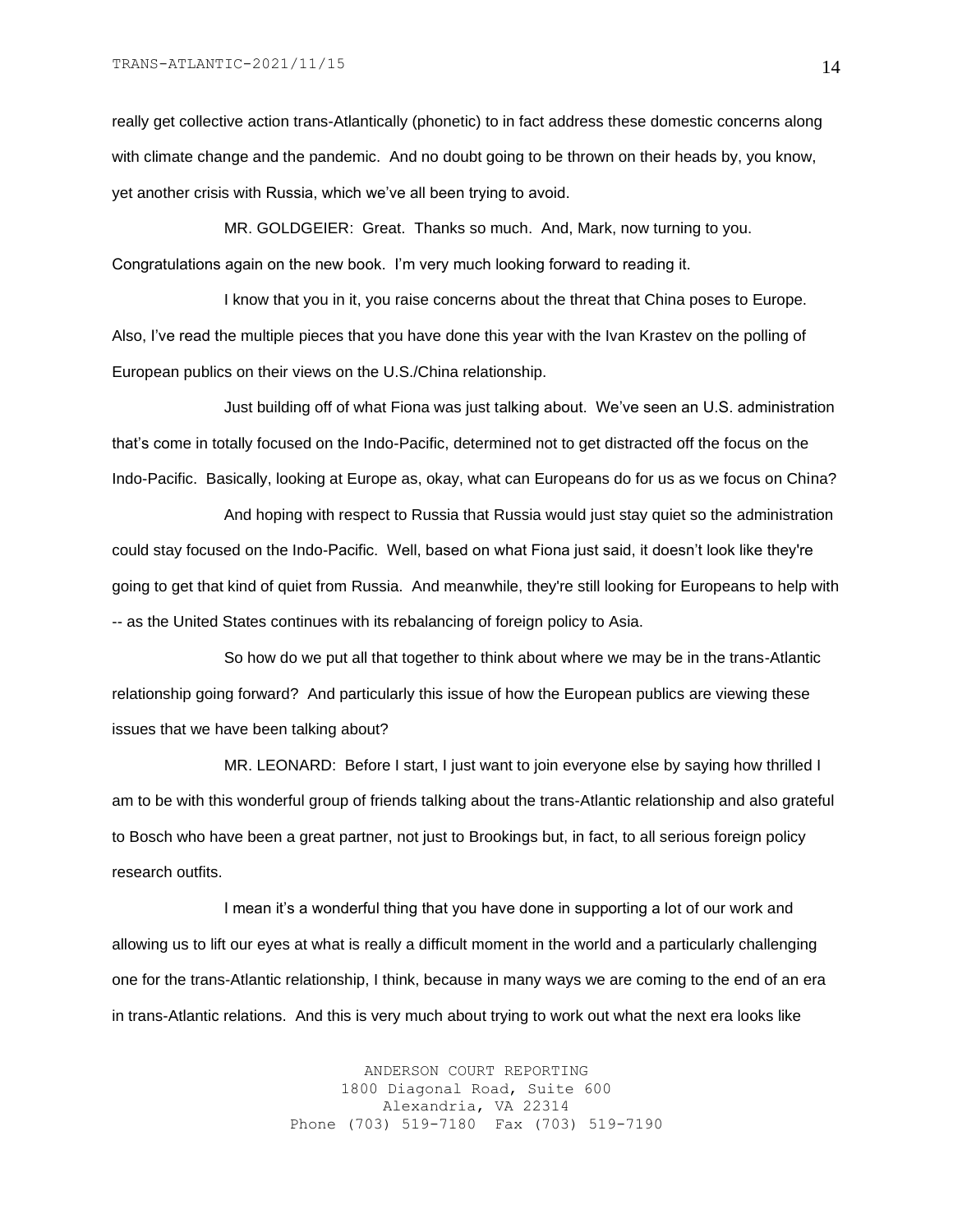because the U.S. and Europe aren't going anywhere.

We don't need each other any less, but I think that a lot of frameworks which have dominated and structured the relationship for the last few decades are being put under an enormous about of pressure. And in the way that Fiona was talking about it, you have this constringed clash of geography and history. On the one hand, there is this sort of sense that geography is back.

And that the geography of the  $21^{st}$  century is going to be an Indo-Pacific one. And the U.S. with an incredible amount of discipline and almost kind of brutality is going to shift its gaze from Europe and the Middle East towards the Indo-Pacific.

But at the same time, I think the kind of defining feature of our period of history is about the essential interconnectedness and inter-independence of the world and the way that that is being weaponized. And that's very much what my book is about. It's a book which is coming to terms with the fact that inter-independence creates conflicts as well as harmony.

And many of the forces that we thought would be bringing the world together, whether it's trade, finance, infrastructure, the internet, energy or even migration are being turned into weapons at worse and at best currencies of power. And the asymmetries in that system are being pursued aggressively by different countries that are trying to advance their own interest and to do down others.

And in that world, the trans-Atlantic relationship was only the relationship between Europe and America. Is absolutely central. In some ways even more important than it has been in previous decades. Even if the geography which people are looking at is different. And I think that there is a big disconnect if you think about trans-Atlantic relations at the moment between the way that it is seen in Europe and the way that it is seen in the U.S.

Because I think in the U.S., an elite level, we have entered a period where you have a post-European America. I think the role of European interest is declining. You know, America maybe back, but it's a different kind of America that we saw through, you know, whether it's what happened with AUKUS? What happen on Afghanistan? The sort of relative absence of the U.S. from tensions in the Eastern Mediterranean? And COVID as well. You know, not really much of an attempt to align American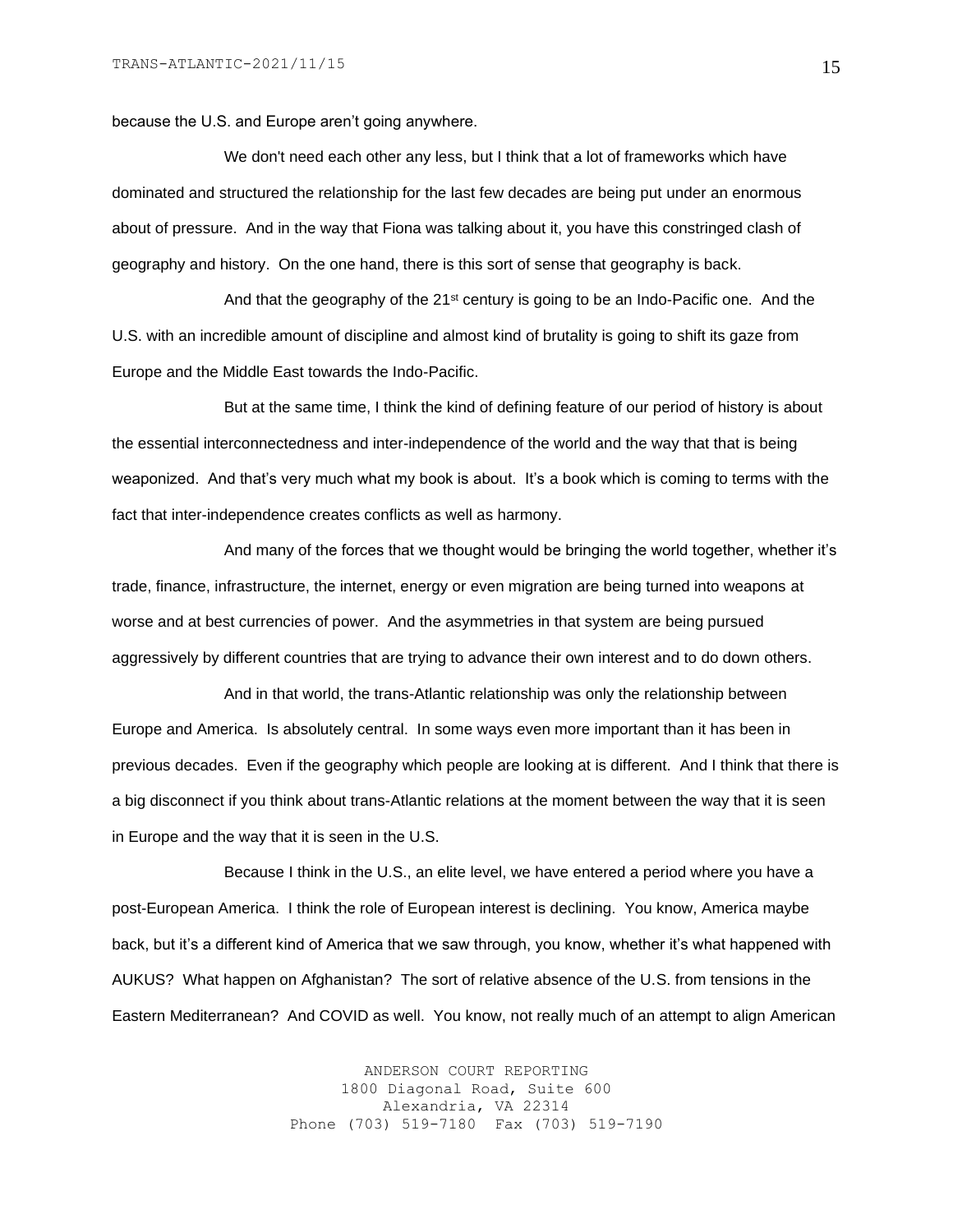policy with European policy.

And I think also in America there is a sense that with Brexit Europe shrinking, it's becoming kind of less. If anything, less important compared to what it was in the past.

And an elite level in Europe, I don't think you do have a post-American Europe. They're still with sort of degree of obsession with the U.S. Sometimes, one which is very self-defeating. People are so worried about encouraging the U.S. to leave and to shift its gaze that they're doing exactly the sorts of things that make Americans very fed up with Europeans being kind of needy, weak, not very good partners on the different issues.

And sometimes, I fear that the kind of Alantists in Washington and in Europe are trying to freeze both sides into a relationship that is not future proof and is based on a kind of degree of negative interdependence rather than a real partnership, which is what I think we need for the  $21<sup>st</sup>$  century.

But at the same time, I think our publics are shifting as well. They did a lot of polling which James was talking about. Maybe I'll kind of end with that. But it's very interesting that the level of public opinion in Europe. Europeans are very post-American. And I was shocked by some of the findings that we found.

But we did a poll very recently where we asked people how they thought of America? And we gave them a number of different options, you know. Did they think about America as an ally? That we share values and interest with as a necessary partner? That we need to work with? As a rival? As a hostile power?

And, you know, the largest group in every single country we polled did not see the U.S. as an ally, but saw it as a necessary partner. So it kind of moved to a much more transactional relationship. A sense that we have a lot in common with each other and we need to work together. But it's very different from this idea of a natural alliance.

And that reflects also what we found when we asked people what we should do if there's a conflict between both the U.S. and China? But also, the U.S. and Russia where large majorities in every single country surveyed said that the Europeans should stay neutral if there's a conflict between the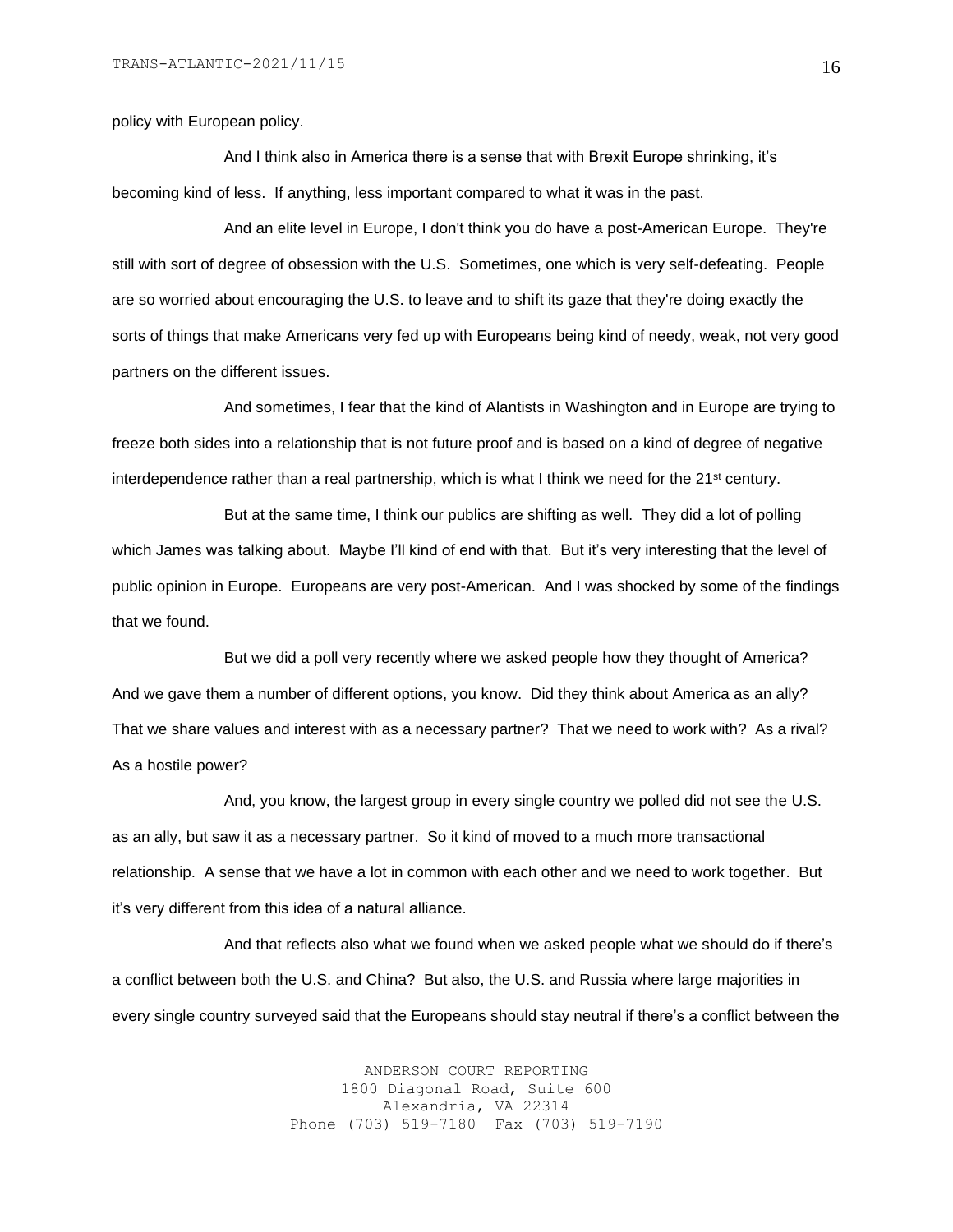U.S. and China or the U.S. and Russia rather than taking America's side.

What is surprising to me is that the American public that we polled -- well, in fact, there was the Chicago Council that polled it. But they asked the same questions of the American public. And what they found there is actually that Americans still look at Europeans through a much more traditional prism. So 52 percent of Americans see France as an ally compared to only 24 percent that see it as a necessary -- sorry, as an ally rather than a necessary partner.

And 45 percent of Americans see Germany as an ally. Only 27 percent see it as a necessary partner. I wonder whether that is a good thing or whether if we kind of dig a bit deeper it's because people know so little about Europeans. And they just assume that they have a view of Europeans as sort of Greek chorus that will come along for the ride wherever American foreign policy takes it.

And it's because they have so little sense of what Europeans are for that they have a less kind of nuanced view of what the relationship will look like in the future.

But anyway, that's probably enough about where we're going. But I think there is definitely a disjunction between the sort of ways that we've gotten used to thinking about the relationship and what we need for the future. And both an elite and a popular level.

There are sort of big challenges in charting a journey from where we are at the moment to the sort of grownup relationship that we need between two like-minded players that are no longer going to have the sort of hegemonical lions that ran the world during the post-Cold War era and that confronted the Soviet Union during the Cold War.

MR. GOLDGEIER: Fantastic. I want to bring our three other panelists in on these issues that you've just raised, Mark. Because you're describing a set of really of imbalances in the relationship within Europe, within the U.S., across U.S. and Europe.

And I wonder. You know, when I look back 30 years, I think about the way in which the United States and Europe came out after the end of the Cold War. And, you know, when you look at the U.S. I mean policy towards Europe and Russia was about Europe and Russia. I mean there was this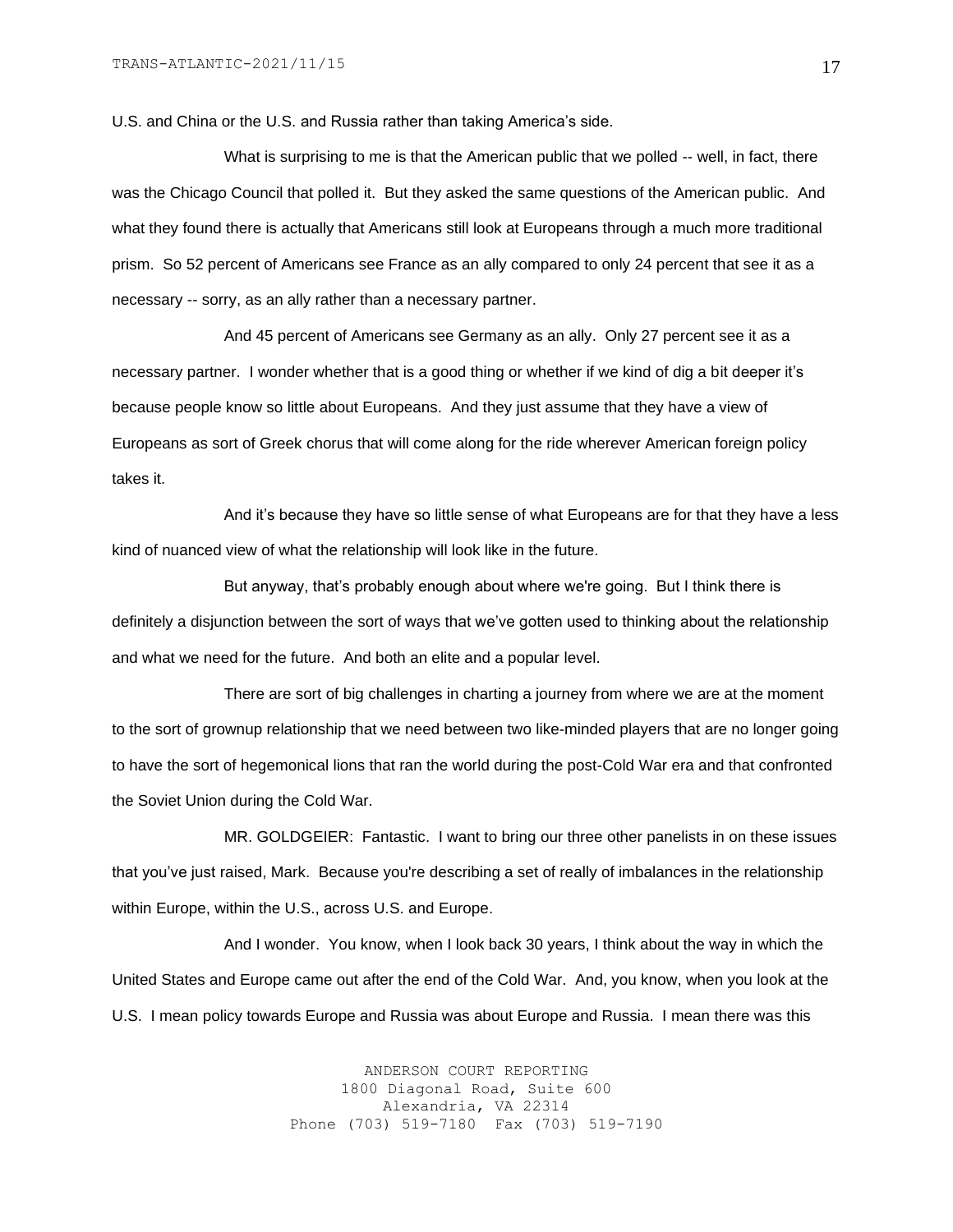huge opportunity. You know, they do for Europe's East what we did for Europe's West line.

The Europeans looking to the United States to help with the building of a new Europe. And as I mentioned, we're now moving to an era where the U.S. seems to look at Europe and Russia sort of Europe what can you do for us on China? And, you know, Russia, can you just please stay quiet so we can focus on China?

And you're talking about a Europe that is trying to find its own way and not get in the middle of a U.S./China clash or even a U.S./Russia clash. I mean on the latter if Russia does invade Ukraine again, Europe may not be able to take that approach. And I just wondered historically those kinds of threats -- threats from Russia have brought the allies closer together. We don't know yet whether a similar kind of threat from China would do the same. I'm just curious sort of the role of these threats as we think about the kind of imbalances that exist today. So I'll go to Fiona and then Constanze and then Michal.

MS. HILL: Yeah. Thanks a lot, James. I mean I was thinking as Mark was laying this out. I'm in a great exposition of, you know, a few points. That Poland information of Europeans, you know, exactly as you're just laying it out there, James.

Wanting to somehow -- you opinions of the popular level rather than the elite level. Wanting to avoid U.S./Russia clash. Any U.S./Russia clash would be because of Europe. A U.S./China clash would be over Taiwan of course. And, you know, their larger Indo-Pacific. And, you know, most Europeans feel, you know, pretty far away from that.

But we can be certainly sure that if Russia does go into Ukraine that China will be watching. And China has many territories. It's not Taiwan. Territorial disputes in the Himalayas with India. Territory disputes with Japan. All, you know, India and Japan. Countries that have close relationships with European actors as well. You know, territorial disputes, you know, all the way down into Southeast Asia too.

And, you know, anything that Russia does can very easily be sort of taken into the, you know, territorial context. We have the Eastern Mediterranean. You know, you mentioned elites in Europe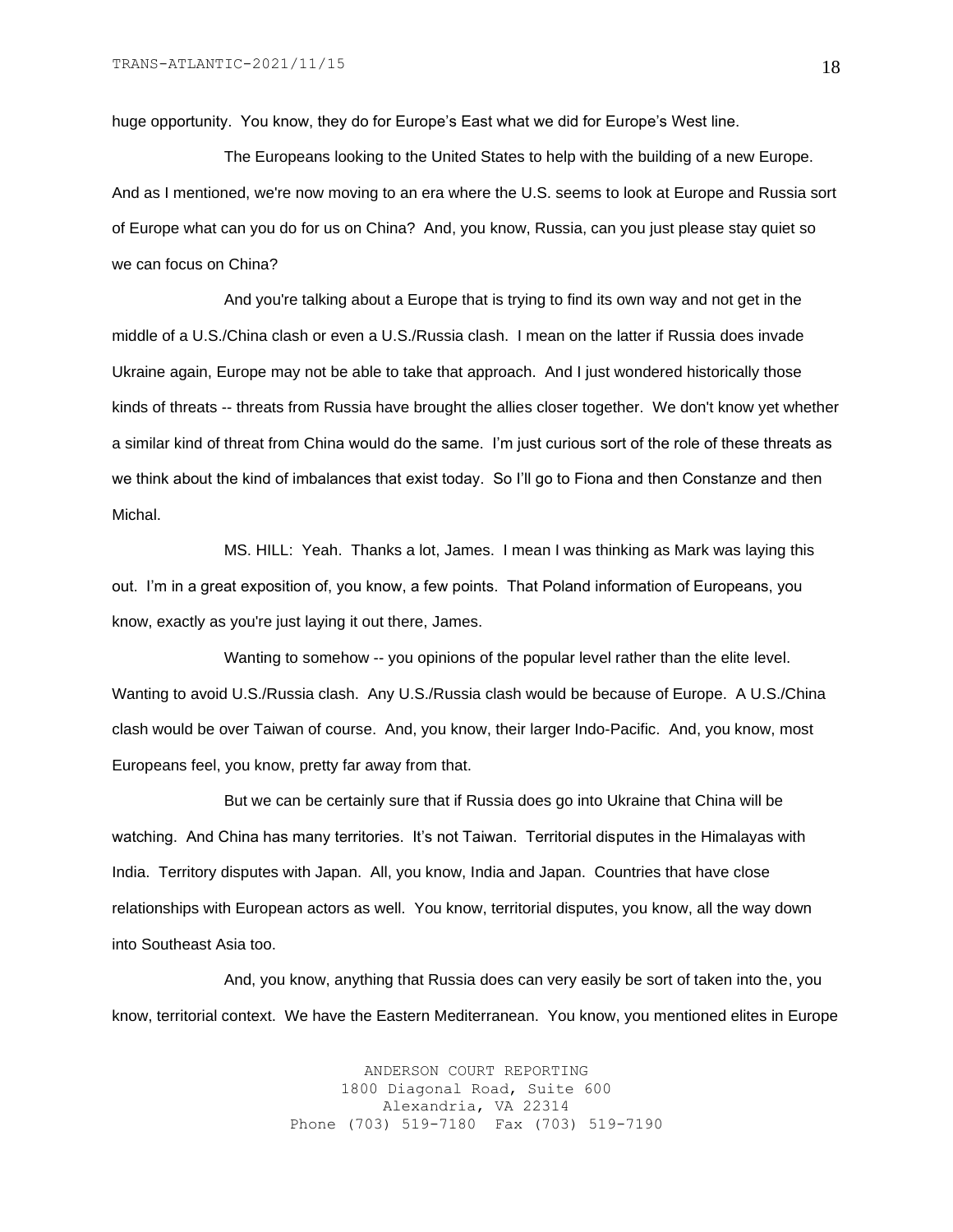being frustrated that the United States wasn't really present there when the tensions between Turkey and Greece or Turkey and actually pretty much everybody else kind of around the Eastern over energy issues, you know, for example, that being cautious with Israel.

So any incursion of Russia into Ukraine will cast doubt on every territorial issue within Europe. It won't be, you know, quite so relevant for the United States' immediate neighborhood.

So I think that's really going to be the rub. And I'd really like to hear what, you know, Michal and Constanze, you know, have to say about this. Because Ukraine is where, of course, many of the European countries were very disappointed in their history and the kind of post-imperially or after perhaps the collapse of the Russian empire and then the Soviet empire.

Obviously, for Poland, you know, you've also seen Russia upping the ante and talking about Poland and Lithuania making moves on Cali Negras (phonetic). There's been some bizarre commentary in the Russian press about the Polish, Lithuanian common birth that hasn't been there for hundreds of years. And making a move on what used to be parts of Germany, East Prussia, Königsberg. And raising it as kind of -- and Mark is saying these bizarre historical and geographic viewpoints. Not so bizarre but bizarre in the current contemporary context.

You've got Hungary that the Russians have also been encouraging to put pressure on Ukraine. And questions about the Hungarian minority in Ushkaritz (phonetic) within, you know, the Ukraine territory. And questions about, you know, Hungary's role in Europe at large. But the Belarus/Russian weaponization of migrants is directed deliberately on Poland and intended. Absolutely to create a crisis.

Lukashenko's commentary on cutting of the gas through Poland. He couldn't do that without gas and Russia's involvement because it would blow up the pipeline. We've actually seen that happen before when Russia was putting pressure on Tajikistan when they messed about with the pipeline to put pressure on Tajikistan -- that's the reason why they blew up the pipeline. You know, putting it out of action for four months.

So I mean everybody knows that this is just obviously cannot be done without any kind of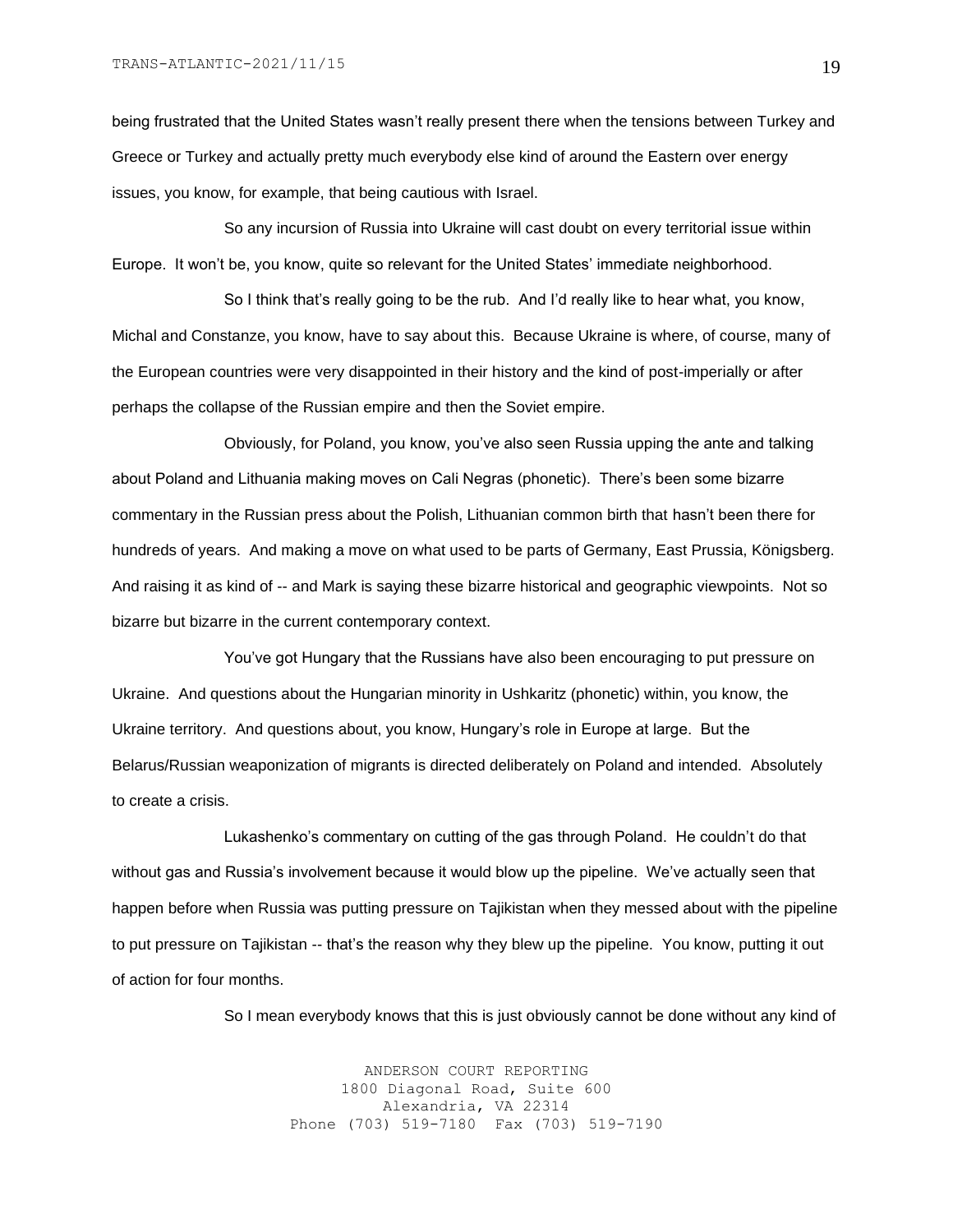Russian involvement. And the Russians have bought that back because of the obvious -- it's just 100 percent obvious blackmail efforts that are going on here.

And the United States has said for decades about energy experts from Russia to Europe into Germany. Obviously, decades going back to the 1960s, 1970s, terrible idea. The interdependence, as you know, Mark, has already laid out here. In energy can lead to conflict not just commodity and commerce and we oppose Nord Stream 1, not just Nord Stream 2 and got blown off every single time by Europeans.

And now, this is Europe's problem. The energy crisis in Europe. It's not in the U.S. So I think that this kind of popular desire to step back and, you know, leave the U.S./Russia clash on its own is going to really come back to haunt you because the United States could very well say, not our clash. Euromaidan was not about the United States. Annexation of Crimea which came out of that wasn't a proxy worry of the United States of the Russian censor.

And, you know, Europe put sanctions on Russia over the Ukraine after the downing of the MH17 Malaysian airlines that was leaving from, you know, basically the Netherlands to fight Malaysia and, you know, most of, of course, the people on the plane who were killed were Europeans as well as, you know, Malaysians and other nationals. And Europe had to step up.

And time and time again, Russia is using Europe as its battleground. But the United States is no longer interested as we've said. The battlefield for power of the United States' concern is over. So in a way, you know, European populations are extraordinarily vulnerable. And it's clear from, you know, what Mark has said that that hasn't been fully processed. Though, I'm sure in Poland and Lithuania are not there. It's truly processed at this particular moment.

In any case, I would be really interested to see what Constanze and Michal have to say about this too because I know what Mark said is very provocative and very important.

MR. GOLDGEIER: Great. Thank you, Fiona. Constanze?

MS. STELZENMULLER: All right. Well, you know, I'm the explainer here not the defender. Let's perhaps make that clear. Also, I would just remind that, you know, government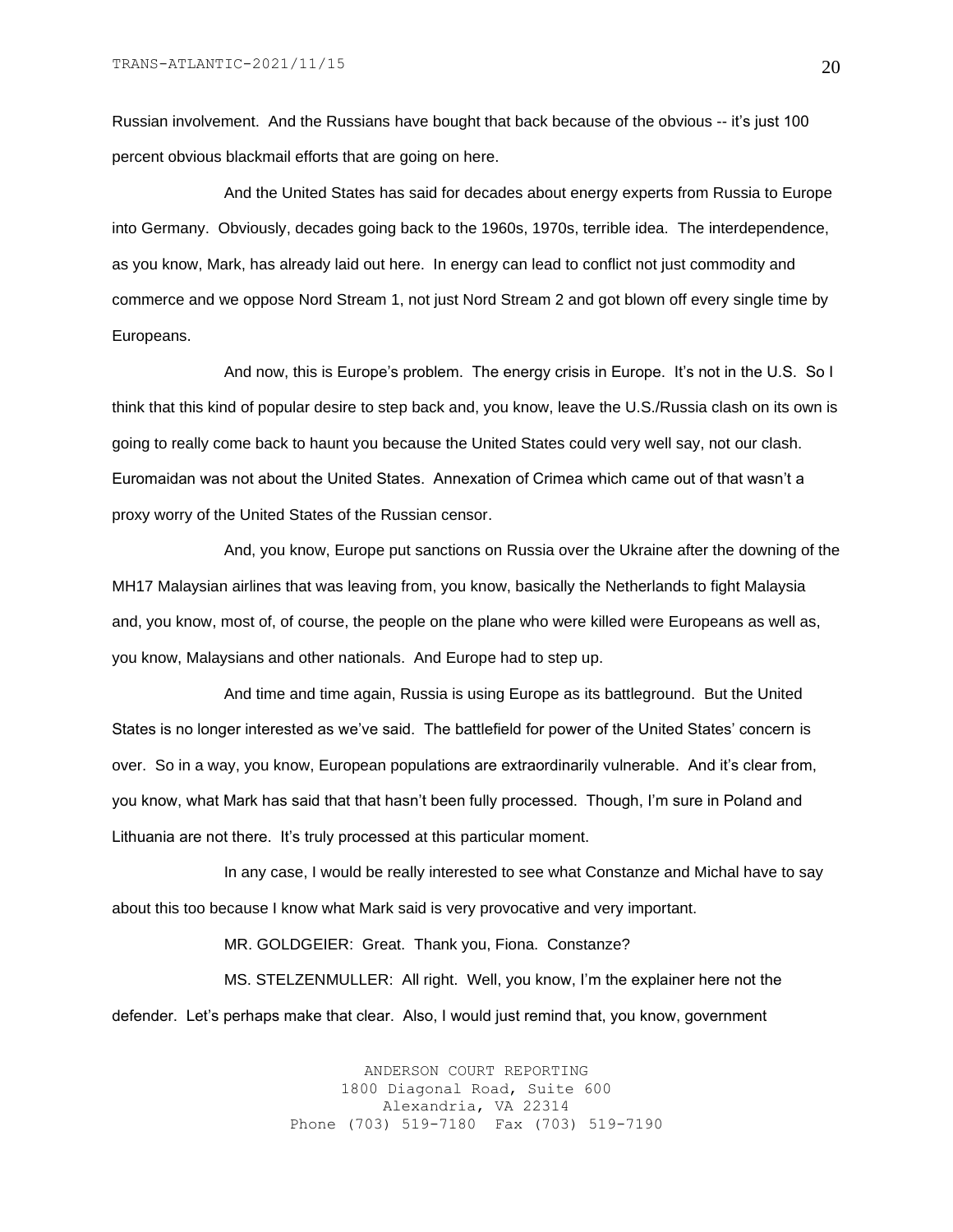transitions have some fairly sort of traditional rules on for outgoing governments to behave, right?

Remember that here a J.A. Sullivan was reduced to Tweeting at the Europeans about the Chinese Investment Agreement that they'd concluded. And felt beholden to these rules not to intervene more clearly. You know, more openly and sort of function as an incoming national security advisor.

I have to say that I have some -- I sort of link it with governments maintaining rules of decorum, right? And my understanding is that there are a great deal of conversations going on behind the scenes. But I think the incoming Germany government would be offended if Merkel took a very public stance about these things, right? So I think we shouldn't assume that nothing is happening. My understanding that it is the contrary.

And when I said that there is one press report about Article 4 that was exactly that, one press report. I can't tell you what's being discussed behind the scenes, and we shouldn't make assumptions.

With that said, you know, one of the historical ironies of German post-war politics is that Social Democrats have had a tendency to want to balance things out and to avoid conflict particularly with Russia. And then be hit over the head with it as soon as they assume power.

Remember the case of 1998 where I was referencing the activation order earlier. In October 1998, as I said, NATO fighter bombers were already in the air and were called back after the signing of the activation order, which remained enforced. It was in, I think, March 25, 1999, that NATO's air war began, the Schroeder/Fischer government was installed.

The air war took 78 days and then remember this. a NATO ground force was sent to occupy the territory of Kosovo. 60,000 NATO soldiers after an air war which had included for the first time in Germany post-war history, Luftwaffe planes. And the NATO divisions that headed into Kosovo pushing aside the Yugoslav troops was headed by a German General Hamiltoff (phonetic).

So I'm just saying that to say that the history has a way of hammering the Germanys over the head with a two by four when they try to avoid this kind of engagement. And I entirely agree with Fiona that there is a very real risk of all of these weaponizations of interdependence by Russia and by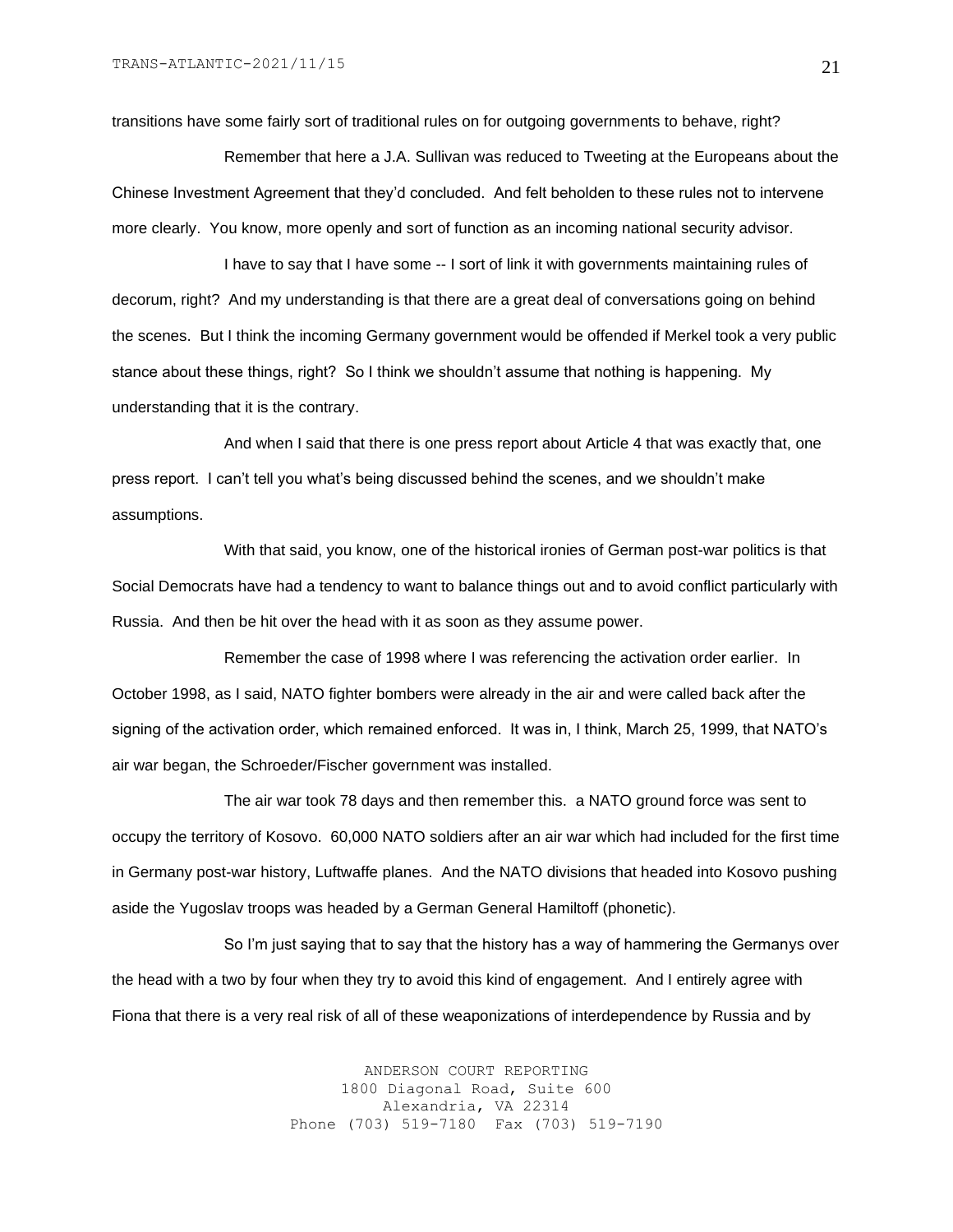Russia's proxies now coming to a head. And I think it will be educational for all of us.

One, I personally regret. Certain lessons of history having to be learned all over again by every generation, but maybe that's how it has to be. I'm less worried about having run a survey once for the German myself for two years on the trans-Atlantic trends. I'm less worried, frankly, about public attitudes and the sort of a move from natural Europe or America as natural ally or Europe is a natural ally to transactionalism (phonetic).

For one, there's always a distinct time lag between policy attitudes and policymaker attitudes and the public. I think if we were looking at policymaker attitudes, the feeling would be quite different. And the other thing is perhaps the transactionalism is also an acknowledgement that the relationship has become so broad and so deep. And so, have gone so far beyond just security issues that it of necessity has to be somewhat transactional. I'm less bothered by this.

What I am bothered by and to be very honest is sort of the risk of all of us sleepwalking into a military confrontation at the Polish border. And that is something where Poland requires all our solidarity. But that also means, if you'll forgive, Michal, that we can't stop having conversations with Poland overrule of law, over lesting (phonetic) the European Union. So Poland has so far refused European Union from Frontex support. And I think, you know, if you want European support then let's also Europeanize, you know, then let's not have it sort of solely on the terms that the appeased (phonetic) government in Warsaw also wants, which is purely bilateral. Thank you.

MR. GOLDGEIER: Great. Thanks, Constanze. Well, over to Michal.

MR. BARANOWSKI: Thank you very much. And Constanze, I'm going to -- given that you've put -- threw the ball my direction, I'm going to use your sentence as well that I'm an explainer and not the defender. And certainly, you know, someone who is whole heartedly taking a position of the government on everything.

But let me make a couple of points that sort of put this also in the context that I wish was better. I mean, Fiona's point is very much along the lines of the understanding here that if we take this as a safe, I would say assumption, by now that this conflict overall is directed from Kremlin just with, you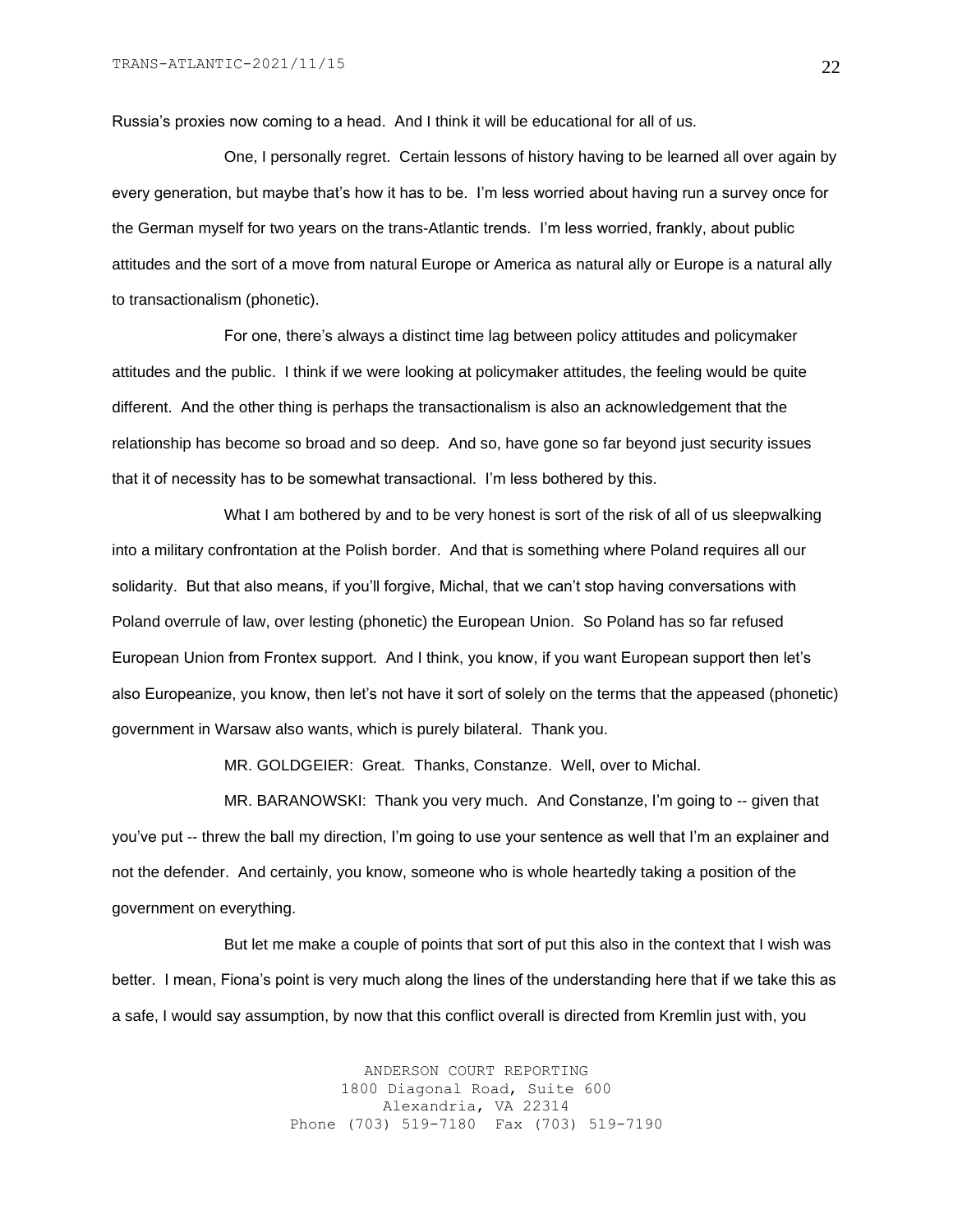know, different elements to it.

Kremlin and Putin have been very clear that they can act across geographies and across domains. So, you know, we are seeing situation on the bottom of Belarus. We are seeing situation on the border with Ukraine. But there has been more activity all the way in the North in the Artic. And we could see perhaps all the way down in the Mediterranean. So that's on geography.

And clearly, across the domains, right? I mean we are even here talking about at least four with the migration military informational and energy. You can attach to it cyber, if you want. I mean there is -- this is to say there is plenty of space for escalation, unfortunately.

And, you know, and again listening to Fiona who knows, let's say, Russia among us best and also the understanding that we are being increasingly that you are having NDC that Russia is really following, you know, no good when it comes to Ukraine. We are here for potentially a very -- almost certainly very rough ride.

And that's when it gets really tricky of how do we put the pressure back on the Kremlin? And Constanze, I would fully agree with you that this is also -- and it's a tough moment to do this where our security interests, our economy interests but also our values have to be aligned. It makes us stronger not only as an alliance but as a country.

You know, part of the things that I have -- you know, that I see right now is this migrant -not the migrants, sorry. Kashanku (phonetic) weaponizing migrants and human suffering is tearing Polish society apart, right? I mean it's we've been polarized for a good while. But it's just tearing us apart even further. So, you know, we have to be watchful with this.

Last point, and I'll stop. And not to scare us even further. But, you know, we have been talking about the interconnectedness and, you know, and Mark makes this the argument in his book that the nightmare scenario in Poland, Baltic states, was always basically something bad happening in the Pacific. U.S. being focused on Indo-Pacific and Russia taking advantage of it in our region.

And I don't know what the relationship would be Moscow and Beijing is exactly. But knock-on wood, and I have no idea if this is, you know, this is the scenario. But if we are all focused here,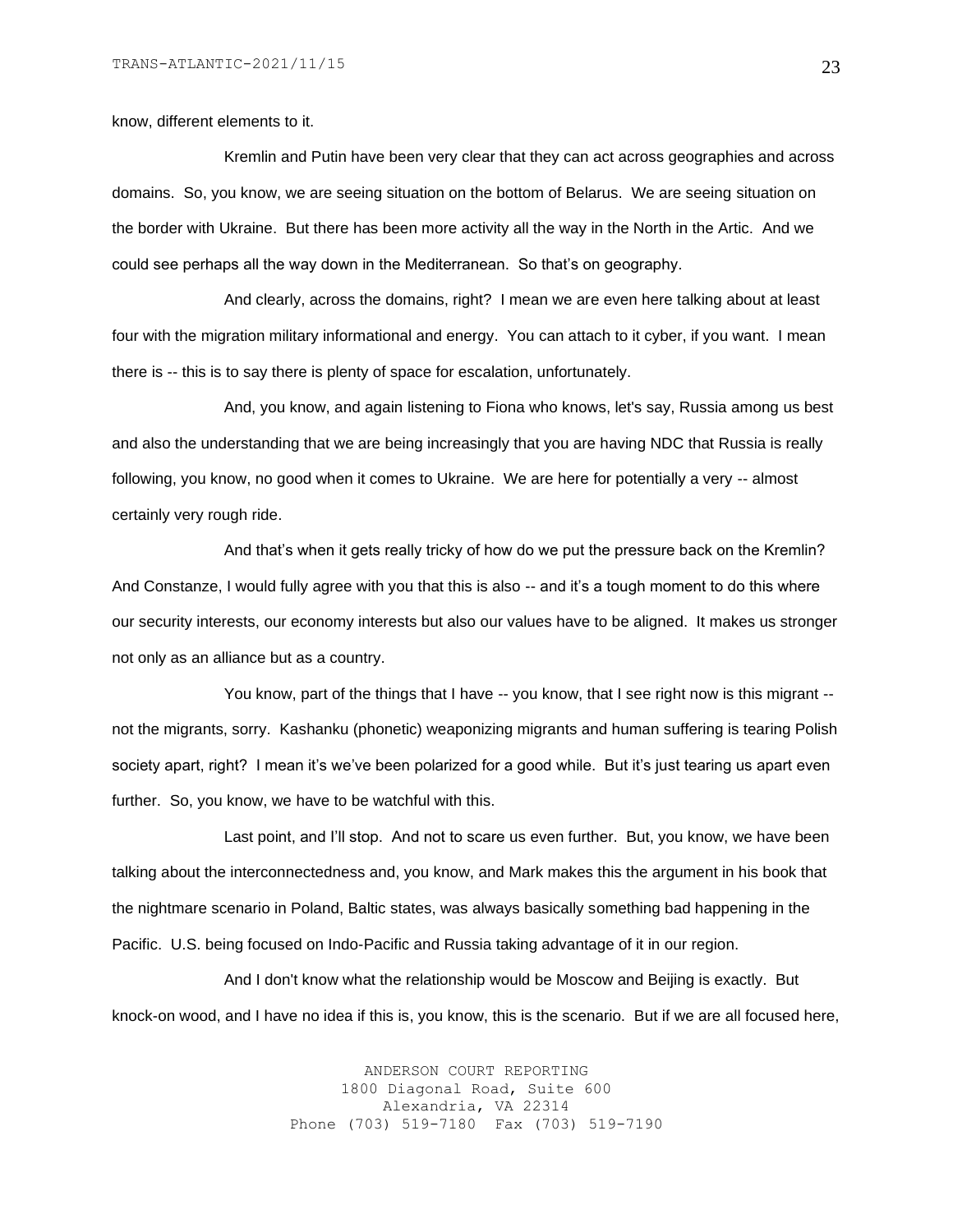I just worry a little bit about the flipside scenario as well and I'm sure that policymakers in D.C. especially have to think about it as well. Thanks.

MR. GOLDGEIER: Well, that's quite a bit that you've all put on the table. I do want to now bring in our audience because we have a number of audience questions.

And, Marks, so I want to go to you with this first one. Flora Adamian (phonetic) who is a student at Georgetown University asks, how does the Biden administration and EU go about building a trans-Atlantic relationship that is strong enough and integrated enough to survive future unfriendly leaders and crises?

And on leaders, I mean, you know, we've seen sort of -- she uses the word unfriendly. But certainly, we have seen difficulties in relationships such as those in the previous administration between Trump and Trudeau and Trump and Merkel. We've also seen more recently Johnson and Macron. We've seen the challenges posed by leaders like Orban and Erdogan. I mean how do we think about the role of leaders in addition to the kind of crisis that Michal and the rest of the panel was just speaking about?

MR. LEONARD: Thanks. It's a wonderful question. And I think that it's a really profound insight actually. We can't build a relationship around leaders. Leaders can't save the trans-Atlantic relationship. They can maybe destroy it.

Fiona, can tell us more about that. She's unfortunately more of an expert than any of us about those sorts of issues. But actually, even those leaders weren't able to destroy the trans-Atlantic relationship. And I think structure does kind of matter quite a lot. We have a lot of quite profound interests in common, which, you know, whoever is in the White House, whoever is in the Elysée on the one hand makes the relationship inescapable because it is so kind of tightly bound together on the one hand.

And secondly, on the other hand, we can't change the fact that Paris shifting in the  $21^{st}$ century. The Cold War is over and trying to build a relationship which looked like that which we enjoyed during quite different constellations of global power isn't going to work either. And that is really what I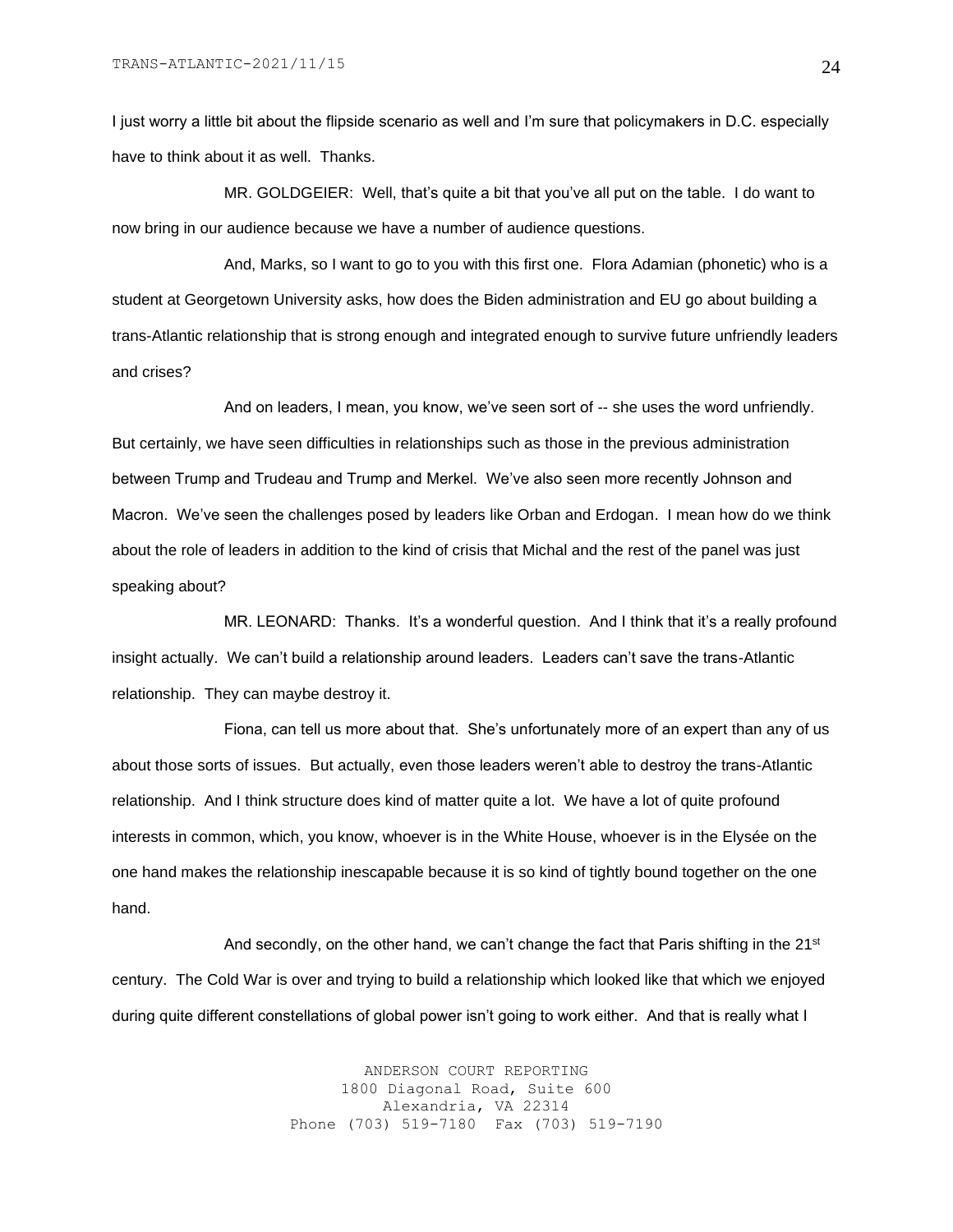think the challenge is. You know, the future relationship needs to be about on a recognition that as we move further and further into the 21st century, our relative population size, economic power, other kinds of assets is going to be shrinking.

China is going to grow. And therefore, we're going to have to think about situating the trans-Atlantic relationship in a much wider network of relationships with other players and try and work out how we can align with them as much as possible. And work out how our interests could develop with other countries in the Indo-Pacific and beyond.

But also, you know, we are going to have to grow up as well. It's completely -- it's very tough on a nine-year-old and a 12-year-old. And it's very difficult to explain to them why 450 million Europeans think that they can depend on 400 million Americans for their security in a way that we have in the past. It's not that kind of intuitively understandable setup that we've developed in the past.

And therefore, you know, Europeans are going to have to take more responsibility. We are going to have to realize increasingly there are geographies perhaps in different directions. Most Europeans think that there is a Cold War between China and America going on at a level of public opinion.

And to the extent that they think Europeans are involved in a Cold War has more to do with Russia than it is to do with China. And that is not going to come as a big surprised that everyone is looking at the media at the moment. And that is I think leads to some of the facts which are going to been to be built into kind of a future facing relationship.

But I think the starting point has to be real honesty about what's going on and I think that's something where the trans-Atlantic -- where Atlantists have always been the best friends of the long-term interests of this relationship. Because we have often times tried to minimize the conflicts and the tensions and to pretend that things are better than they are.

And I think that it's only by being really honest about what our respective interests are going to be in the future. Where they overlap, where they don't overlap and what kind of investments, we're going to need to make in order to have a sort of grownup partnership. We're going to be able to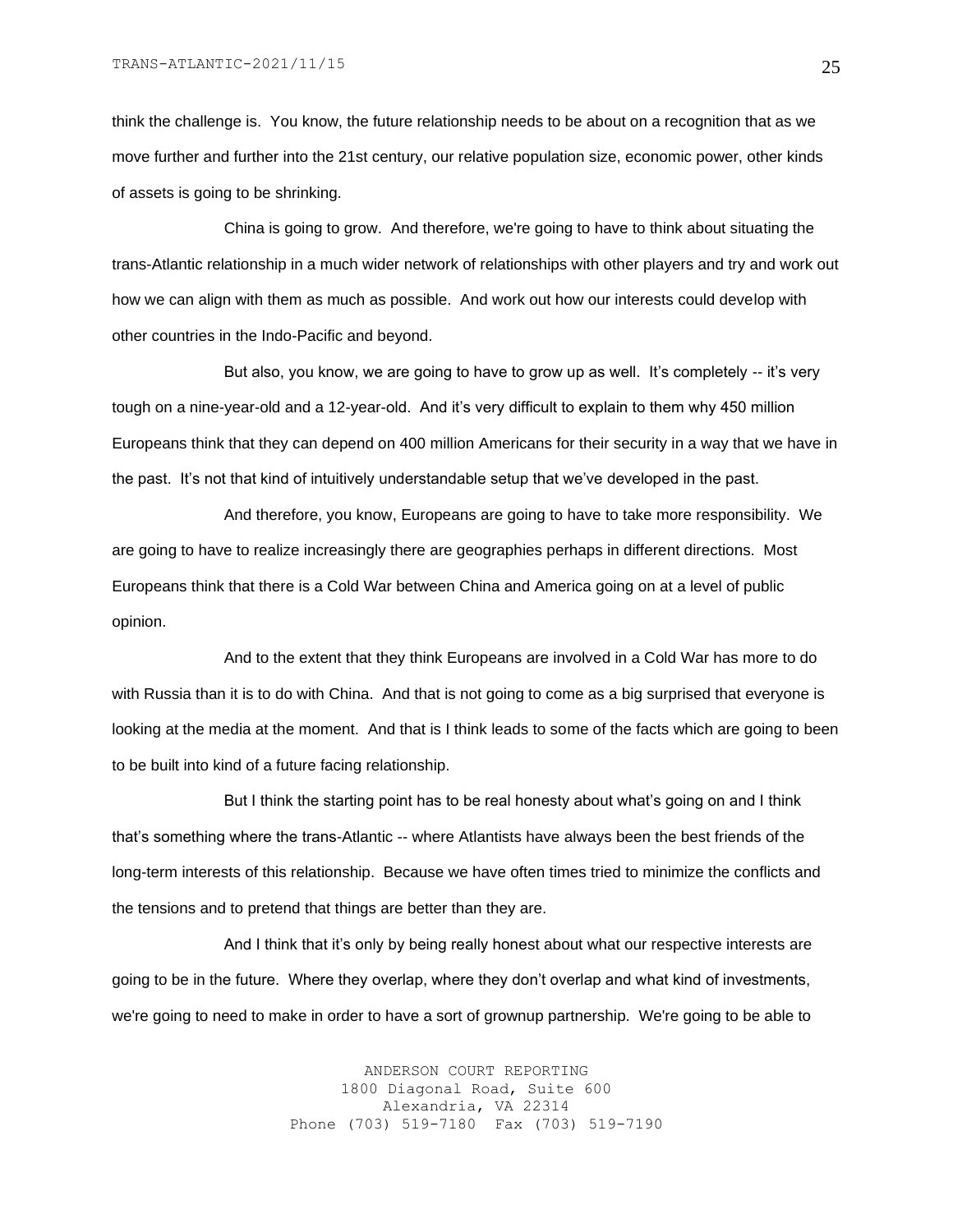shift public opinions or as willing to do anything at all.

Because I think the big challenge to all of this is what Fiona, Michal, Constanze all have been talking about which is the primacy of domestic politics. It's kind of crazy that you're going through this period of geophysical transition at a time when nobody wants the foreign ministry of Germany. No one in the U.S. wants any kind of foreign policy except one that helps the middle classes. That's the one that they're interested in. It's not necessarily an Indo-Pacific one or a European one. It's one that is going to help America's middle classes.

And, you know, the Polish situation is a perfect example. The Polish government pretends on the one hand that it's facing an existential threat. At the same time, it doesn't want Frontex to go help it. And isn't willing to do the basic things to show other European countries that it is an ally of theirs that shares their values. If it really is such an existential threat, then maybe you should put your foreign policy ahead of those things. And if not, don't be surprised if you don't get a kind of future amount of solidarity coming forward.

I think that's one of the kinds of the most scary things at the moment is how little bandwidth there are to deal with these really big issues. And that's when you get really disastrous accidents happening when everything is ordered around the personalities of the office holders and around domestic politics. And there's not enough focus on these bigger structural things.

So I think it's a really good question. But I think, you know, as experts we should be completely blind to whoever the -- what the personalities of the incumbents are. We can't build something that will last if it's based around leaders. It has to be based on really, really hard-core assessment of what our common interests are.

And I think that does also require an educational role for that job because I think Europeans have got a lot to offer the U.S. in terms of its interests. Much more than most American foreign policymakers realize. But it's a different offer. You know, if the future battlegrounds are going to be about technology and about a trading system and about how we handle a lot of these global commons, Europeans can be much more useful partners than they are if we're simply thinking about, you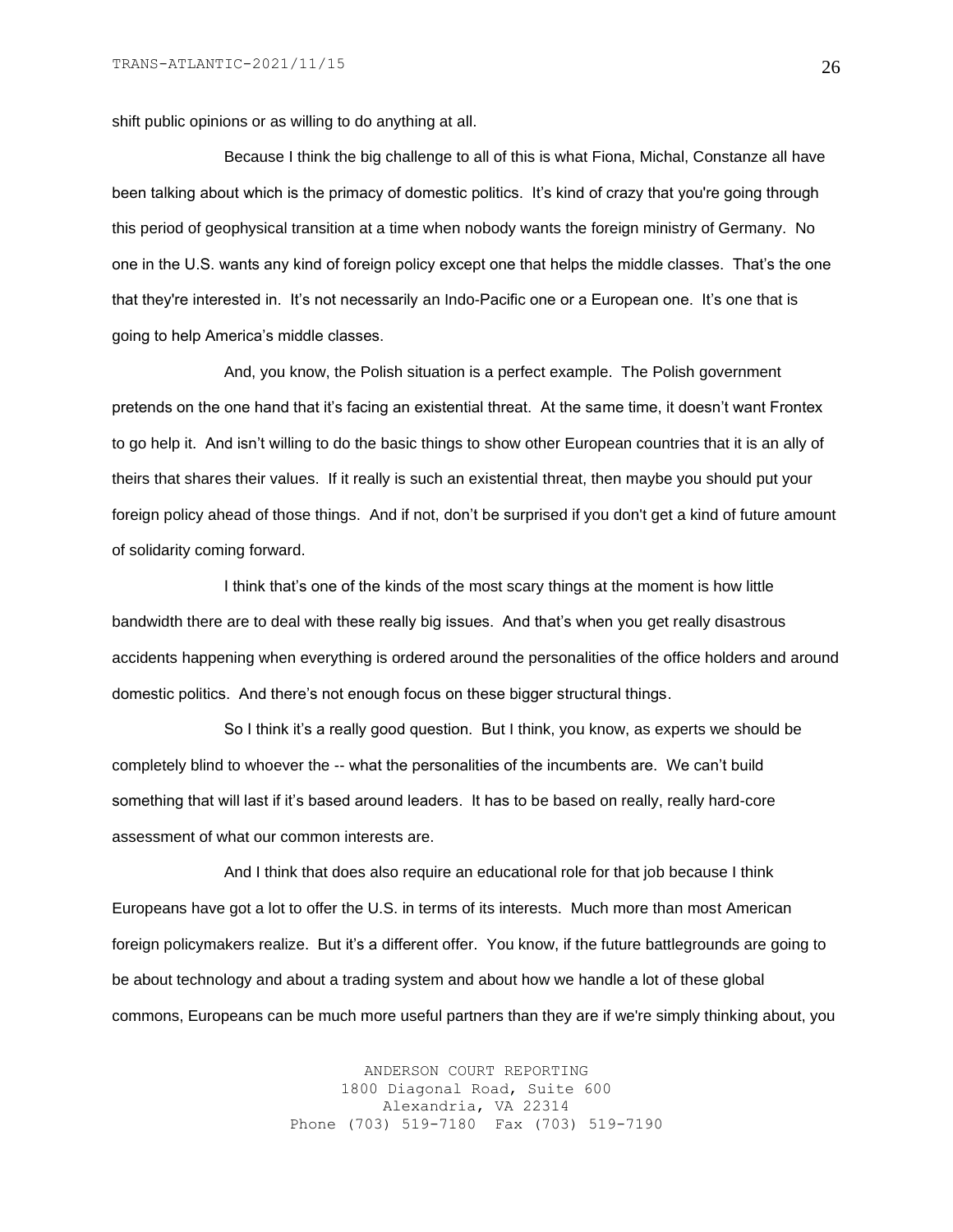know, what kind of expeditionary forces we can send into Afghanistan or other theaters where Europeans will see haven't got a huge amount to offer. Anyway that's how I see it.

MR. GOLDGEIER: Thank you, Mark. Fiona, the next question really follows on what Mark has just been discussing. My American university colleague, Michelle Eagan, asks how should we move beyond aspirations, values, discussions to concrete deliverables in a trans-Atlantic reset?

MS. HILL: Well, I mean that is a tough question, isn't it? Because I mean we do need to, you know, as we've all been saying here, figure out mechanisms for collective action. And, you know, I don't know whether we've really got the structures for this as well.

And partly that's because of the misalignment which is always the case of, you know, kind of electoral calendars. You know, I mean we've already pointed out that all of these kinds of crises that hit Europe seem to happen when Germany has its endless -- I don't want to be rude -- coalition agreements going on and, you know, can't really do anything.

And look, we've got a similar problem here in the United States, haven't we? I mean the Europeans, everybody is complaining all the time. Where are all of our ambassadors? You know, we have only got like seven through out of --recently, through Congress because of the snarl ups that we inevitably have for our own political parties' infighting.

And ambassadors play an extraordinary important role, but, you know, so do these, you know, kind of working structures. And although we do have people and players, we have excellent charges that have been, you know, set up in all of the key embassies by the State Department. Those are not usually seen as individuals who have the full kind of potential authority to carry through, you know, certain -- on certain commitments.

And so, it gets back to that bandwidth problem. And, you know, I think in some respects almost Congress and, you know, kind of parliaments around Europe maybe are better players to some degree because they have the permanent staffs who can engage. And we might be able to find structures in that way.

But this is actually what we've got. We're looking for structures. When I was at the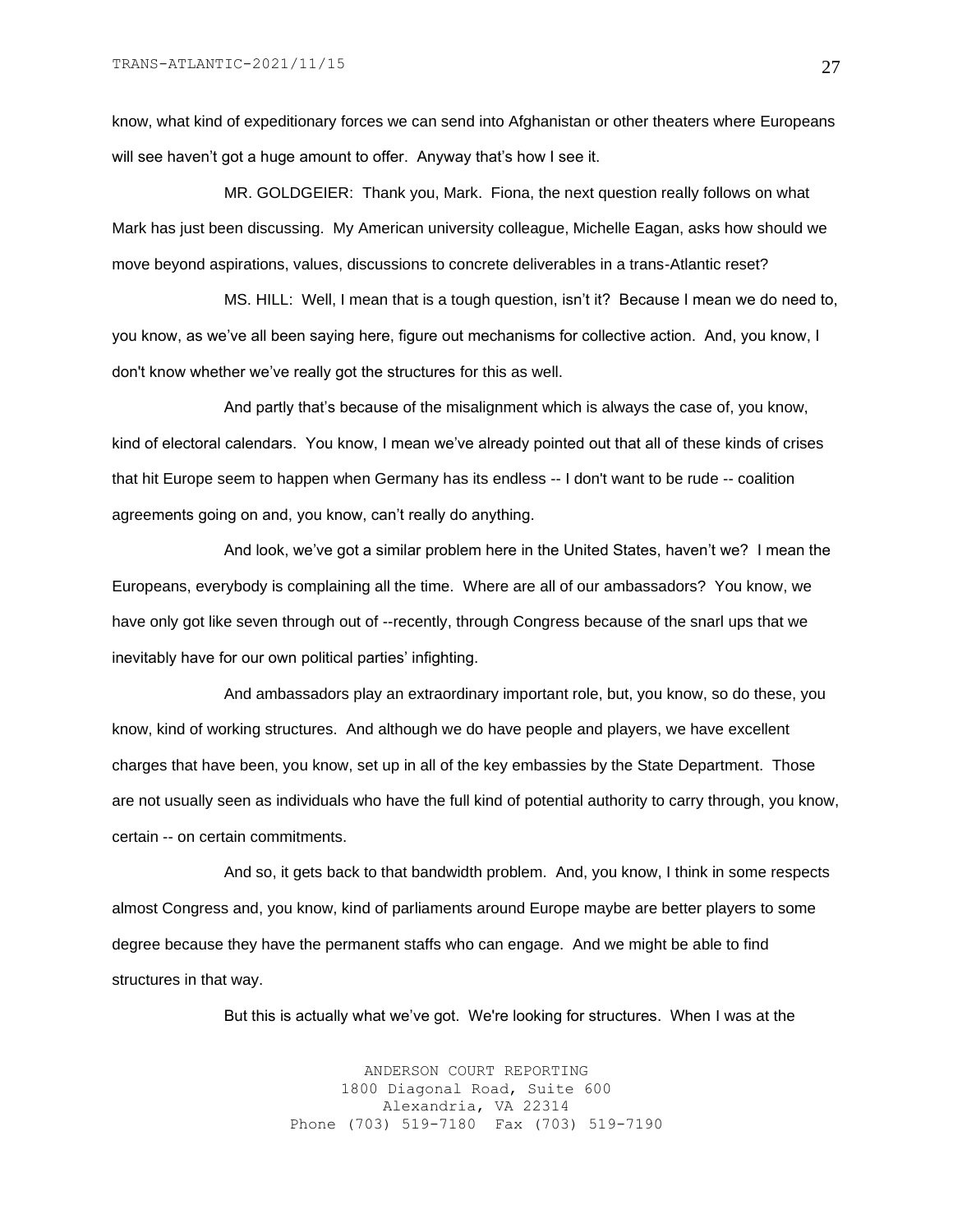National Security Council, you know, beyond the elite frictions of the level of the president. We did have some structures in place, but each time, you know, you move that on to the next administration, they get rid of them. And, you know, even the people who are detailed there get moved on after a year or so.

So I think what we have to do is find some permanent structures. It often ends up being these kinds of events with think tanks. You know, as we've said, I mean with our relationship with Bosch, with the EECFO, with GMF. You know, we end up talking about things in a more regular basis often than our governments do.

And so, how do we translate that? And I think that's kind of read the message. We have to figure out how we setup, you know, permanent structures? And that we can continue, you know, through all of the different political sequencing and kind of the disappearance of all the people that people are talking to. You know, is kind of figure out how we keep this on track.

NATO has those permanent structures obviously. The EU has those permanent structures. But we don't really have them in the trans-Atlantic relationship, and it might be something to think about.

MR. GOLDGEIER: Great. Thank you. Constanze, we have an interesting question.

MS. STELZENMULLER: Well, well --

MR. GOLDGEIER: Here, I want to --

MS. STELZENMULLER: I'm sorry. Go ahead.

MR. GOLDGEIER: Let me bring in this question and you can also respond to what Fiona was just saying because this builds on that answer as well.

So Aneska Kurjay (phonetic) asks given the decrease of U.S. credibility in Europe post-Afghanistan and AUKUS, Britain's exit from the EU, Poland's political backsliding and France's insistence on European strategic autonomy, which countries can we rely on to maintain trans-Atlantic ties?

She didn't mention Germany so I'm -- that seems to move to you to be able to answer that question.

MS. STELZENMULLER: Look, I think -- if I look back on my sort of more than 25 years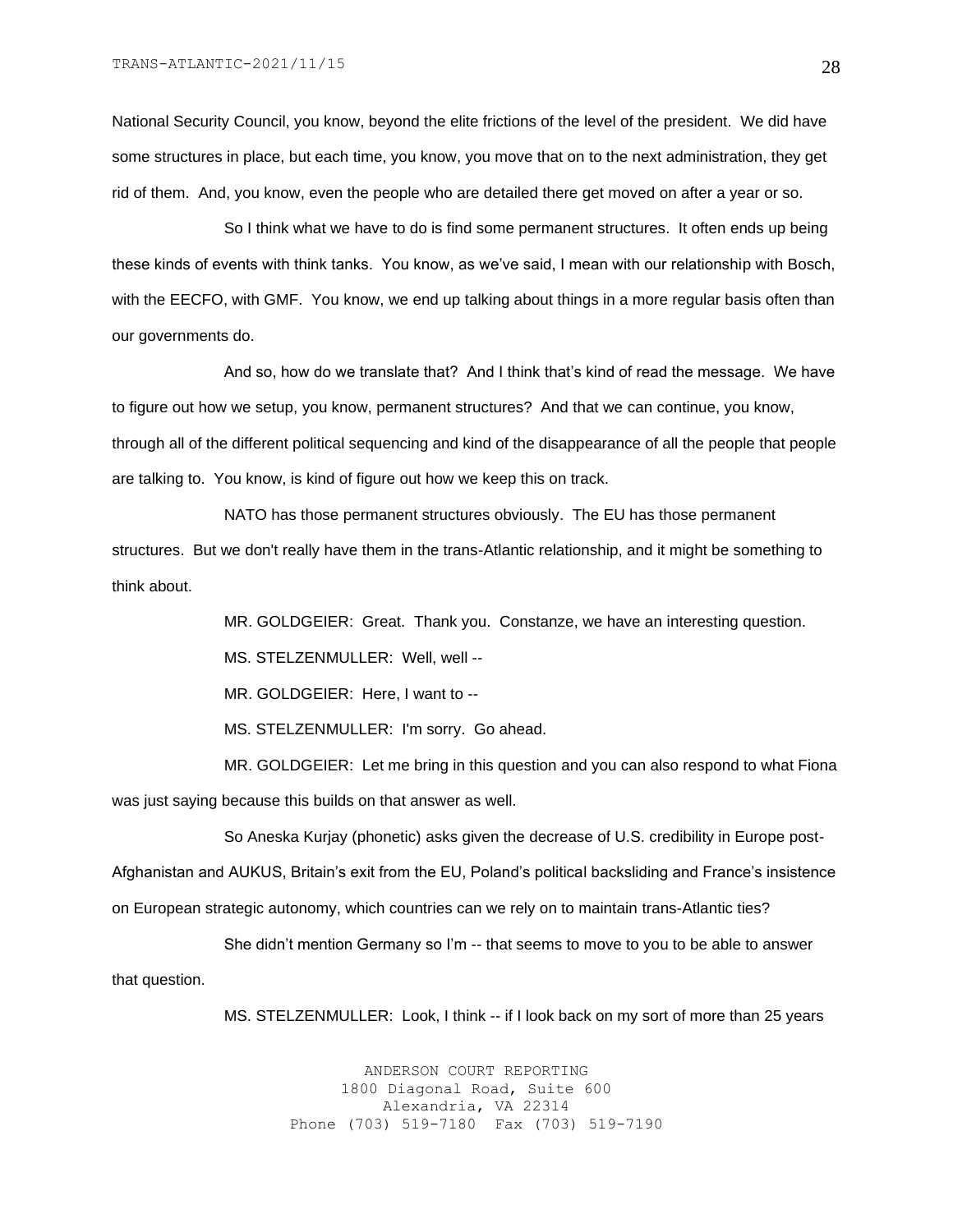as a journalist and an analyst. I'd have to say that the sausage making of debates on the use of force and the military instrument in Berlin is usually unedifying, right?

It takes too long. Everybody else is scared shitless and then the Germans come around. Sorry, I probably shouldn't have used that word on the air but forgive me. I am feeling somewhat exercised about these things.

The truth is that we have in the past been able to rely on the Lukashenkos, the Putins have increasingly the Cheung Pings to focus European's and German's attention and to harden their views and to make them stiffen their resistance. And, you know, I mean it took the Germans a long time.

They are resistant to advice about guidelines, but they have been holding together the sanction consensus against Russia in Europe for, you know, seven or eight years now. And against real resistance from, say, Madrid, Rome, or Paris. And at an actual cost to German business. Positions in China have really hardened.

The Germans have nearly doubled their expenditure on the federal armed forces. That's still not good enough, but that is what they have to do, you know. It's not that nothing has been happening here in this space. And so, I fully expect this to be -- I mean again, it will take a long time. There will be public displays of reluctance and then I think it's going to happen.

But right now, it seems to me that both the Lukashenko and Putin aren't really at great risk of over playing their hands. If the threat that they appear to be deploying materializes in any further form -- and particularly in the form of an invasion of Ukraine or even worse, in the form of threats or attacks on an actual (inaudible). I think that is -- that really is the end.

It's also -- every time Putin has done this kind of thing, he has found himself ultimately in possession of really problematic real estate that has given him very little tactical or military advantage and has occasioned huge political cost to him in terms of his relationships with what he thought of as key bridge heads indicative of which Germany wasn't the central one.

And so, I think that the Kremlin is playing a very, very dangerous game here. And I assume that Chancellor Merkel is in the process of making these representations to him and presumably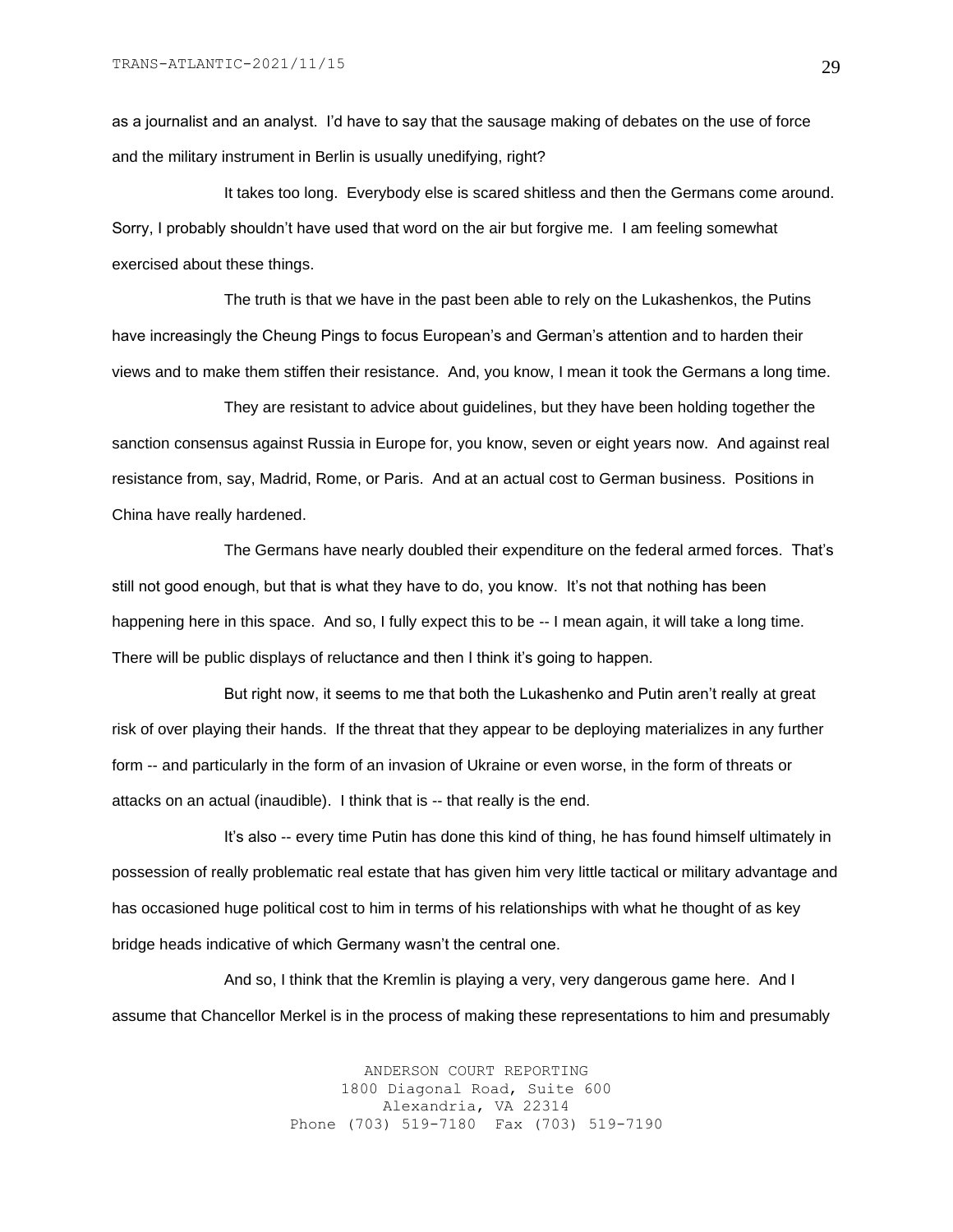in his mother tongue so that there is no risk of misunderstanding.

And finally, I just want to say on Fiona's point. I mean hopefully the whole point of the trade and technology council is too standish next to the North Atlantic Council, an arena in which the U.S. and Europe can talk about nonmilitary issues, which of course increasingly are also security related in terms of the weaponization of the supply chains and things like that. And in that I think there's a really good departure in terms of stabilizing the relationship and making it more resilient against, you know, future bad leaders wherever they might pop up.

MR. GOLDGEIER: Great. Thank you. Michal, I'm going to ask this next question and then explain to you why I'm asking you to respond to it.

Rasmir Mesondagard (phonetic) from DIIS asks is the bipartisan consensus on U.S. foreign policy towards Europe a thing of the past? And if so, how does Europe react to this?

We've seen over the last 40 years how important a bipartisan consensus has been on the support for Poland. I mean going back to the early '80s and the support for solidarity and then into the post-Cold War period and support for Polish membership in NATO. We see more broadly, we've seen bipartisan support for NATO. The visit in 2019 of the NATO Secretary General and his address before Congress and the bipartisan support we've seen there.

As you look from where you're sitting towards the United States do you still see this bipartisan consensus both respect to Poland and then more broadly with respect to NATO?

MR. BARANOWSKI: Good question. You know, this is a tough one because I would love to answer with a sure statement. United States should have a bipartisan policy towards Poland and towards Europe as a whole.

We should have bipartisan consensus in Poland when it comes to trans-Atlantic relations. The fact is that it is -- and I really, really believe in this of course. The fact is that it has gotten more partisan because of the, you know, partially because of the increasing differences in our politics in domestic developments and decrease of democracy in our part of Europe. And frankly, also because of this, you know, what we were talking about very strong leader to leader relationships that then don't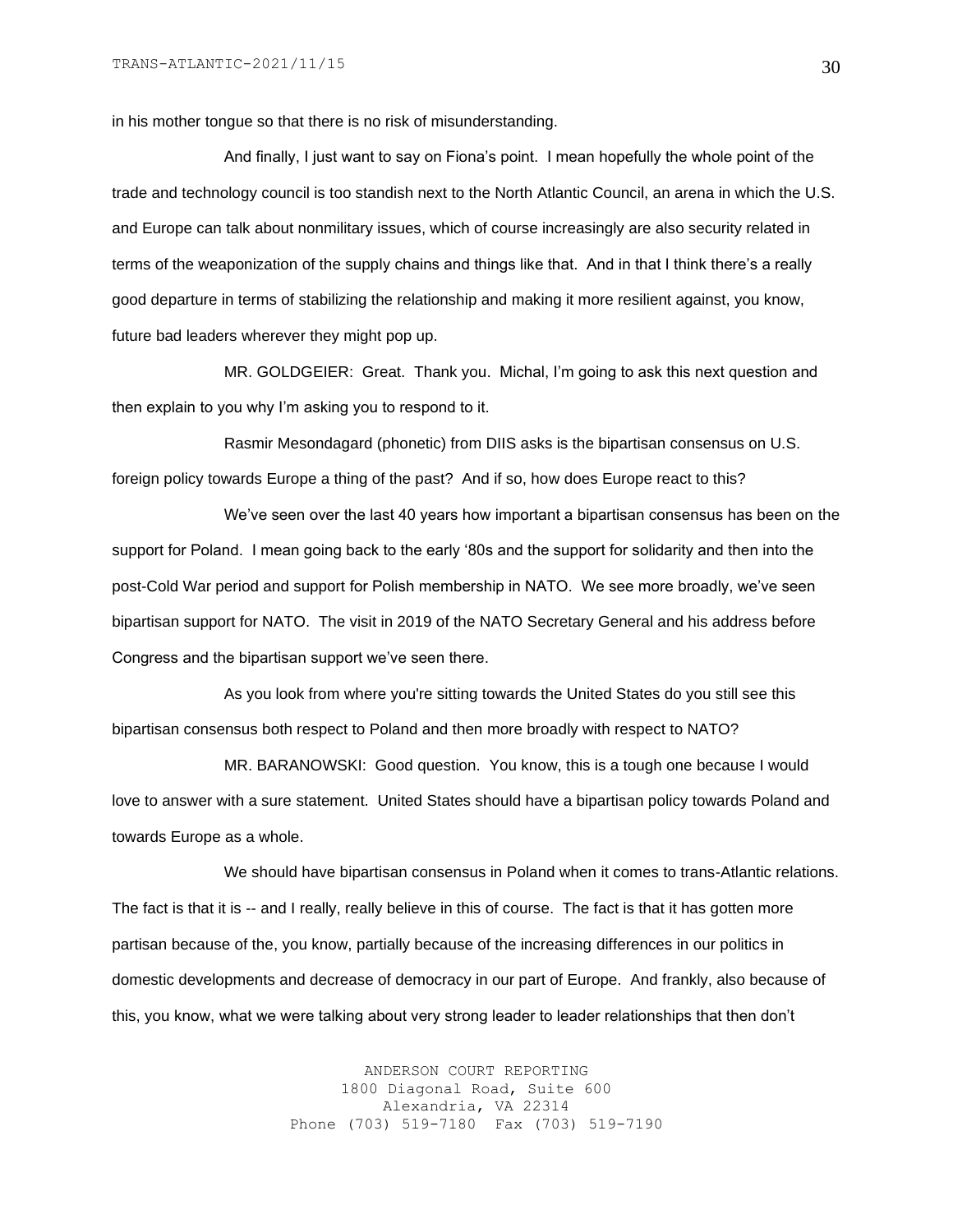survive changing administration.

I mean this was something that was unfortunately very, very clear here with, you know, basically almost personal or mostly personal relationship with President Trump and sort of overplaying the worser Trump relationship rather than having it in more bipartisan basis and engaging with Democrats in Biden's administration early on.

You know, this actually does speak to why -- what U.S. and what Biden's administration is talking about as, you know, the role of democracy, the centrality of value in foreign policy. Why it actually makes a lot of sense. But let me also say even though we are talking about this in a very dire situation, but I would not want to see -- I would not advocate in any means to conditionality or connection between security and domestic development.

The U.S. has not yet developed a clear policy of what to do with countries that are important strategically, are in strategically tough places. And on top of it are increasingly not meeting the values of the alliance. It's a very tough dilemma. It would be tough at the best of times, but it's not the best of times at all.

And on top of this let me just sort of connect it all to what Constanze was saying, you know, and has been saying. You know, Poland is one of those places where, you know, we've been talking about Europe as if there is one Europe. And there is, of course, not one Europe. And especially when it comes to trans-Atlantic relations.

You know, Paris keeps talking about strategic autonomy. In Warsaw, we either have this huge strategic cog to the U.S. or our concern about the new administration. And Germany is actually being pulled by these different forces and is very central in this debate. And I'm not sure what Germany, frankly, is. Is it still, you know, strategy patient or a little bit more?

But Constanze, you know, here this is to you. And you are a dear friend and we have been, you know, we've been having these a couple of times. You know, this is going to be a test for Germany. Also, you know, not only in the trans-Atlantic context but in the Berlin/Moscow context. And of course, Germany has been tremendously helpful on many, many fronts, but the question will be to what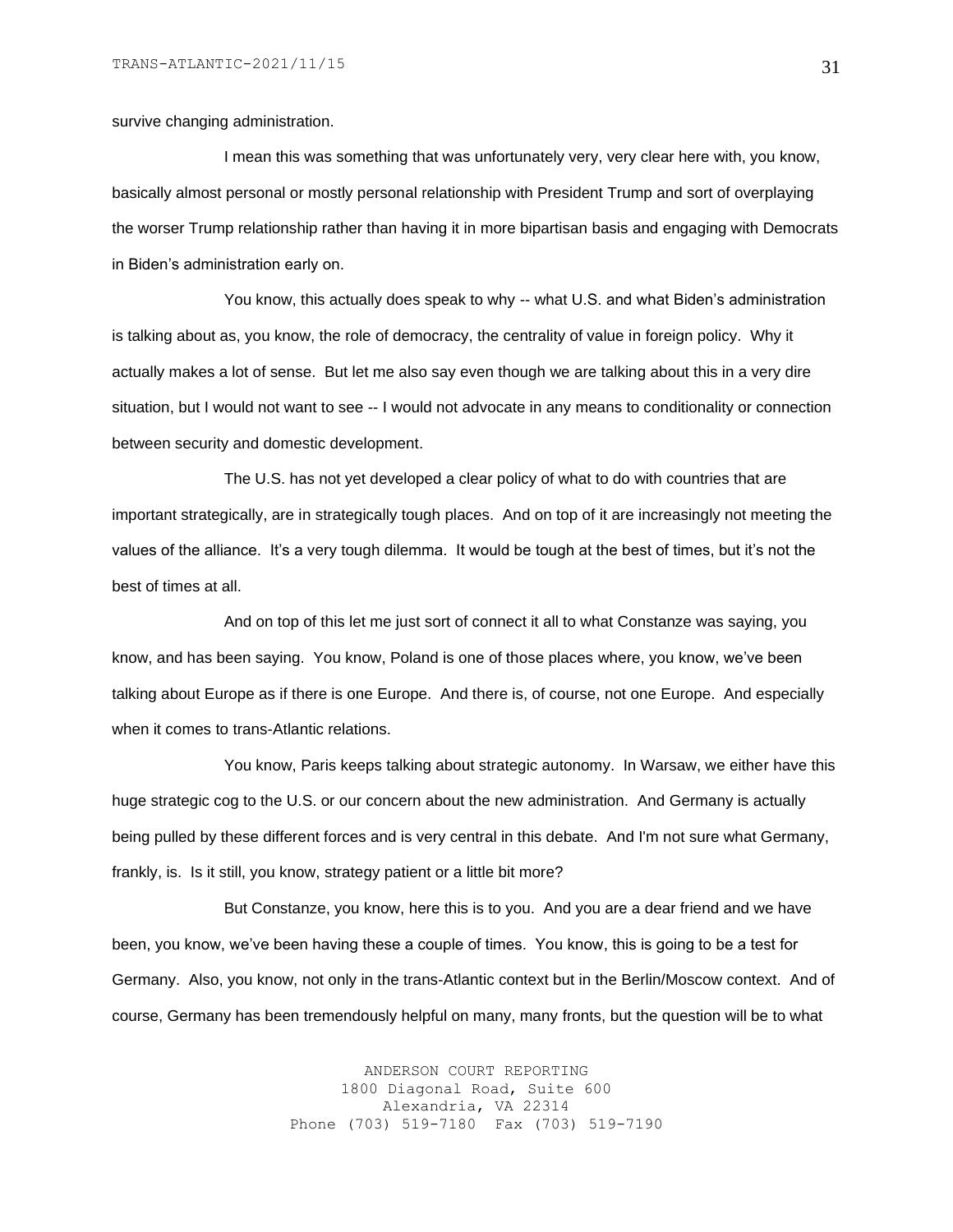extent Germany is ready to play the role, a security role, in Central and Eastern Europe? Also, in the Ukraine context?

And of course, I have to mention our favorite pipeline, right? I mean the Nord Stream 2 is something that is on one hand a huge bargaining chip. On the other hand, changed that security dynamics in our part of the world. And that's, you know, that's not a European decision. That was in the end a German decision. So with this friendly comment to my favorite German, I'll stop.

MR. GOLDGEIER: Well, I appreciate that and I'm going to have to let you continue that conversation offline because we have come to the end of our session. And Mark, Fiona, Constanze, Michal, so grateful to you for all of the wisdom that you've shared with us. I'm so grateful to our audience for the questions they've asked. I apologize to those people whose questions we were not able to get to.

And I'm thrilled to be able to turn the floor over to my wonderful Brookings' colleague, Celia Belin, who is going to take us into our next session. So, Celia, over to you.

MS. BERLIN: Thank you. Good morning, everyone. And good afternoon to our friends in Europe. Thank you, James.

My name is Celia Belin. I am a Visiting Fellow in the Center on the United States and Europe at the Brookings Institution.

Minister Clement Beaune who is going to join in a minute. Bonjour and welcome. Thank you for joining us today for our Brookings Bosch trans-Atlantic initiative conference.

For our audience joining us today from around the world, Clement Beaune is the Minister of State for European Affairs attached to the Ministry for Europe and Foreign Affairs. Prior to his current position, Clement Beaune was special advisor to President Macron on European Affairs at the Élysée Palace.

Minister Beaune has seen firsthand and contributed to the development of President Macron's European policy. And it is a great honor for Brookings and myself personally to have him join us today. Hopefully, we'll be able to connect very soon.

So I'm being told that the Minister will be on very shortly. Thank you for our audience for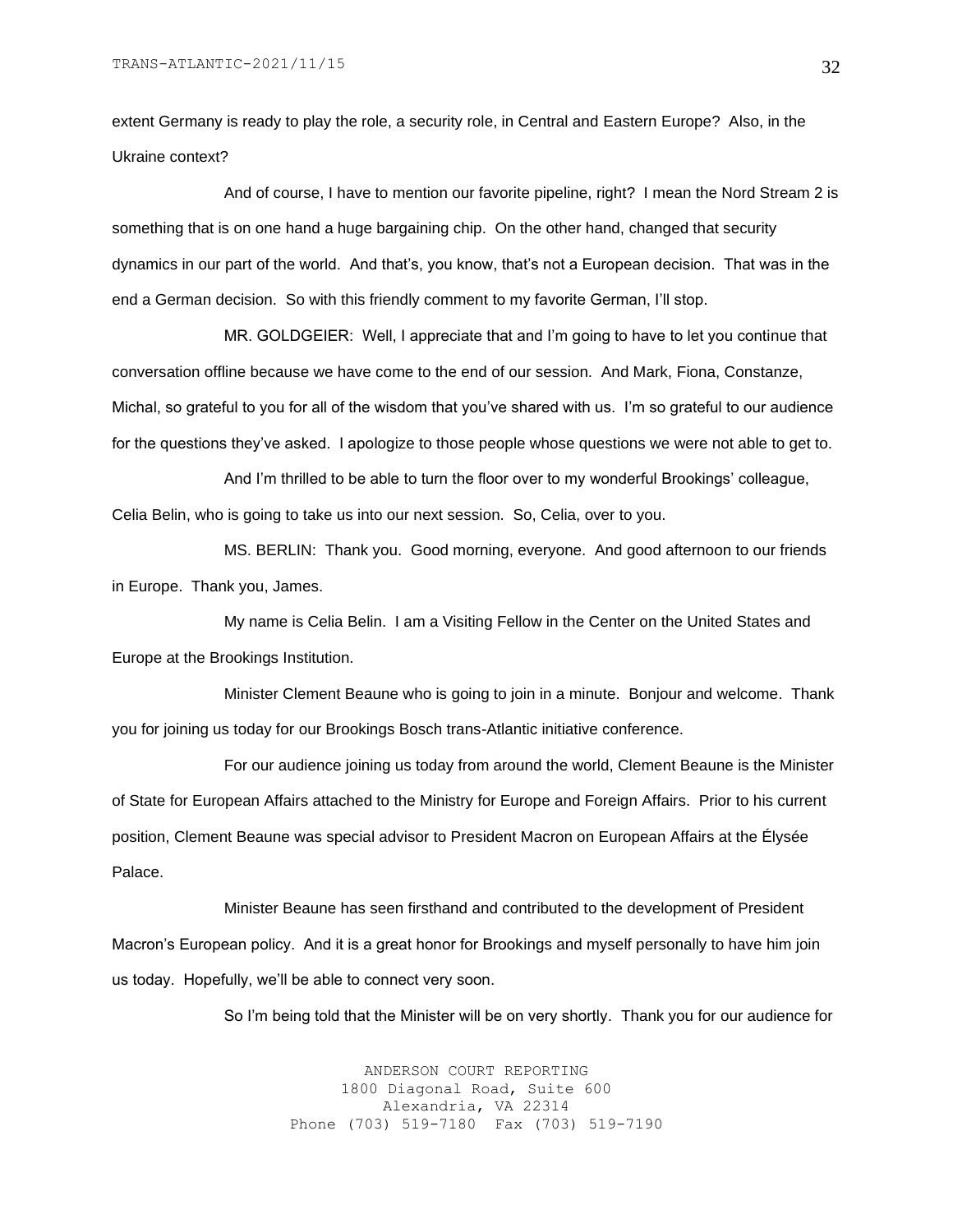#### being patient with us.

 MS. BELIN: Again, I can see that the Minister is almost joining. Sorry for the technical difficulties. Minister Clement Beaune, welcome, bonjour.

MINISTER BEAUNE: Bonjour, sorry for the technical issue. I think we are set now. Thank you very much.

MS. BELIN: Thank you very much. I already had started introducing you and saying that you are a Minister of State for European Affairs, attached to the Ministry for Europe and Foreign Affairs. And for our audience around the world, welcome. Thank you, Minister Beaune, for joining us. Sorry for the short delay. But I'm particularly honored this morning to host you at Brookings, and it's a great honor for Brookings, as well, because I believe our conversation today could not be timelier and more meaningful.

We meet virtually at a time when France is facing mounting challenges to its cohesion, both internal and external, at a time, also, when France and the United States just reaffirmed the strength of their relationship, embedded in a strong U.S.-European relationship, too, and a time when France is about to start the six-month French Presidency of the European Union, on January 1, 2022. So, for all of these reasons, I'm delighted that Minister Beaune has accepted our invitation. If, in the audience, you would like to submit a question, please tweet it, using the hashtag #BBTI, or send it via email, to [events@brookings.edu.](mailto:events@brookings.edu)

So, in recognition of the fact that this conversation is hosted by Brookings, which is a prestigious and influential American thinktank, Minister Beaune, I would like to start with a question on Trans-Atlantic relations, if I may. Trans-Atlantic relations are often a crucial factor of European foreign policy, but also European politics. Recently, the relationship of France with the U.S. was badly damaged, after the announcement of AUKUS, the submarine deal between the U.S., the UK, and Australia, which implied the scraping of France's own security pact with Australia. Foreign Minister Le Drian called it a betrayal of trust.

But fast forward a month and a half, the situation looks much better. Last week, Vice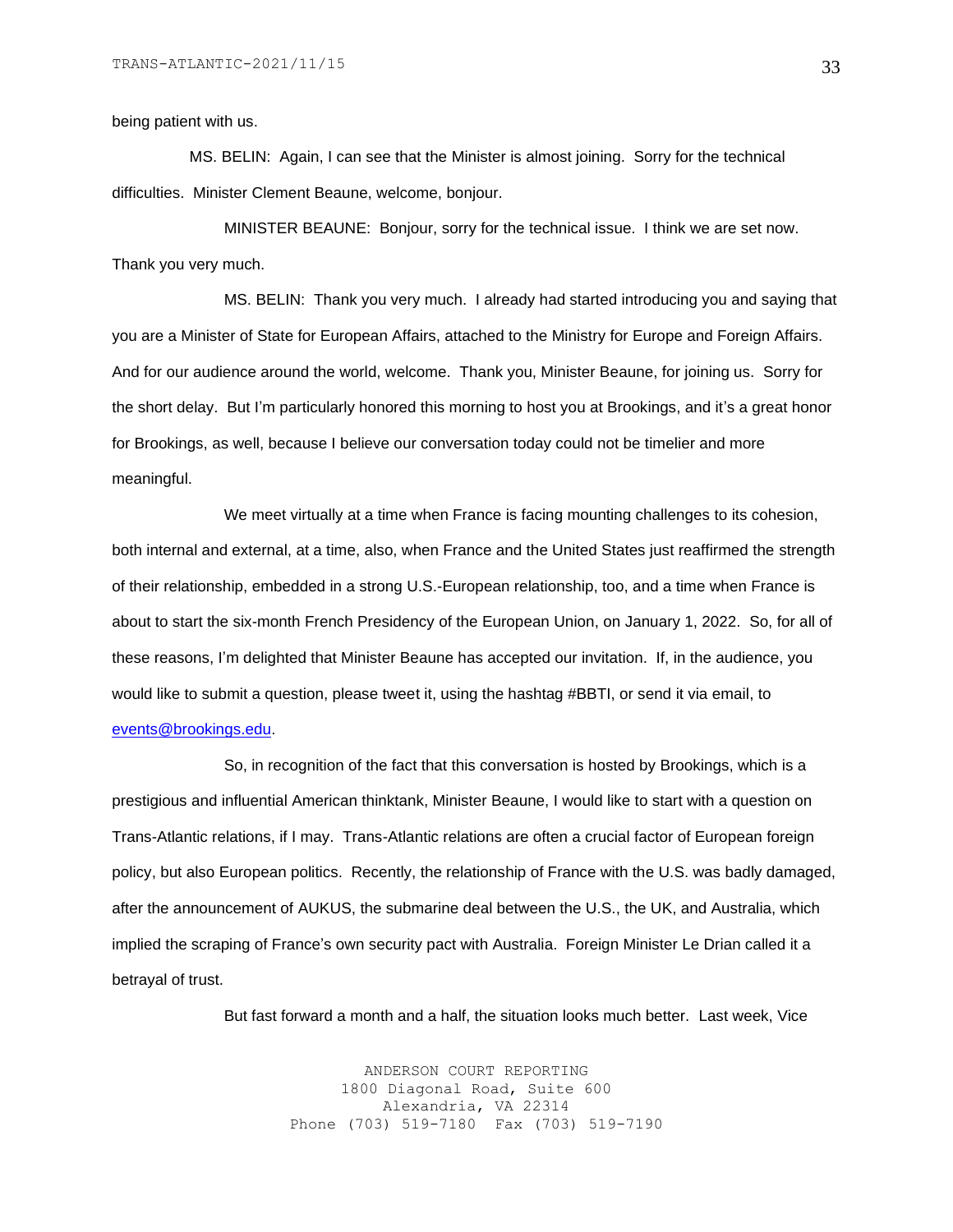President Kamala Harris was in Paris, where she met with President Macron, and it was the last of many high-level meetings that took place, since the crisis erupted. So, I would like to ask you first, do you believe that the crisis is now behind us? But, also, I wonder if you think whether Europeans should take the crisis as a cautionary tale for their own relationship with the U.S. What lessons do you believe Europeans, in general, should draw from this crisis?

MINISTER BEAUNE: Thank you very much. I think there is a -- to specifically mention of this AUKUS moment and AUKUS crisis, which is not something minor and something which should be forgotten about because I think it was a moment of strong difficulties, in terms of message, in terms of trust, that's for sure, and this is not something which has disappeared. I think President Macron and President Biden have worked hard to make sure that we were not trapped into this moment of lack of trust, and this and that, or awkward message that was used in this case.

But the most interesting thing is what goes beyond, I think. And if I wanted to be, in a way, productive, I would say that the interesting message and lesson is more for Europeans than for the U.S. or for the Trans-Atlantic relation, directly. When I say for Europeans, it's because we should be aware, all of us. This is a fact, I think, beyond this and that episode, that we need to take more responsibility.

What is interesting in the discussions which took place between President Macron and President Biden, in particular, is the first phone call after this crisis, for instance, and their communique, it's a joint communique, is that the U.S. has insisted itself, the Biden administration, and the fact that European defense should develop, and you may cite diplomatic comments or polite comments. I think it's mostly that. And, for France, it was important that it was said by the U.S.

It creates, also, a way to say to our European partners, it is not just a kind of crazy French thing to think that we should take more responsibility. It is not an anti-American or anti-Trans-Atlantic message. It is a pro-Trans-Atlantic message to say, you are Europe, in different forms, should be a bigger player in security and defense, meaning invest more, meaning developments, or in defense industry, meaning take responsibility for some specific areas, regions, or topics, Sahel, for instance, even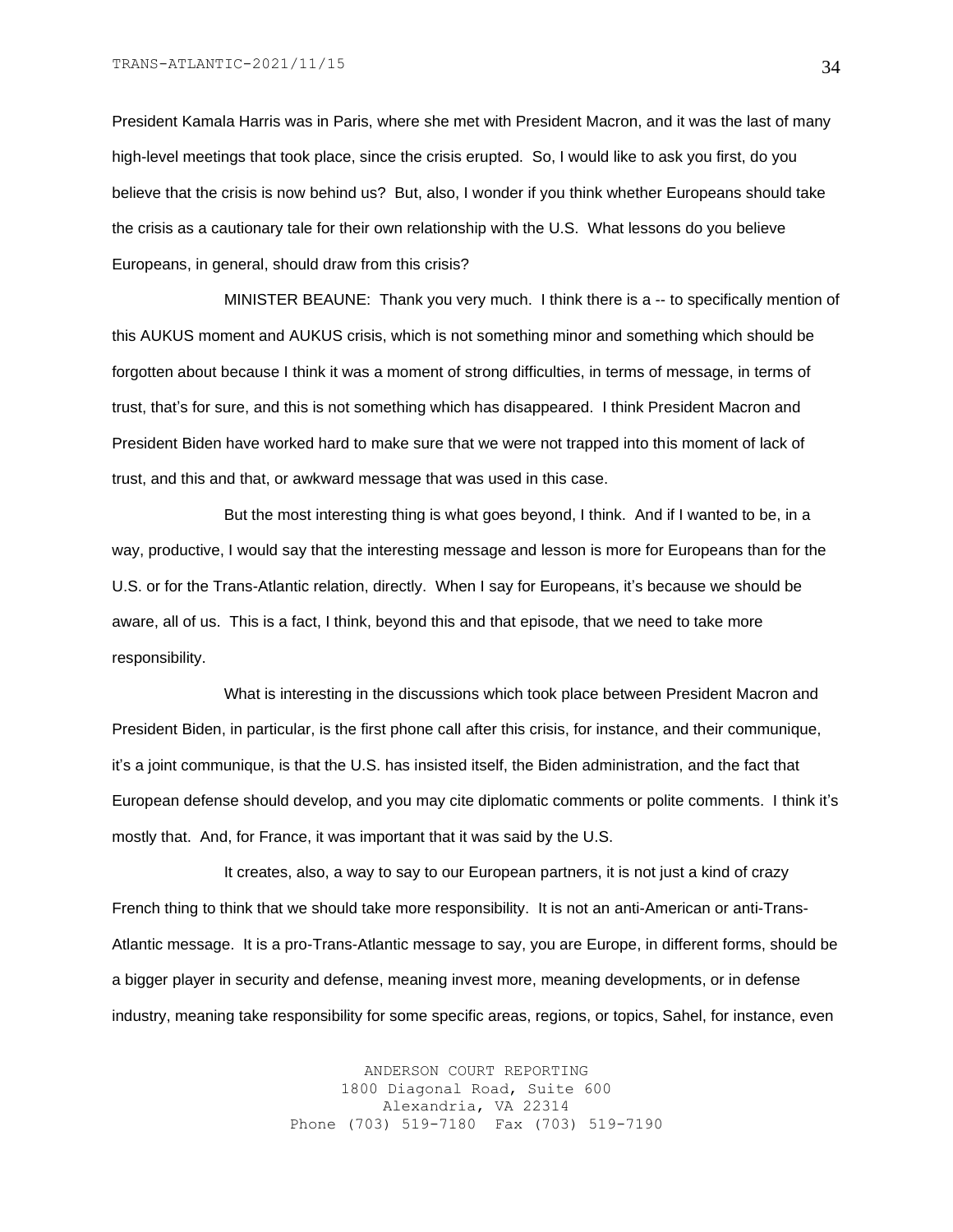if -- with our -- also cooperating with the U.S., there, but all -- for instance, cybersecurity, which would be a grueling challenge for our security, for our democratic functioning.

Do we think that's to protect ourselves against cyberattacks, to share intelligence? But what happens with Russia and other players in Europe? We will count, 100 percent, on U.S. support, on NATO support. I think it will be a big stretch, and it will not happen this way because the U.S. will be the first to encourage Europeans to take more responsibility. So, in a way, I think we will make a mistake to say, okay, this was a tough moment, we have gone through it, and we go back to start to quarantine.

I think we should use it as a signal, but getting to the U.S., but to say we need you to take this additional responsibility, not killing the Trans-Atlantic partnership and damaging NATO, not also summing up the Trans-Atlantic relationship. We may revert to that, to security and defense, because I think it's a big challenge and we are not thinking enough, is that the Trans-Atlantic relation is not the Trans-Atlantic relation we have known, for decades, until the early 2000s. So, it goes beyond security and defense, and the Europeans in this area should definitely spend more, invest more, take more responsibility, articulating this with NATO and the U.S.

MS. BELIN: So, on that front, because you say that Europeans should take more responsibility, today, the European Foreign Affairs Minister met to discuss, among other things, the EU strategic compass, at least the working document that has been submitted, which is a process that is meant to come up with a common threat analysis and decisions on partnership or a capacity development for the Union. And in this context, High Representative Josep Borrell called for the creation of an EU rapid deployment capacity, which would be a sort of joint military force of up to 5,000 troops, because, in his assessment, Europe is in danger, and Europe, the EU, would risk strategic shrinkage because its strategic theater is contested. Do you share the assessment of Josep Borrell? And would the creation of a European rapid reaction course be a welcome illustration, in a -- from a French perspective, on the road of European strategic autonomy?

MINISTER BEAUNE: Well, there have been some comments or skepticism on the technicalities and the modalities of this enforcement of this idea, but let's be clear and simple first. I think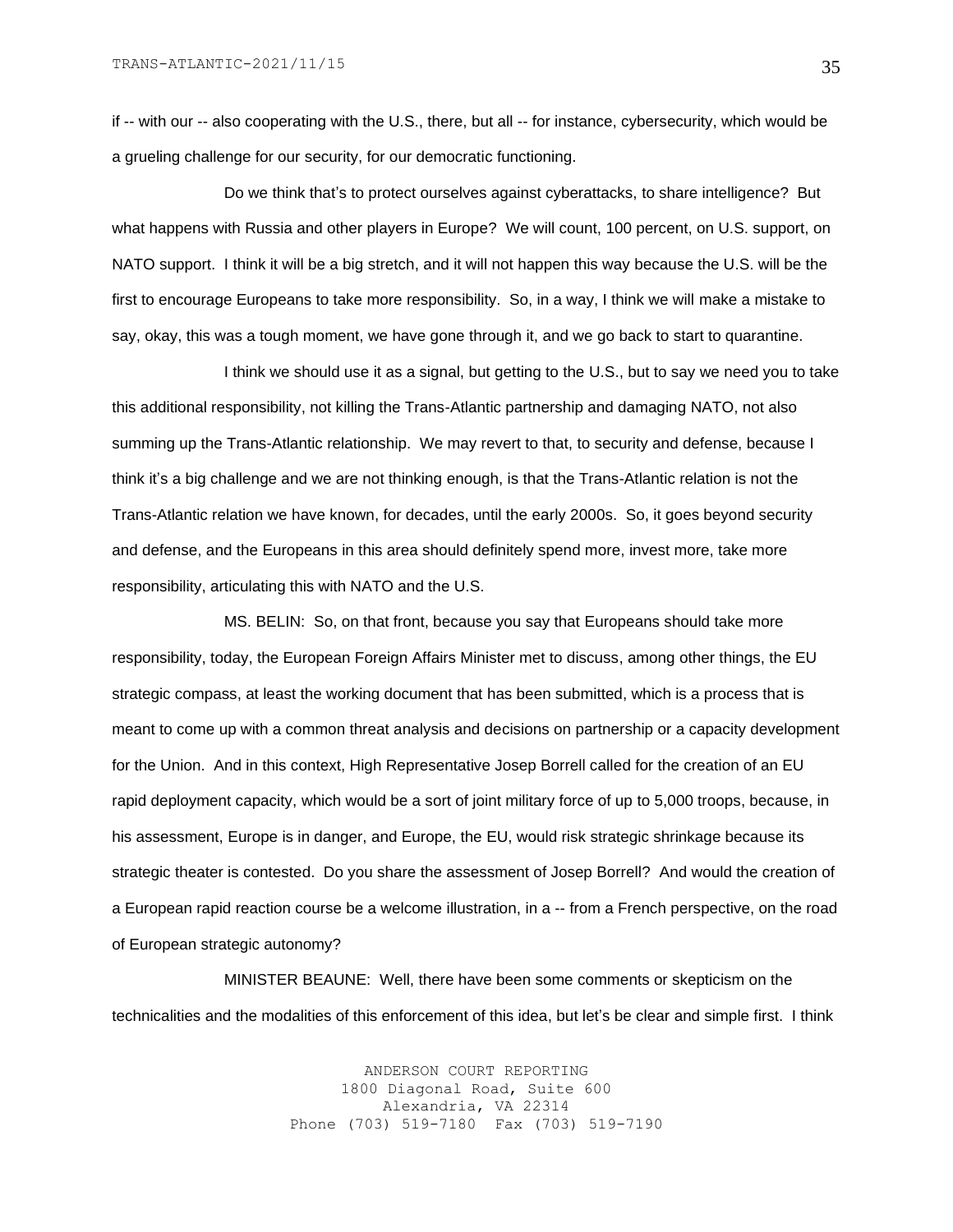it's a good idea to push for this type of force, this type of European responsibility and talk. We will discuss the strategic compass. It's the first proposal by High Representative Borrell in the coming months, under the French EU Presidency, in the coming months.

Why have we discussed this idea of a rapid force? A number of people have asserted because, in the past, there has been quite a lot of times this type of proposal. Let's create the force, rapid force battlegroups, that we -- as we called them in the past. The problem is that we sometimes agreed on this type of idea, but we never really carried it out. Why? Because I think what missed -- what is missed most in the European debate on security and defense is not to have a flagship idea on this force or that force, but it is to have a strategic -- common strategic culture.

And while in the proposals of Mr. Borrell, I think what is most important is this mere idea, as you said, of a strategic compass, meaning common analysis of strengths, common analysis of priorities, common planning on organization, anticipation of all these strengths and issues. And when the Europeans, later, when the Europeans will have this common analysis of priority in the Indo-Pacific region, where we should do the Sahel, how we should deal with Russia, and so on, it will be much easier than to decide on the rules. So, it's not questioning the rule, itself. It's to say the most important feature of this strategic compass and the most -- the missing link in the European debate is not like the nice striking idea of this force of that Minister with his people, but in the strategic culture, in the sovereign speech and Europe, that President Macron pronounced a bit more than four years ago now. He said we need three things regarding European defense. Common budgets, we start to have it. It's called the European Defense Fund. It's small, but it's starting. A common force, we can have -- we can discuss the priorities and the numbers, but this is necessary. And President Macron, himself, told us, as a long-term perspective of the European Army and to say we need this force and start a classic army (phonetic) with a winning strategical (phonetic) force.

And third, and maybe even more important as a common strategy culture. We are starting to work on this, and the strategy compass, I think, is very important because it may be seen as a bureaucratic administrative document. If it's well done. I think it will be well done. It's the first time we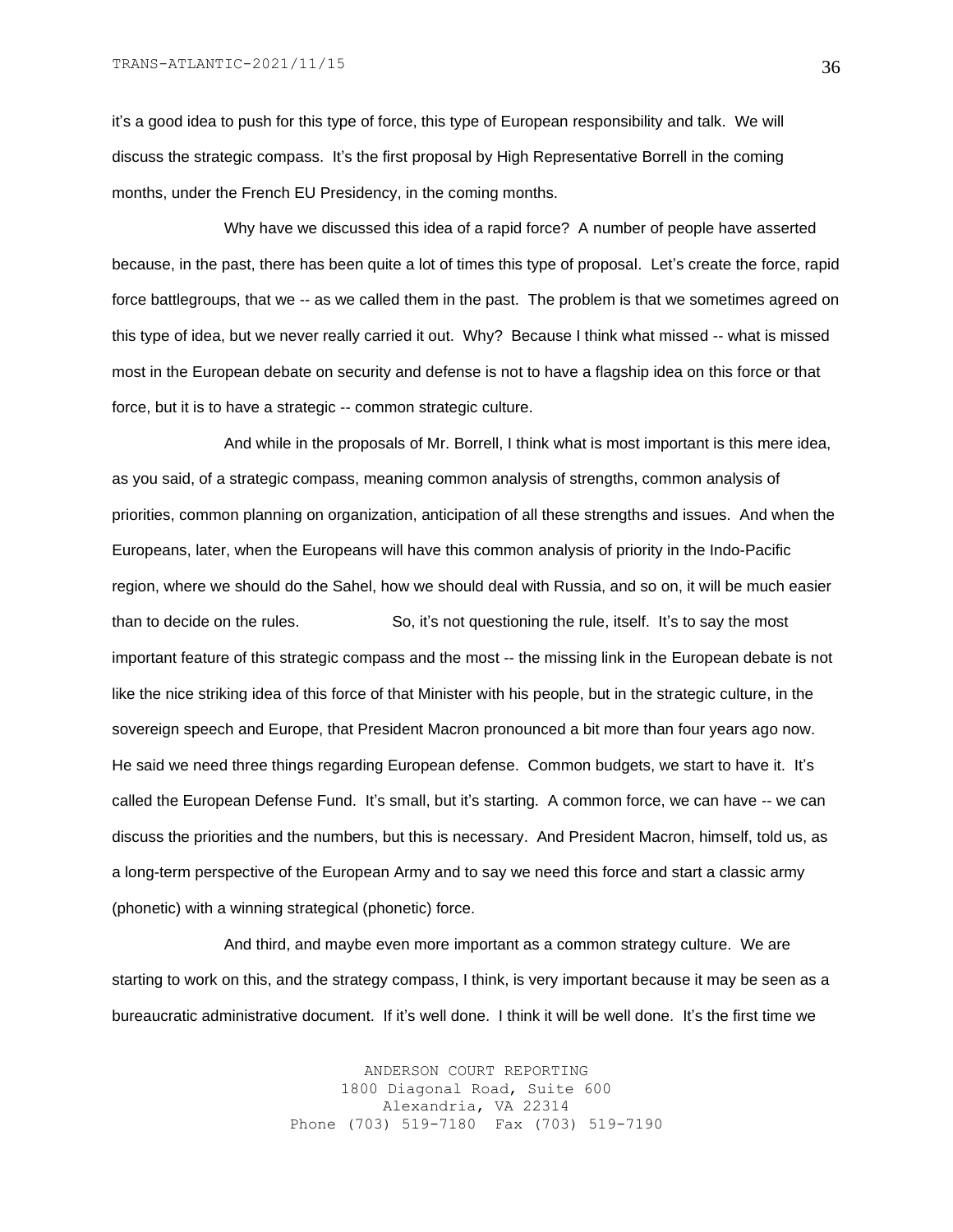will have a kind of white hook, as we say in the defense planning or common review in -- depending on the national systems, one defense on security, agreeing on the strengths analysis and priorities.

And just to take an example, I think it's true for all the debates we have regarding defense, where we love starting with France, to be very frank, and to display concepts and you have philosophical debates and strategic autonomy, European defense, how we call it is a pillar of NATO, it is outside this framework, and so on(phonetic). This is not a priority. The priority is to have concrete steps forward.

The example I wanted to mention is Sahel, okay, because what we are doing there, de facto, is European defense. You may call it whatever you like. France has been acting. We've felt we were a bit alone, at the beginning, in looking at how you can publish for support. We have, now, more than 10 member states of the EU. It is ad hoc forward and ad hoc operation, which are there with us, in this taskforce called Takuba Special Forces, active there from Estonia to Poland, with the Nolde countries, as well, I'm certain, fighting with us, or it's more, but we are a de facto kind of frame-worked nation, in this specific framework of Sahel and this operation. This is concrete European defense. It's better to have this support from member states, rather than having a long European Summit discussing what we call Ethiopian sovereignty, European defense, and so on.

MS. BELIN: Well, actually, talking about concrete issues, you are -- we are currently living through a crisis that is potentially questioning our common strategic culture or our common threat assessment, namely the crisis at the border between Belarus and Poland, but also between Belarus and two more European member states. And these past weeks have been particularly difficult on that front, with Belarus weaponizing migrants to put pressure on the EU, and it has been considered by EU leadership as a hybrid attack form.

How do you think Europe should react to this intimidation attempt? Do you believe that European member states are united in -- on their assessment of the situation? For example, you professed, even today, in the newspapers to the U.S., that France and Europe should show total solidarity with Poland. But is it a test for Europe? Do you believe that you can achieve this total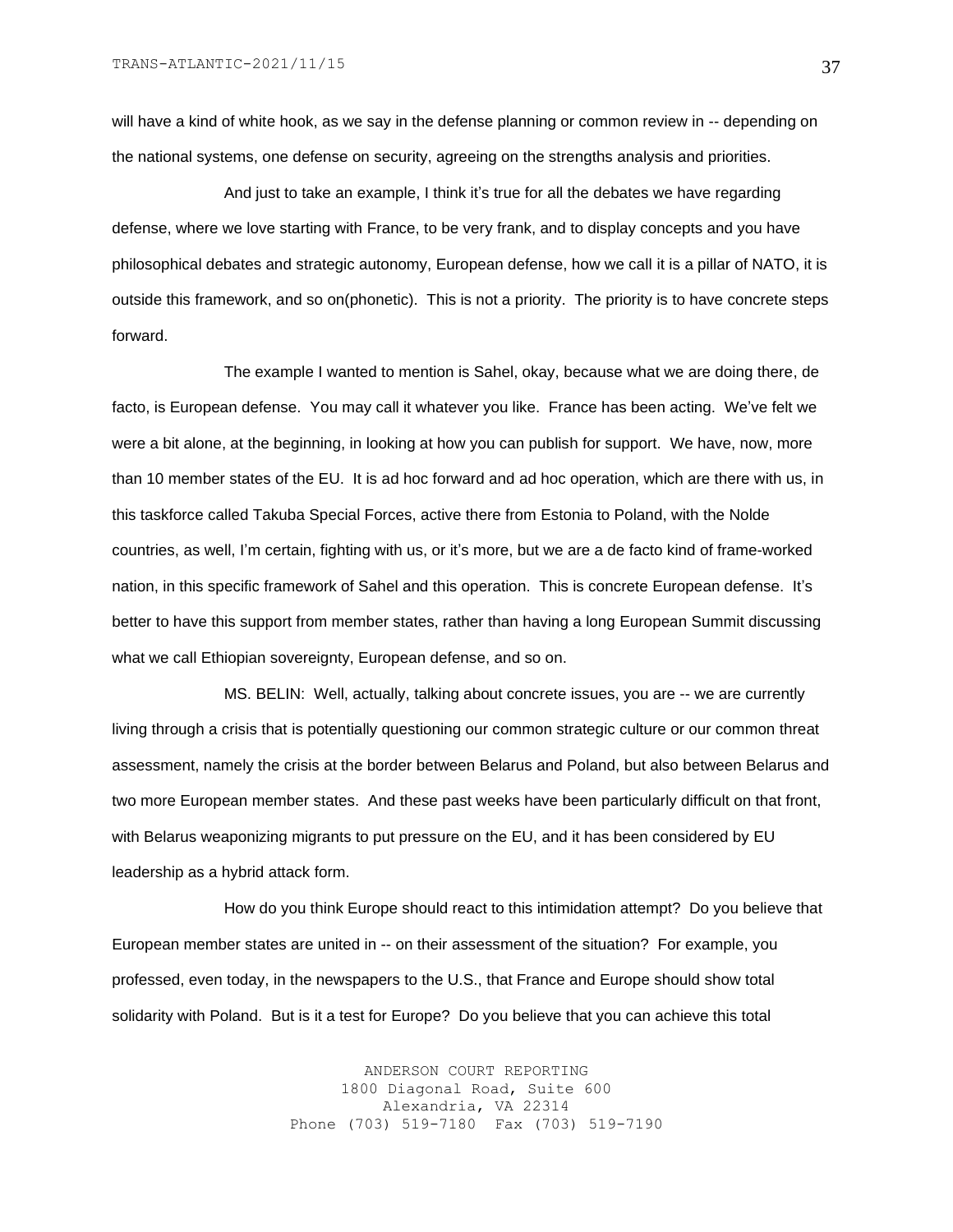solidarity? And is it a test for this strategic culture that you are calling about?

MINISTER BEAUNE: Thank you very much. It is a test, indeed. And I think it's also a very good -- a very nasty example, but a very good example of what European -- will security be on defense, strictly speaking, is about. If we pass this test, I think we demonstrate that European security means something. It's typically an example in which Europeans should act for themselves. I mean, we will be in line with the U.S., with probably the UK on sanctions, and so on. But it is, for us, to solve this crisis.

What is it about, to explain it simply, this European dimension (phonetic)? It is certainly not a migration crisis, as we have gone through in the past. It is not a migration wave because it's only, if I may say so, a few thousand people. But it's a well-organized, very cynical operation by the Belarus regime, against EU. And to be even more frank, if Poland is targeted, at the moment, along with two of the member states, but more Poland in the last days, it's because we have these internal debates that seems part of the picture with Poland, and rule of law and sun, and we should not fall into this trap. We have this debate. It will go on with Poland. I'm quite vocal on this, as you may know. And it will remain. But at the moment, it is a European test, an EU test.

We should display solidarities. Displaying solidarity means finding solutions, European, themselves. For instance, I think, very concrete examples, a European diplomatic work is that France is part of, very actively, you know, with Mr. Borrell or with our capitols, to put some pressure on countries which are taking part implicitly or explicitly, whatever, in the fact that there are flights from Middle East, mainly, or Turkey, to Belarus, bringing these people that are then sent by the Belarus regime to the border. We have to work at that, and we had some successes, in the last days, suspending some flights.

Then, we have to be very clear on the other -- the other ends of the train of problems. We should be very clear that we defend our border, and this is where I say 100 percent solidarity with Poland, with Lithuania, with Latvia, we should hold our border, and we should use, also, European means to do so. And what I -- the only thing I will say to Poland is -- which is not a lack of solidarity, but a strong proposal, is that -- please resource with these European leaders. Context, our Border Cost Agency is still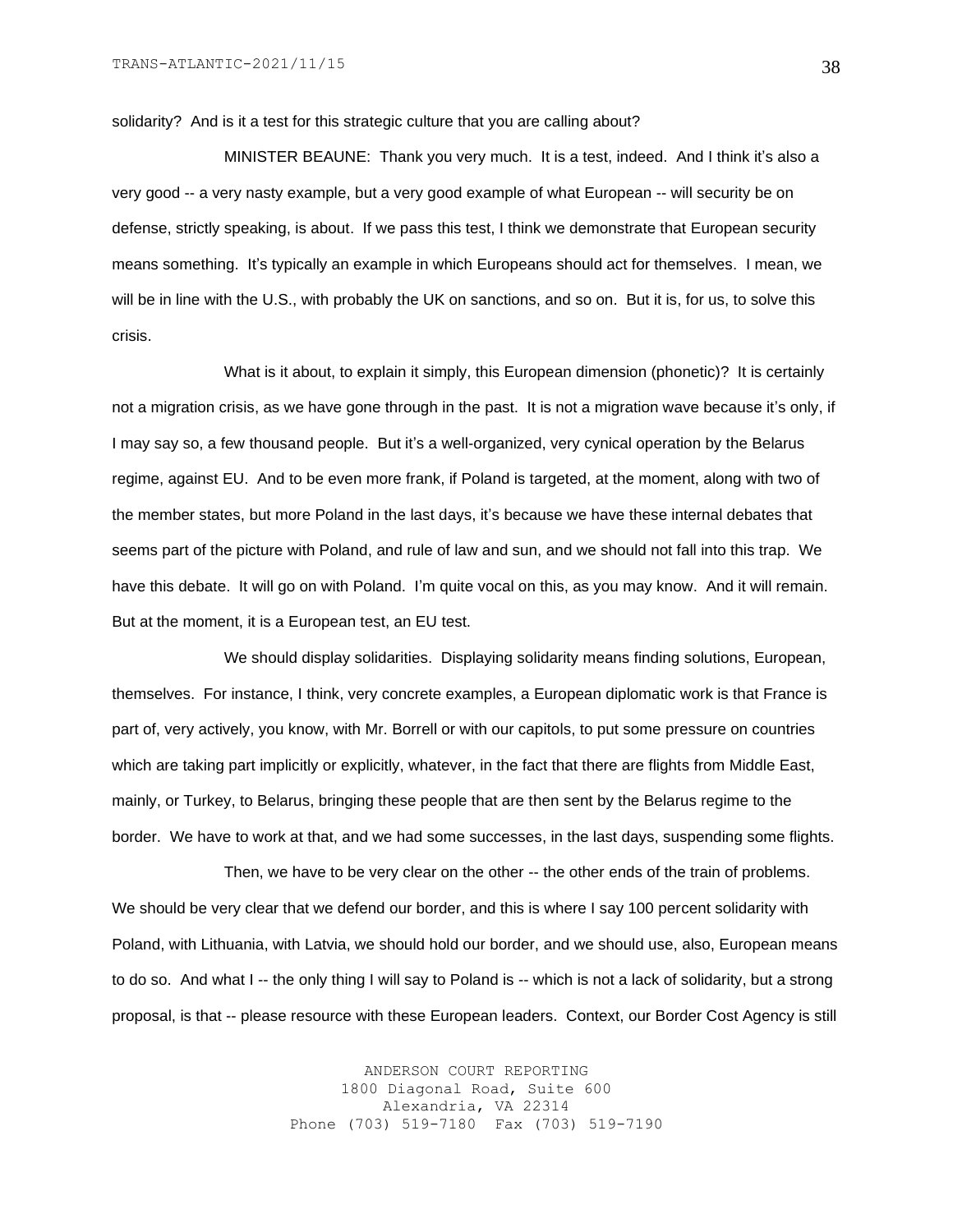quite small, but it is there. It can help. It is helping Lithuania. It could help Poland. And I think it would be a common interest.

And the third element is to be extremely clear, also, which is not a nuance in the solidary, on the fact that the way we should, I mean, toughen our border, or have border police and be very clear with -- against Lukashenko regime, that we should do this following our rules and values. That would be another trap into which we should not fall, that Mr. Lukashenko, I think, would be very happy about. It's to say these Europeans, these -- you guys are very nice. I give more lessons to everyone in the world, and they are the best kind of human right revolution but look at what have we managed. They are putting barbed wires, they are doing -- building borders, and so, I think we should not do that, to be frank. This is a difference we have with some governments in Europe, I admit it.

But if we have barbed wire, all of the external border of the EU, this is not the same as having the border police welcoming some people which have arrived for asylum, helping the people for which, for some reason, have already arrived in Europe. We should treat them in a human manner, and not doing pushbacks, not putting barbed wire, not being excessive in the way we maintain order and maintain the border. This is in balance, which is sometimes difficult to strike, but that we need to strike. Otherwise, we will be not as true to our European way to defend the border and to protect ourselves.

But this is a test in all these respects, I think. I'm quite optimistic, besides with the work we are doing with the flights, with the sanctions. We have decided right now, actually, in Brussels, with the pressure we put on Belarus and the way we are also handling our border, holding our border, sorry. We will be effective in this crisis management, I hope, but this is a big test. If I put it differently, and I will finish there, that will be crazy, if we think about it. That's a few thousand people ill-treated by Belarus, in a very cynical traffic -- human trafficking, organized by the Lukashenko regime. Europe would be at risk. I think we should not accept this. EU cannot be at risk for a battleship at its borders, organizing such a nasty human trafficking. We cannot let this happen.

MS. BELIN: There are obviously, you know, other players here, not only the Lukashenko regime, and the EU, and Poland, and others, but, of course, in the framework of the relationship between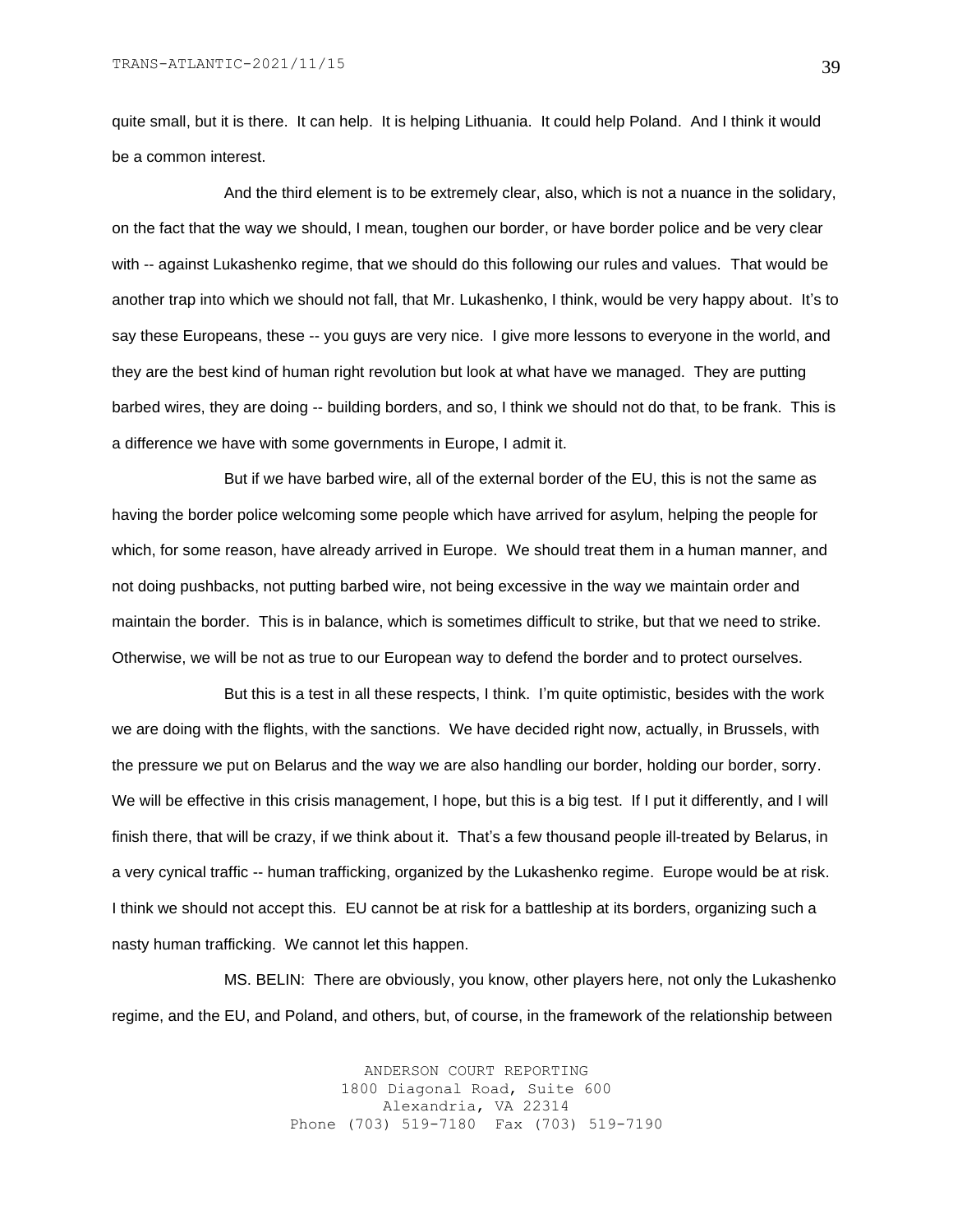Europe and Russia, the big question is on Russia's involvement. And, potentially, you know, some people have talked about putting this situation in front of NATO and having, I mean, potentially, NATO getting involved. How does it change or how -- what is your own perspective, regarding Russia? And is, at this point, Putin, and his regime a threat to the EU, or do you think there is a way to discuss this particular crisis with Russia? But, in the long-term, do you think there is an avenue for a more stable and predictable relationship with Russia? Yeah.

MINISTER BEAUNE: Well, let's be as clear as we can be, in a crisis that don't know everything about. It's difficult to say that Russia is actively involved. My feeling is that it was decided initially by Minsk and put in place by the Lukashenko regime. What is very clear is that it cannot last without implicit or explicit support by Moscow. And if, as I say, it's not -- okay, it's not diplomatic formalizing. It's a reality about the face. Even if the initial problem is not linked with Russia, the solution must be linked to Russia because this dependency of Belarus to Russia is of use. It has been increasing these last months, also because of this connection between the EU and Belarus, after the sanctions and after the Presidential Election of the Throne, last year. It has decreased, so as the dependency on Russia has increased. So, it's clear that there are tools in the hand of Vladimir Putin, of President Putin, in this crisis. That's for sure. And not being part of a solution would be a signal that Russia does not want to accept distance with its organized pressure on the EU. This is a reason why Chancellor Merkel, last week, already, twice, I think, President Macron, this afternoon, actually, Minister Le Drian, last Friday, have contacts with the Russian authorities.

I wouldn't be naïve or naively optimistic about the change of position, but to be very clear here, also, the tougher we are and the more effective we are, in all the -- on all the matter that describes being ourselves, as Europeans, efficient and sustaining flights, being tough on managing the border, but not being excessive, and being clear that we want -- we target Russia as part of the solution and ask them to take responsibility, the more we do that, the less weak we are, the more I think Russia will have an objective interest in finding the solution to this crisis. So, we should create the conditions for Russia to get positive lead among this crisis solution.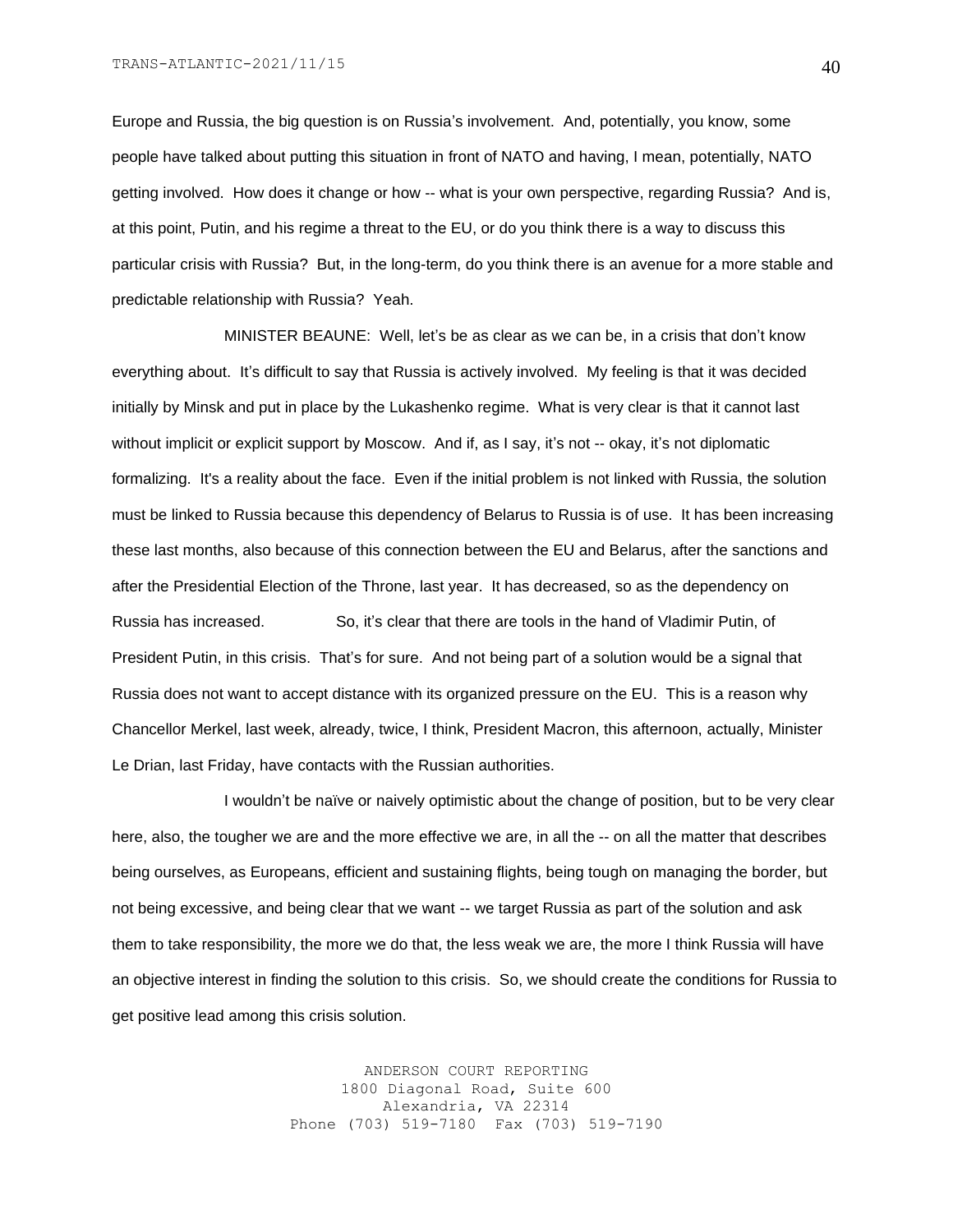MS. BELIN: Thank you. And let me turn now, maybe, to the western side of the European Union, what's going on, you know, closer to the Atlantic, which is, in many ways, also another test for Europe, and the topic of high interest here in the U.S., namely the relationship between the EU and the UK, but also the bilateral relationship between France and the UK. Tensions are mounting periodically, most recently between France and the UK on the fisheries or on the question of the Northern Ireland protocol. And Gideon Rachman recently wrote, in *The Financial Times*, that UK-French rivalry was putting the West at risk and that the U.S. should work to bring the two countries together. So, do you agree? Do you think Europeans actually need the U.S. to reconcile with the UK?

MINISTER BEAUNE: Well, after everything we discussed, I want to be clear, and we cannot make any comparison between their intentions, between France and the UK, or the EU and the UK, I will refer to that in one second, and what happens with Turkey, Russia, and other players. And we know where our allies and power players are, even when we have difficulties and tough moments, which can happen. No doubt about this. So, even if we are, and I'm also vocal about it, in the tough moments, difficult moments, sometimes, with the UK, I mean, it's our neighbor, our history and geography bind us, and this is -- there's no question about this.

With that said, there is a very interesting phenomenon and transition, in a way. The UK has decided to leave the EU, sovereign democratic choice, that's it. We are now realizing, in practice, that what the EU, by contrast, is about, the EU is about socializing people, socializing governments, diplomacies, countries, even when -- take Poland, we have difficulties on rule of law, that even in this case, every month, President of France, Chancellor of Germany, Prime Minister of Poland meet and discuss this, Ministers. We have no such link now, it will come, I hope, with the UK. You know, it's interesting because it's -- for the first time, we have the first country leaving the club. We are losing some contacts and some links with a country.

And everything that happens is still about that because Brexit was about blaming the EU for difficulties, true or false, I think mostly false, but, anyway, saying migration is because of the EU, social dumping is because of the EU, migration problems are because of the EU. Let's leave the EU, everything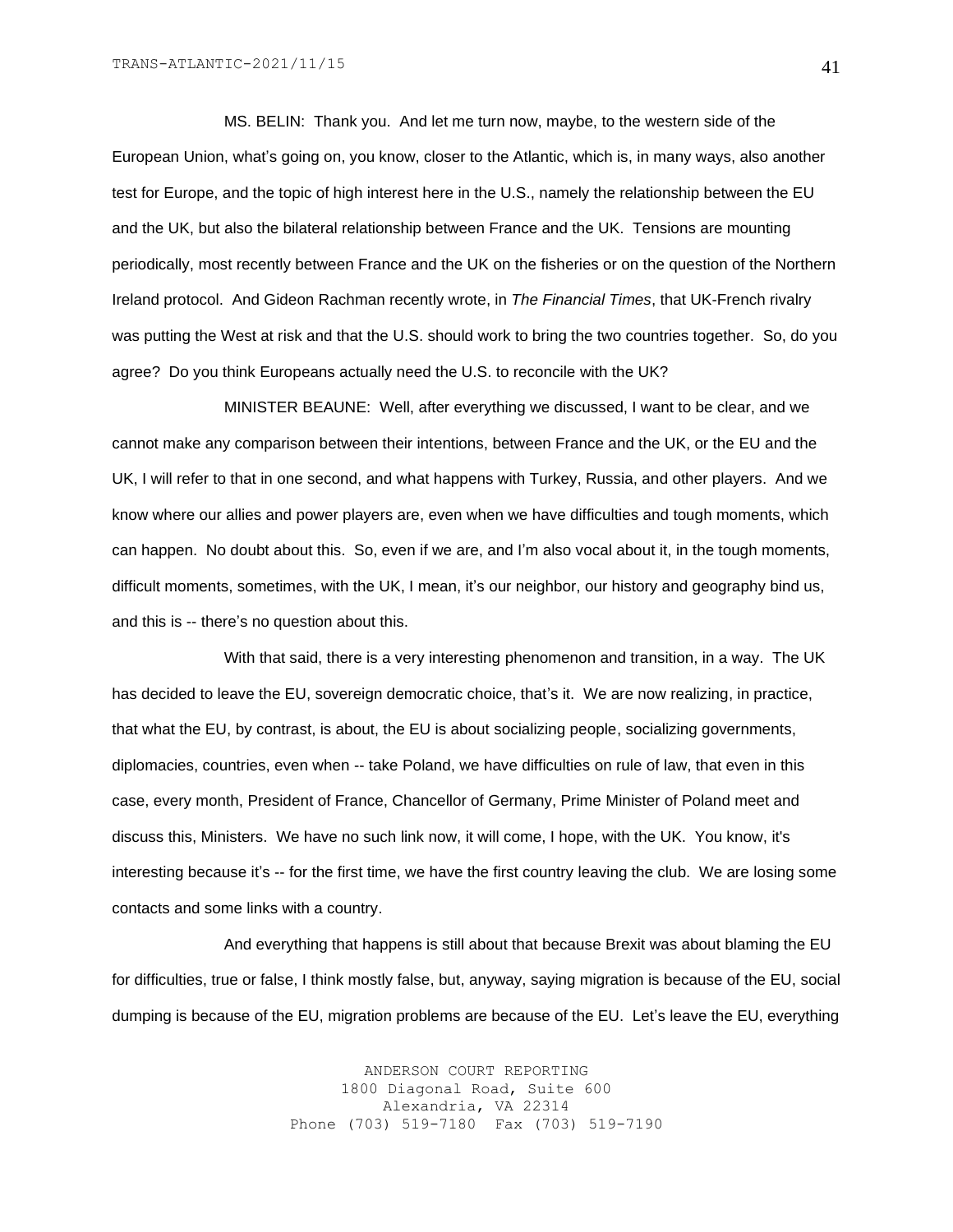will be better, and when we have problems, now, the UK says it's because EU is playing hard with us. So, Brexit, in my essence and narrative, which is anti-EU and in a way a bit obsessed with EU, so, when there is something doing -- being done well with the UK, this is better than the EU, in the UK debate. And when something is done badly, it is because of the EU.

So, there is this strange thing, which is the essence of Brexit, again, which creates difficulties in rebuilding trusts between not only France and the UK, but the EU and the UK. We will manage that. We will overcome that. But the first thing, and this is a strong message we send to the UK, this goes far beyond the fisheries issue, they're also -- or even beyond the more important Northern Ireland protocol issue, it's stick, comply with your agreements that you signed and ratified. If not -- it's -- if a major democracy, if a major partner and ally of all EU member states, starting with France, which is the UK, is not giving 100 percent trust, in this respect, this is a big problem, I think, even for the influence and the impact of the UK in the world. So, sticking to your word and to your signature is something absolutely crucial. We may have debates on some interpretation of provisions of the treaties we signed on, but this is deeper than that.

Now, European countries do not know that the EU countries, sorry, do not know exactly whether the UK is really sticking to these agreements that we signed a few months ago. And I think that's also why the U.S., sometimes, has doubts and make criticism about respecting the protocol of waiting a bit, to say the least, about signing a trade agreement with the UK because there is these doubts. So, I think it's for the UK to overcome this. We are ready. We've proposed this to discuss security and defense policy and to have a kind of stable performance type of consultations, organizations with the EU and UK relationship that we still have to invent.

To answer your question even more directly, I don't think we will need the U.S. to help us bridge the gap, but, definitely, we should find -- go beyond this transition moment, which is unpleasant and difficult, to have a new type of relationship. I thought, to be also very sincere on this, that it will take a few months, I mean, to dial -- to implement the agreement, 100 percent, and to move to another phase of the chapter, that will the new EU-UK relationship. We are not there yet because 100 percent trust is not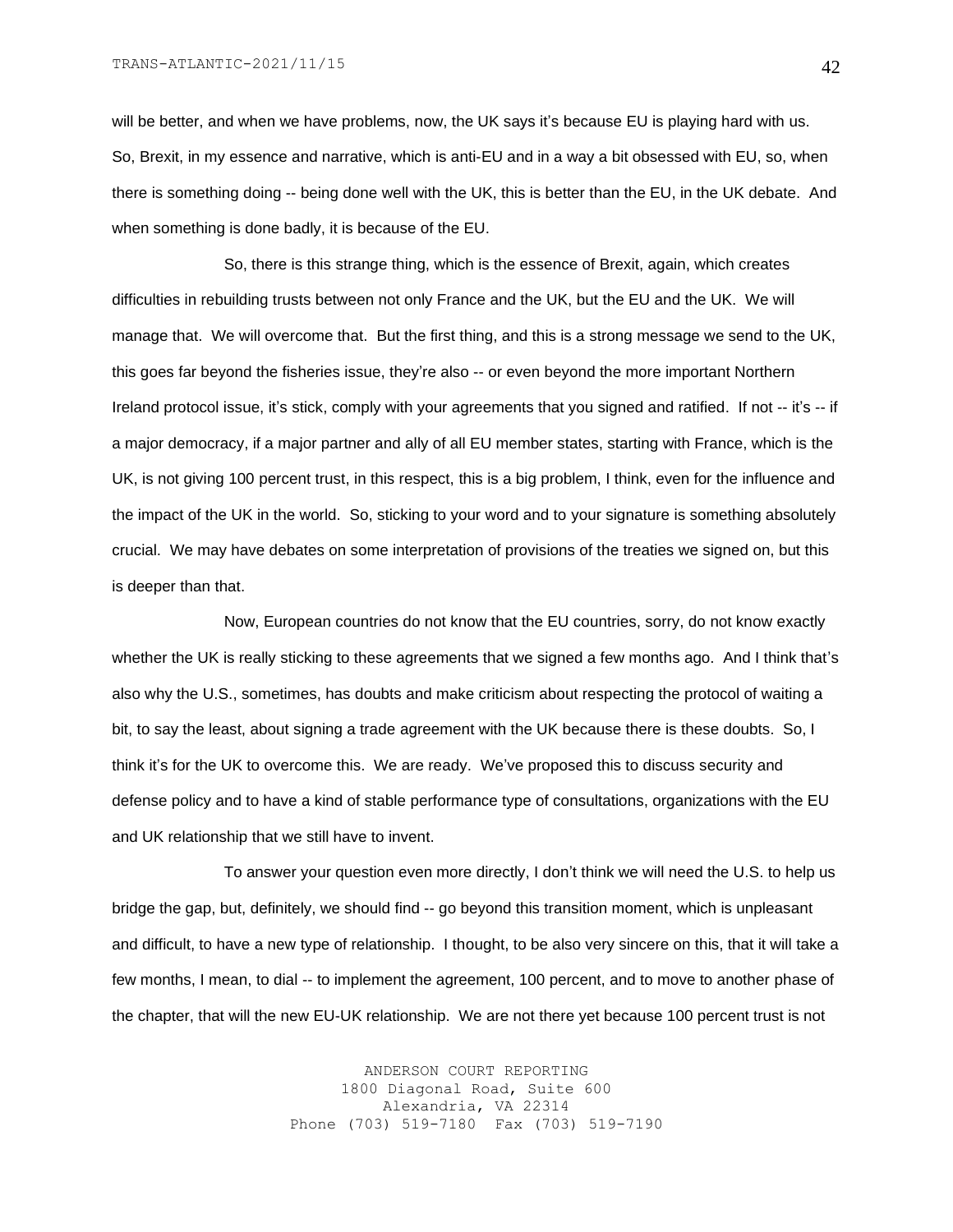there. And to be very blunt, it's up to the UK now to reassure us on this 100 percent trust we should have.

MS. BELIN: You know, for some, it feels like exiting the European Union only leads to an inevitable collision course, that this, you know, that countries are then doomed to compete. So, hopefully, there might be a way out there of sticking to the agreements, as you've said, to find a way to fully cooperate together.

And I want to circle back to Trans-Atlantic relations because we have discussed in the panel, before this conversation, on how Trans-Atlantic relations have evolved under this administration and that we are at a time of maybe the beginning of a new relationship. What do you think Europe and the U.S. should hope to achieve together, during the Biden administration? What are, would you say, would be the top priorities for Trans-Atlantic cooperation in the next few years?

MINISTER BEAUNE: Well, if I may be deliberately a bit naïve and optimistic this time, I would say that we have a European responsibility first, beyond President Biden, himself, to change a bit the approach. I said at the beginning that I think there is a good old times, if I may say, of the Trans-Atlantic relationship, meaning that that was very clear in substance. It was NATO and security first, or only, trade, you know, kind of quiet on, you know, a nice way, and that's it, basically.

And the second point, in terms of message, it was Washington saying this is how we see things. Do you agree? Well, you have no real choice, but if -- it's fine like this. I think we cannot start with France, to be very honest. We cannot say we should be managing another Trans-Atlantic relationship. We want to be more than honest. We want to think by ourselves, and not provoke something, and say that in the years and probably decades to come, first, Europe cannot be the focal point of the U.S. attention. That's a fact, I think. It doesn't mean that Europe will not be important, that EU will not be important, but it will not be the central focal point of U.S. attention. Moving to Pacific region and China, obviously, that will last.

And second, we should extend the topics of this relationship, so. And why not -- why should not the EU propose such an agenda, a Trans-Atlantic agenda, charter, whatever you call it,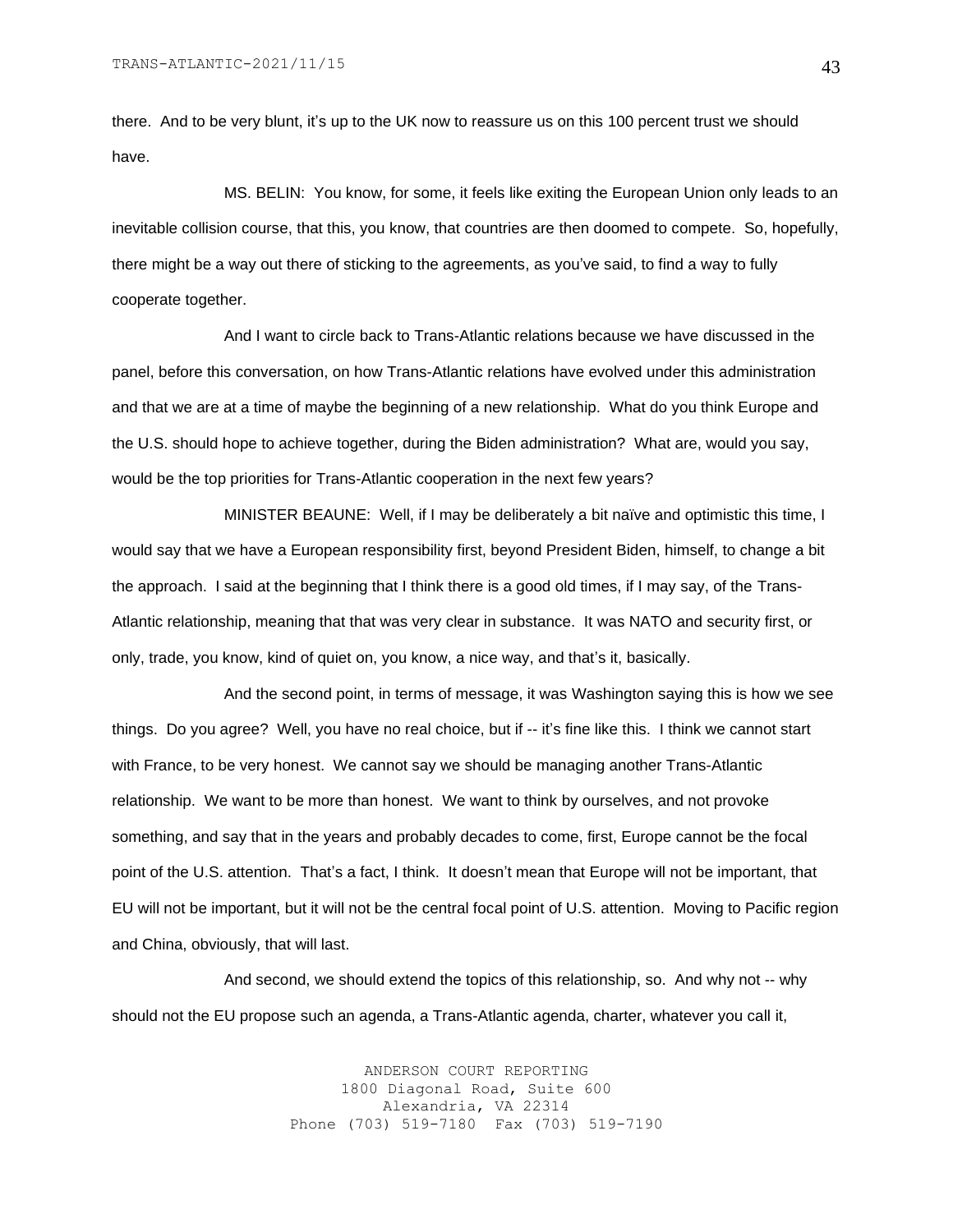anyway, to say, okay, it used to be NATO and security, it will remain important, but climate, trade, the way we approach together, maybe we don't have 100 percent the same approach, but probably 80 or 90 percent China and Russia, how we deal with the Indo-Pacific region, it was one of the issues of focus, but let's go beyond this, how we address, together, key technologies, sovereign technologies, not necessarily again China, but go with China, 5G and some. We have -- we are trying some things, like this Technology and Trade Council, that was a first attempt to have a kind of new type of Trans-Atlantic relation, but I think it should be more formalized, more organized. And if we are -- want to be credible, as EU, about -- we want a strong Trans-Atlantic relation, a strong Trans-Atlantic partnership, so. We have ideas about this Trans-Atlantic partnership, and we want something which lasts beyond the players at the moment, President Biden, President Macron, Chancellor Merkel leading the floor on some.

We should propose this in a kind of document, organized manner, and I think if you look at the topics, it's the one I mentioned, probably climate will be -- or trade will be, I would say, the two most important topics, in the years to come. I hope that we will remain on the same page, beyond our nearly totally on climate. On trade, it's more difficult, where we still have some bilateral tensions, but that will be crazy not to focus our trade attention on WTO reform and the behavior towards China. Maybe we will not end up with the same approach, fully, but we should work on that, rather than spending our time discussing the steel and aluminum prices. We should overcome that. It's not a good track.

So, just to sum up, I think it's -- your question is quite telling, if I may, because it's a way Europeans see the U.S. What should we expect from President Biden? And what should we expect from Washington, after the recent elections or in the three years to come, with this administration? Why don't we think and propose something on -- along these lines?

MS. BELIN: On that front, you mentioned the Trade and Trans-Atlantic Council. I think the next iteration is going to be in March, in France, at the moment, of the French Presidency of the European Union. And the French Presidency is this peculiarity to explain to our American friends that member states preside over the European agenda in turns. So, in -- starting in January, for six months, France will preside the European Union, but for the first time in 13 and a half years. So, this Presidency,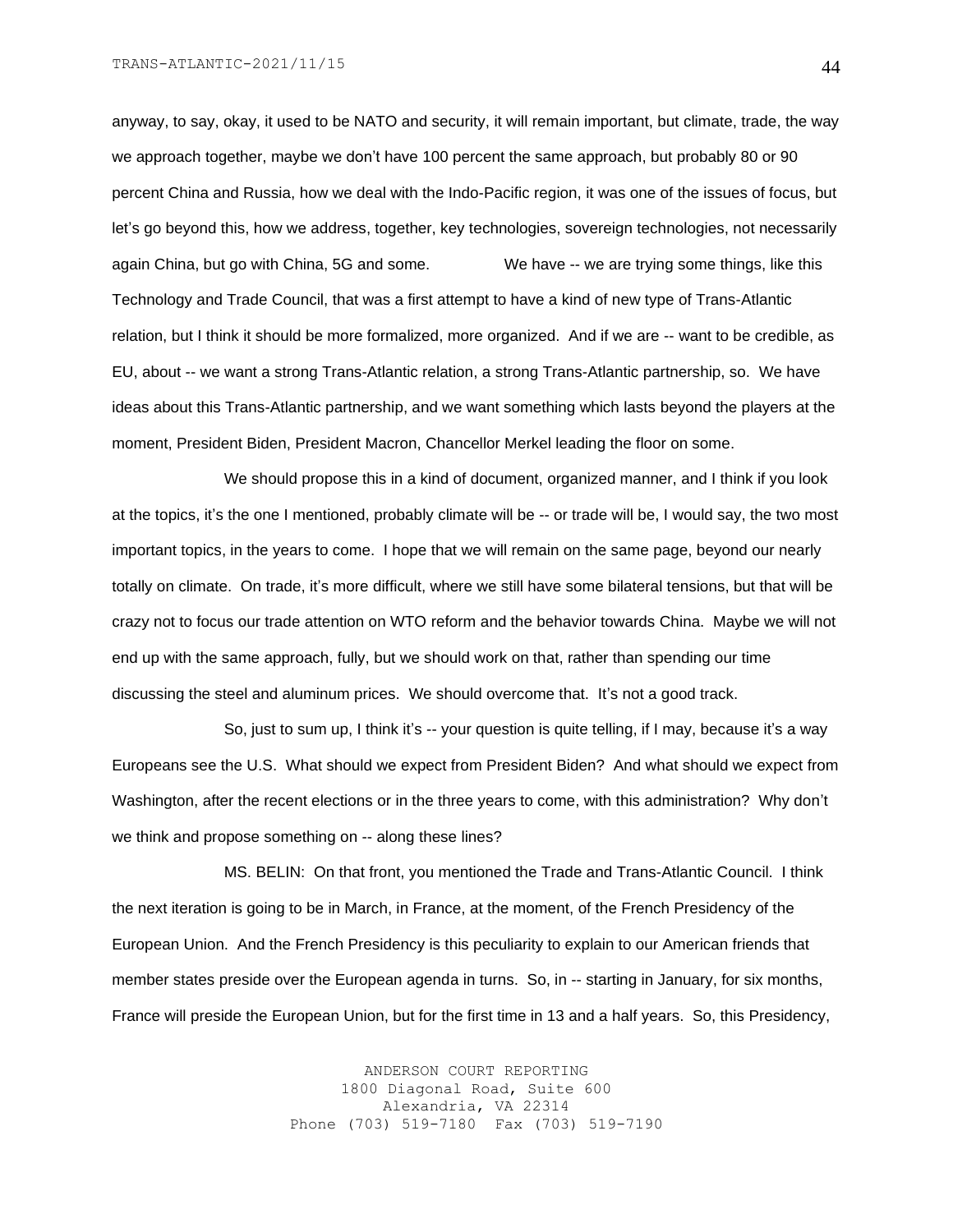because we are 27 member states, comes not that often.

Why do you think -- should Americans care about the Presidency, who has the Presidency of the European Union? Why does it matter whether it's France or anybody else? And what do you hope to achieve in this timeframe, especially because, I must add, that there is the French Presidential Election in the middle of it? So, there is a question there on whether, you know, this Presidency can, the French Presidency, can be fully productive, or if there is a risk of a first half that is too highly political and then a second half that would be maybe too highly technical and nowhere on the agenda.

MINISTER BEAUNE: Well, it could be a nice word in which the one in which our partners in Washington or in other capitols outside the EU would not notice who is running the EU for six months because it will mean that there's a strong common European agenda, not depending on who is chairing the European Council for six months. But, beyond this, because it's not exactly the case now, having the Presidency does not mean you change everything, and you have different priorities entirely from the Presidency before you or after you. But it means that you can speed up on some priorities you think are very important for Europe, from a Europe national perspective, I would say.

For France, to be concrete, I would mention three topics, which are not totally new, but which will be extremely important from our point of view and would like to find a landing zone, compromises, and EU achievements on this, climate, social, and digital dimensions I will mention. Climate, I don't want to be too long on technical, there is a huge legislative package at the EU level, that we call Fit for 55, which is basically defining our own rules to reach our objectives of carbon neutrality, 2050, mainly. But in this package, there is one instrument which is very important, I know it's sometimes a worry in the U.S., which is called a carbon model adjustment mechanism, I think, which will be very pragmatic, of course, WTO compliance, open, also, global -- international discussion, starting with the U.S. on this, this idea of climate club, which is sometimes mentioned.

But we need a European solution first to make sure that all the efforts we are asking, because we are, de facto, the most ambitious, in terms of objectives and rules, in the EU. We ask our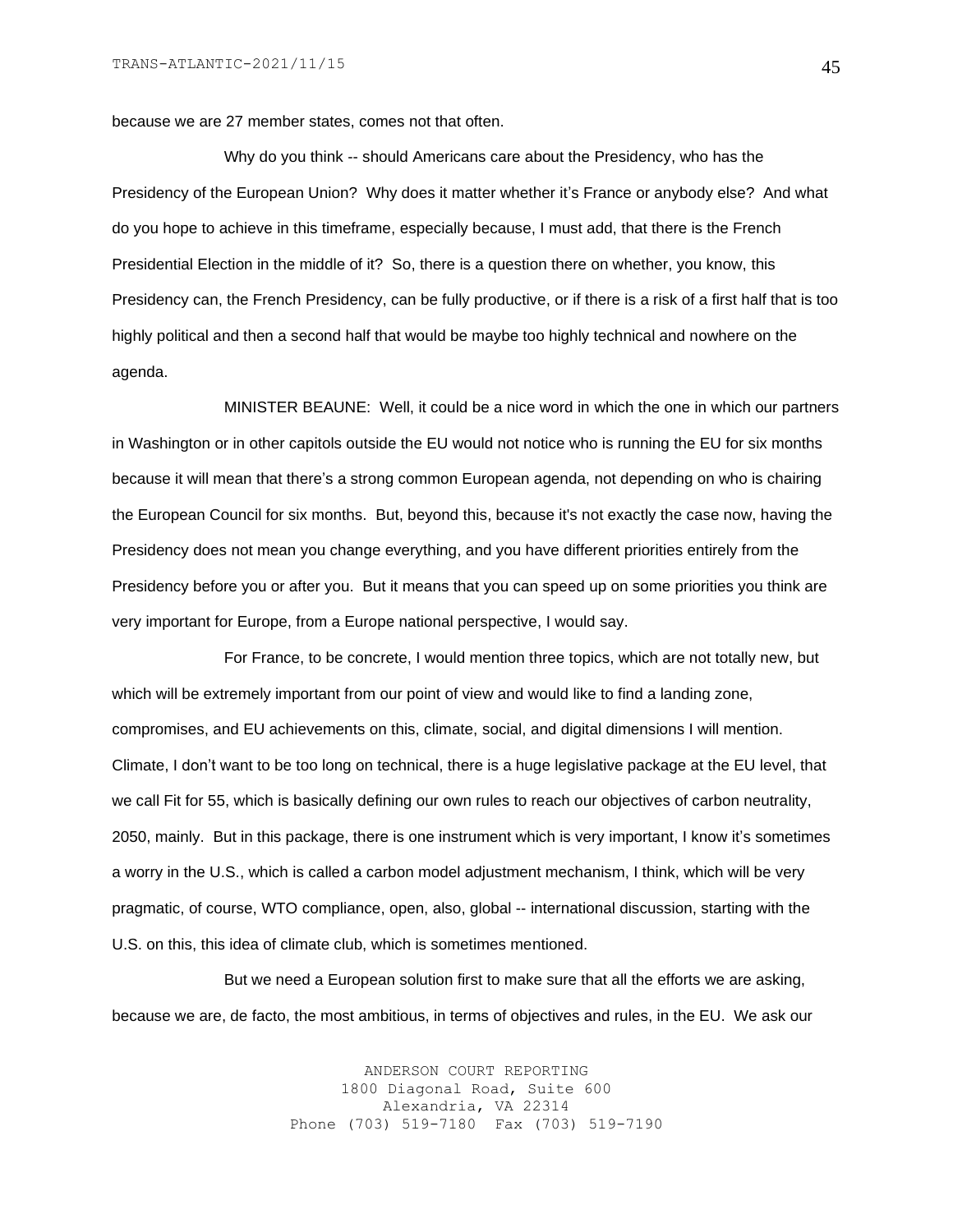companies, our businesses to reach green, as their processes of production, and so on. We cannot do that, and although everyone on our market, we should remain fully open, not to comply with the same rules. That would be a killer, in economic terms and ecological terms. So, we cannot allow this to happen. This is why this mechanism, which is a pro-environment, not an anti-trade, the pro-environment instruments to develop, and we hope -- I hope that we will have political agreements during the semester from the Presidency.

The second example, to remain concrete, digital. We have two important texts, called GSA or GMA, whatever the exact names, at the European level, which is, basically, the charter basically about defining a legal responsibility framework for big platforms, whatever is nationality. De facto, there are, most cases, American, but this is the idea that marketplaces, research engines should have responsibility, to some extent, for the content of the products that they sell or spread on the internet in the -- within the EU market and probably internationally, if we set an international standard. This will be very important. We are, again, trying to find a -- strike the right balance on regulation, and competitiveness, and innovation.

The third element, which I mentioned, was social dimension of our single market. It's more probably a domestic issue for the EU, but we need our open markets of 450 million consumers to have, also, some social standards, not to allow that between Germany and Poland with France and Romania, for instance. There are now huge gaps in the wages, in the social contributions, and so on. So, as the idea would be, for instance, to have some standard for minimum wages, across the EU, to make sure that the competition does not become de facto social dumping.

The three examples, which I think are quite consistent which each other because they are defining a kind of strength in the European model, which should not be, to be blunt, about regulating the success of others. My dream is not that we regulate the efforts which are successful from the U.S., that we have our own success champions, or whatever we call them, leaders in the most innovative sectors, space, microchips, and so on. So, the main target is innovation and economic success in the EU. But we also need, and I think this is something we do quite well at the UK level, we need to do at the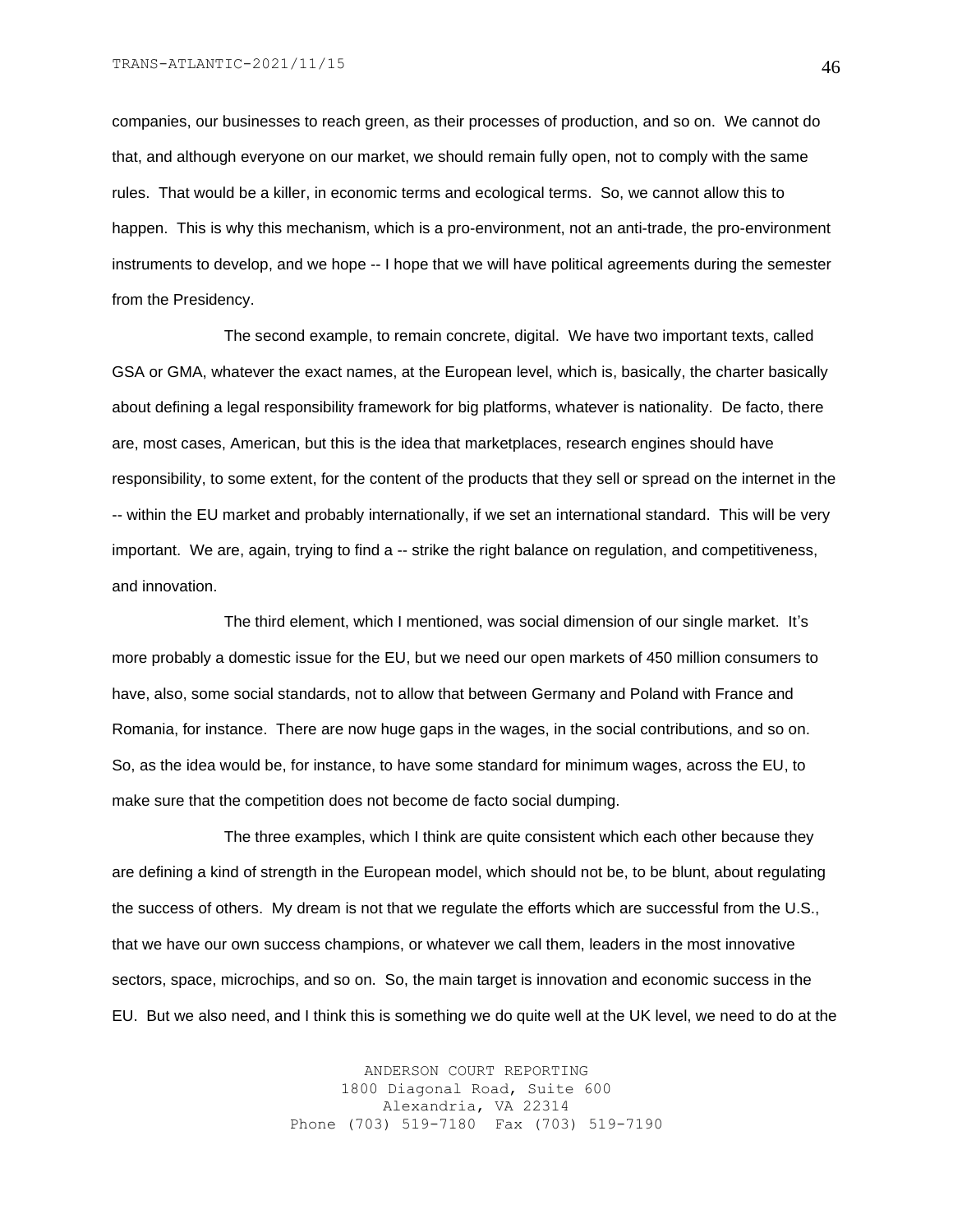UK level, to regulate appropriately some of these players and some of these sectors. So, this is the view, more tangible ideas, some of the three of the big priority we want to push during the French Presidency.

MS. BELIN: Thank you. And they sound, really, all-encompassing, and exciting. Also, in the fact that Europe and France, within the EU, in particular, is very often a force for initiative and normative power that puts on the table ideas and norms that later influence, sometimes, the rest of the world, like we saw with the digital privacy norms, for example.

We have only a couple of minutes left, and I would be remiss if I forgot to ask you about one of the most worrying developments we also see in Europe, which is the continued rise of populist nationalist parties. With the French Presidential Election coming up, we know, at the moment, in the polls, that far right candidates, together, can accumulate up to 30 percent. And in many ways, President Macron was elected in 2017 as a, apparently, a bullwork against this nationalist populism and with a very strong pro-European message. So, do you feel he might have failed in that regard, in pushing back on this populist trend, both, you know, at the European level, but in his country, in particular?

MINISTER BEAUNE: Well, we should be very humble about this. De facto far right has not gone away, in France, in Europe, in, actually, all of western democracies, probably all -- a lot of democracies, everywhere. So, this is not a victory, particularly. That said, when you look at the French political spectrum and pattern, at the moment, like we see that in the polls, these two should be cautious. President Macron remains -- has quite a strong support. We would see this. I think this is a political reality, at the moment. The parties which have less support, even more, are traditional parties from the left and the right. And this is what gives even more space to the far right in this kind of competition between kind of progressive center and far right populism, to put it this way.

And I think this will be the fight of at least a generation because we are in a cycle, probably at the end of a kind of liberal, politically speaking, cycle, which was opened in the late '80s. There is this kind of democratic fatigue, which, unfortunately, happens around every 30-40 years in our democracies because democratic systems are tiring for people, in a way, because they are open debate. They are open choices, which is a strength of our democracies that we need to preserve, but there are, in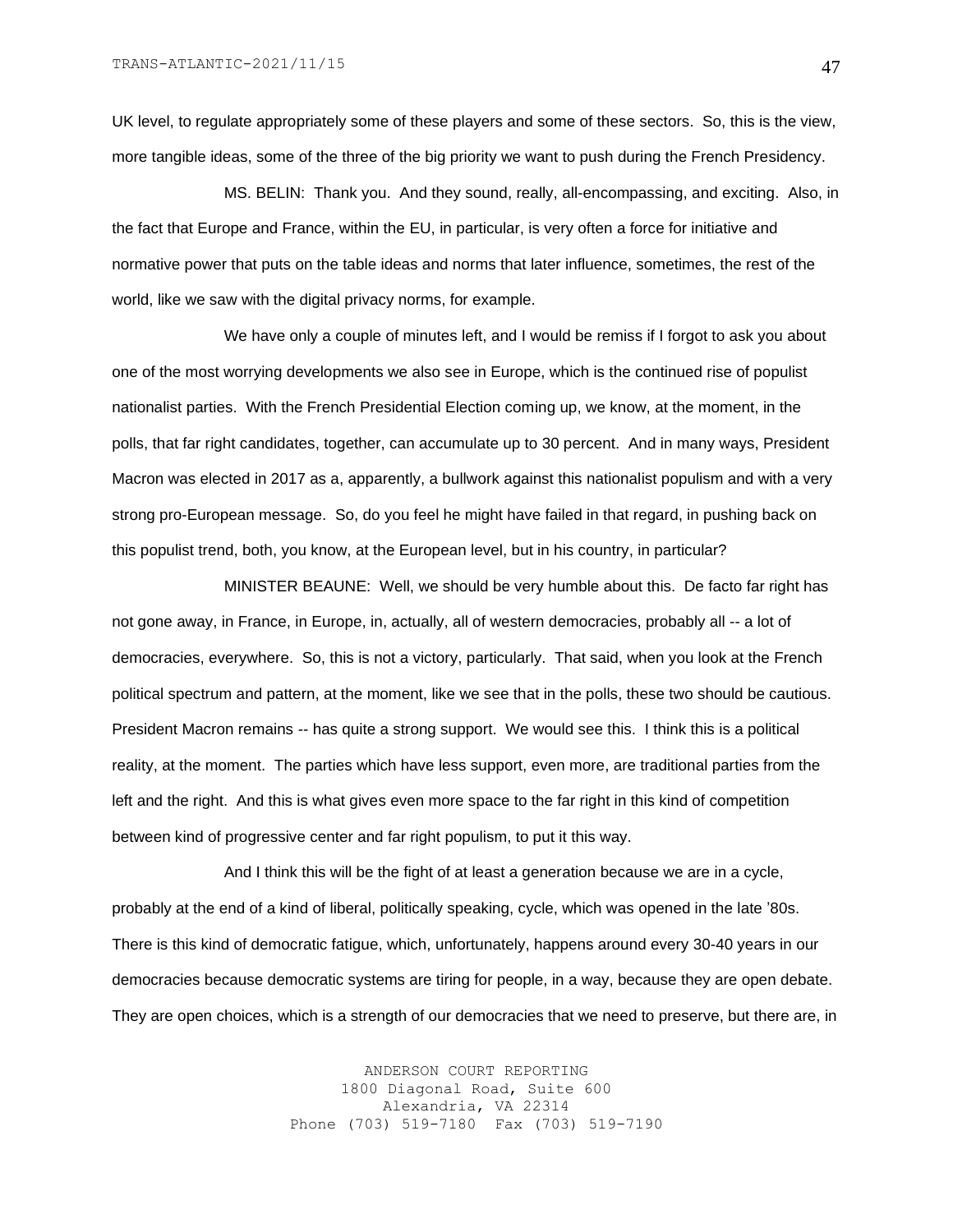a way, some tiring systems for political parties and political leaders, and there is always this kind of bell ringing in democratic systems, I would say, or maybe that would be better or more efficient, simple, and so on, in illiberal autocratic systems.

We know it's a danger of democracies across history. We are at this type of moment. Probably, it's increased by some challenges which are creating worries, anger, in our societies, from climate change to migration, economic globalization, and its consequences on middle classes, and so on. There are always specific reasons of the time. But I think we are exactly at this type of moment. And so, there's no magical -- no silver bullet to get rid of populist movements, but to stay for our values, to fight on it, to renew our democratic systems, I think, frankly, President Macron, at the time, Emmanuel Macron, as a candidate, had not created this new political force in the center, recognizing the importance of Europe, recognizing the importance of fighting far right parties.

Probably, far right would be already in office in our country. It does not mean that it will be easy, does not mean that he's won, I just have a feeling. But we will fight this fight, and it's not a way to criticize or avoid responsibility. But I think traditional political parties need to take, also, responsibility for the fact they have nothing to offer in the debates, which is a problem because we are a bit alone in this fight against populism, and with different patterns, it's a bit, okay, it's a bit of the case in many European systems, we see it in Italy, for instance, or, in a way, in a different manner that was, I think, the political pattern behind Brexit in the UK because this anger, these worries, these concerns were not tackled in the political system, before this referendum.

MS. BELIN: Thank you, Minister Beaune, for putting this in the context of what you call the fight of a generation and saying that, you know, it should be just one man as a bullwork, as probably but like what other parties beyond, also, progressive parties have to offer to pushback on this populist nationalism. That was very interesting.

I'm afraid that's all the time we have for this conversation, which was really interesting. Merci beaucoup (speaking French).

MINISTER BEAUNE: Merci beaucoup.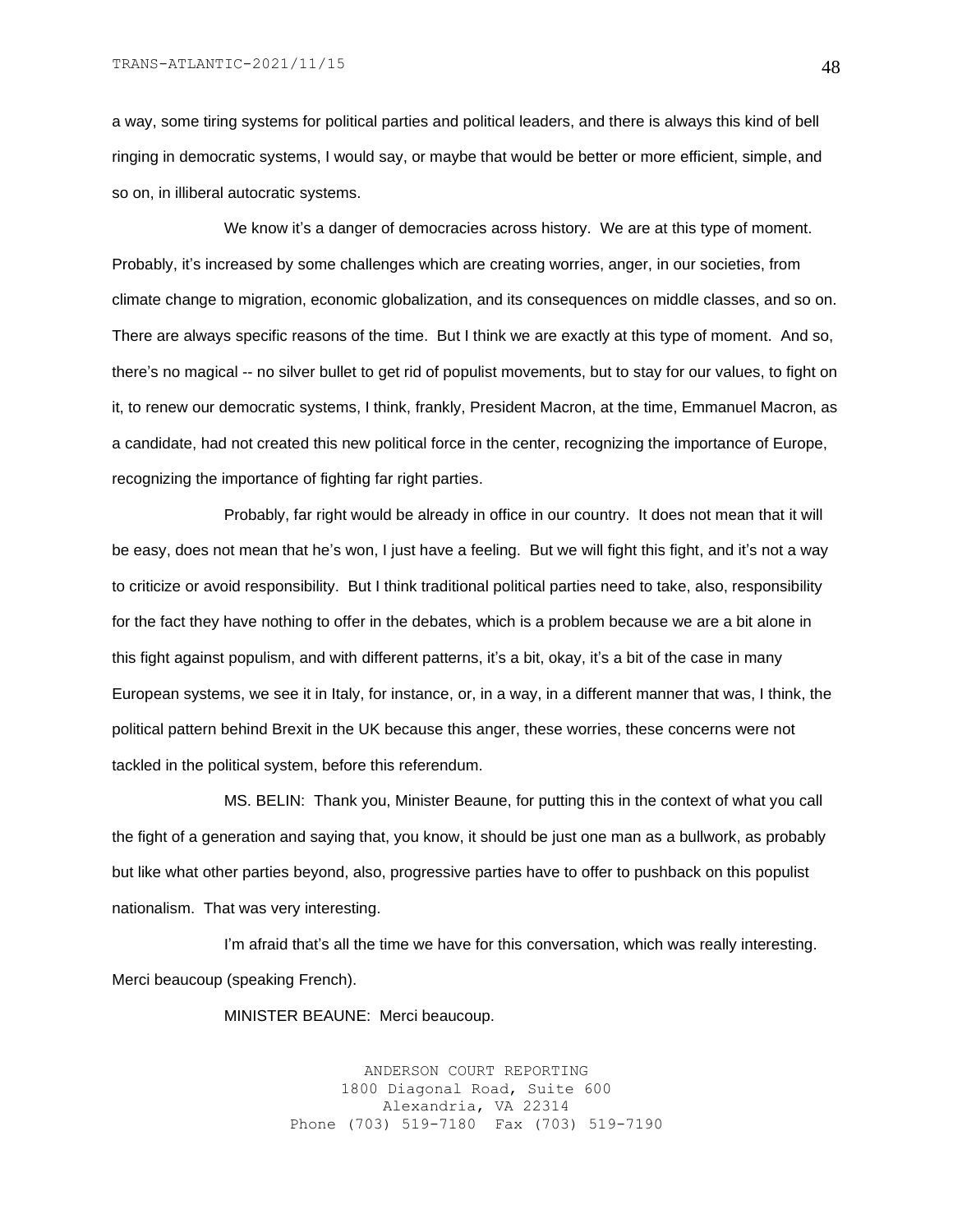MS. BELIN: Thank you very much for joining us. Thank you for, to our audience, for joining us today. And this event concludes our great partnership with the Bosch Foundation in the Brookings-Bosch Trans-Atlantic Initiative, but more to come, more partnership with Bosch Foundation. And thank you to all, and good evening.

MINISTER BEAUNE: Thank you very much.

\* \* \* \* \*